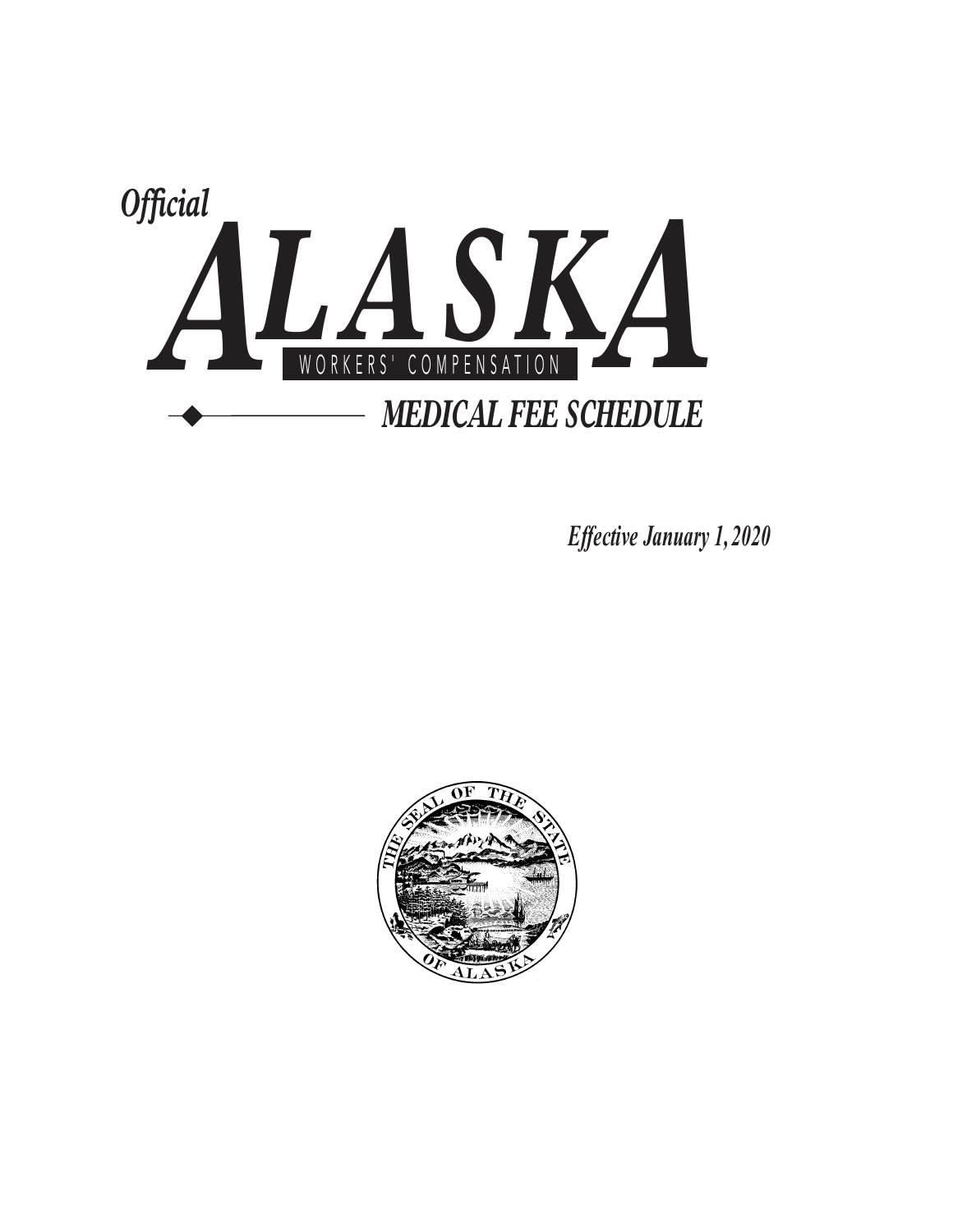# **STATE OF ALASKA DISCLAIMER**

This document establishes professional medical fee reimbursement amounts for covered services rendered to injured employees in the State of Alaska and provides general guidelines for the appropriate coding and administration of workers' medical claims. Generally, the reimbursement guidelines are in accordance with, and recommended adherence to, the commercial guidelines established by the AMA according to CPT guidelines. However, certain exceptions to these general rules are proscribed in this document. Providers and payers are instructed to adhere to any and all special rules that follow.

## **NOTICE**

The *Official Alaska Workers' Compensation Medical Fee Schedule* is designed to be an accurate and authoritative source of information about medical coding and reimbursement. Every reasonable effort has been made to verify its accuracy, and all information is believed reliable at the time of publication. Absolute accuracy, however, cannot be guaranteed.

This publication is made available with the understanding that the publisher is not engaged in rendering legal and other services that require a professional license.

## **QUESTIONS ABOUT WORKERS' COMPENSATION**

Questions regarding the rules, eligibility, or billing process should be addressed to the State of Alaska Workers' Compensation Division.

## **AMERICAN MEDICAL ASSOCIATION NOTICE**

CPT © 2019 American Medical Association. All rights reserved.

Fee schedules, relative value units, conversion factors and/or related components are not assigned by the AMA, are not part of CPT, and the AMA is not recommending their use. The AMA does not directly or indirectly practice medicine or dispense medical services. The AMA assumes no liability for data contained or not contained herein.

CPT is a registered trademark of the American Medical Association.

## **AMERICAN SOCIETY OF ANESTHESIOLOGISTS NOTICE**

Relative Value Guide © 2019 American Society of Anesthesiologists. All Rights Reserved.

RVG is a relative value study and not a fee schedule. It is intended only as a guide. ASA does not directly or indirectly practice medicine or dispense medical services. ASA assumes no liability for data contained or not contained herein.

Relative Value Guide is a registered trademark of the American Society of Anesthesiologists.

## **COPYRIGHT**

Copyright 2019 State of Alaska, Department of Labor, Division of Workers' Compensation

All rights reserved. No part of this publication may be reproduced or transmitted in any form or by any means, electronic or mechanical, including photocopy, recording, or storage in a database or retrieval system, without the prior written permission of the publisher.

Made in the USA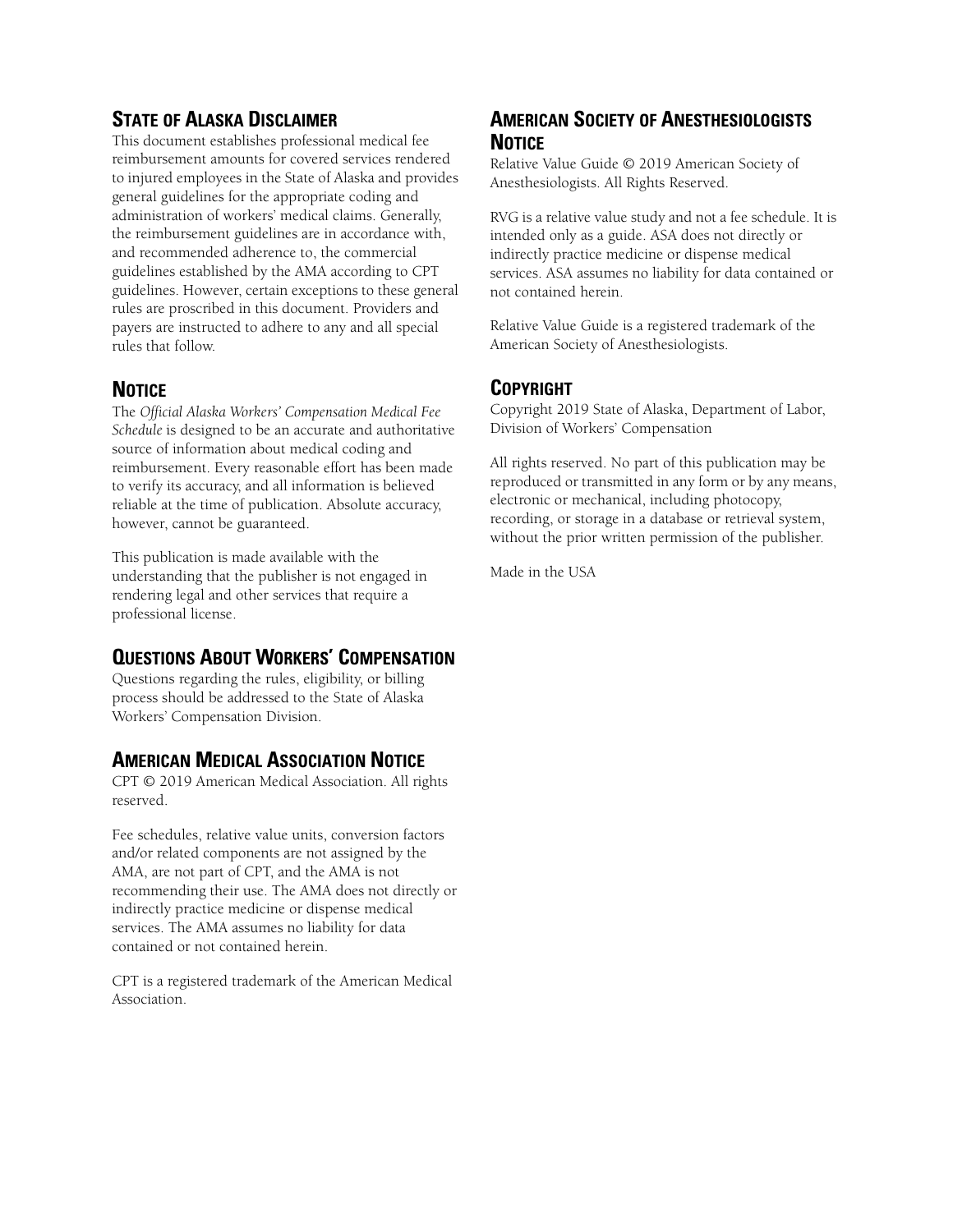# **Contents**

|                                       | 11 |
|---------------------------------------|----|
|                                       | 11 |
|                                       | 15 |
|                                       |    |
|                                       | 17 |
|                                       | 17 |
|                                       | 18 |
|                                       |    |
|                                       |    |
|                                       |    |
|                                       |    |
|                                       |    |
|                                       |    |
|                                       |    |
|                                       |    |
|                                       |    |
| General Information and Guidelines 27 |    |
|                                       |    |
|                                       |    |

| Equipment, Devices, Appliances, and Supplies 42                     |  |
|---------------------------------------------------------------------|--|
| Specialty and Limited-Supply Items 42                               |  |
| Durable Medical Equipment (DME)  42                                 |  |
| Use of Outpatient Facility and Ancillary Services 42                |  |
| Nursing and Related Technical Personnel Services 42                 |  |
| Surgical Dressings, Splinting, and Casting Materials  42            |  |
|                                                                     |  |
| General Information and Guidelines 43                               |  |
|                                                                     |  |
| Services and Supplies in the Facility Setting 43                    |  |
| Preparing to Determine a Payment  44                                |  |
| <b>Critical Access Hospital, Rehabilitation Hospital, Long-term</b> |  |
|                                                                     |  |
| General Information and Guidelines 49                               |  |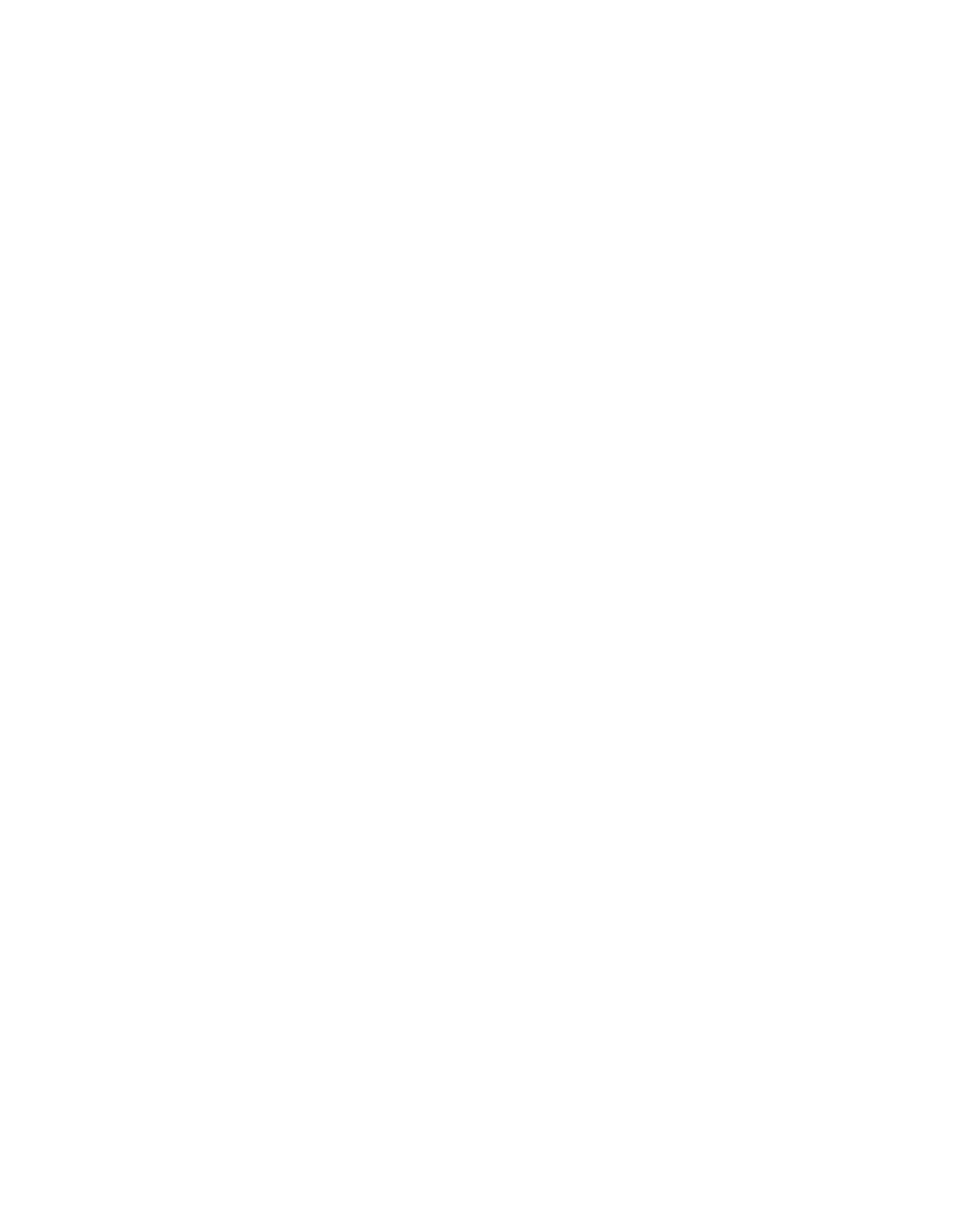# **Introduction**

The Alaska Division of Workers' Compensation (ADWC) is pleased to announce the implementation of the *Official Alaska Workers' Compensation Medical Fee Schedule,* which provides guidelines and the methodology for calculating rates for provider and non-provider services.

Fees and charges for medical services are subject to Alaska Statute 23.30.097(a).

Insurance carriers, self-insured employers, bill review organizations, and other payer organizations shall use these guidelines for approving and paying medical charges of physicians and surgeons and other health care providers for services rendered under the Alaska Workers' Compensation Act. In the event of a discrepancy or conflict between the Alaska Workers' Compensation Act (the Act) and these guidelines, the Act governs.

For medical treatment or services provided by a physician, providers and payers shall follow the Centers for Medicare and Medicaid Services (CMS) and American Medical Association (AMA) billing and coding rules, including the use of modifiers. If there is a billing rule discrepancy between CMS's National Correct Coding Initiative edits and the AMA's *CPT Assistant*, the *CPT Assistant* guidance governs.

Reimbursement is based upon the CMS relative value units found in the Resource-Based Relative Value Scale (RBRVS) and other CMS data (e.g., lab, ambulatory surgical centers, inpatient, etc.). The relative value units and Alaska specific conversion factors represent the maximum level of medical and surgical reimbursement for the treatment of employment related injuries and/or illnesses that the Alaska Workers' Compensation Board deems to be reasonable and necessary. Providers should bill their normal charges for services.

The **maximum allowable reimbursement (MAR)** is the maximum allowed amount for a procedure established by these rules, or the provider's usual and customary or billed charge, whichever is less, and except as otherwise specified. The following rules apply for reimbursement of fees for medical services:

- 100 percent of the MAR for medical services performed by physicians, hospitals, outpatient clinics, and ambulatory surgical centers
- 85 percent of the MAR for medical services performed by "other providers" (i.e., other than physicians, hospitals, outpatient clinics, or ambulatory surgical centers)

The MAR for medical services that do not have valid Current Procedural Terminology (CPT®) or Healthcare Common Procedure Coding System (HCPCS) codes, a currently assigned CMS relative value, or an established conversion factor is the lowest of:

- 85 percent of billed charges,
- The charge for the treatment or service when provided to the general public, or
- The charge for the treatment or service negotiated by the provider and the employer

# **SCOPE OF PRACTICE LIMITS**

Fees for services performed outside a licensed medical provider's scope of practice as defined by Alaska's professional licensing laws and associated regulatory boards will not be reimbursable.

# **ORGANIZATION OF THE FEE SCHEDULE**

The *Official Alaska Workers' Compensation Medical Fee Schedule* is comprised of the following sections and subsections:

- **Introduction**
- General Information and Guidelines
- Evaluation and Management
- Anesthesia
- **Surgery**
- Radiology
- Pathology and Laboratory
- Medicine
	- Physical Medicine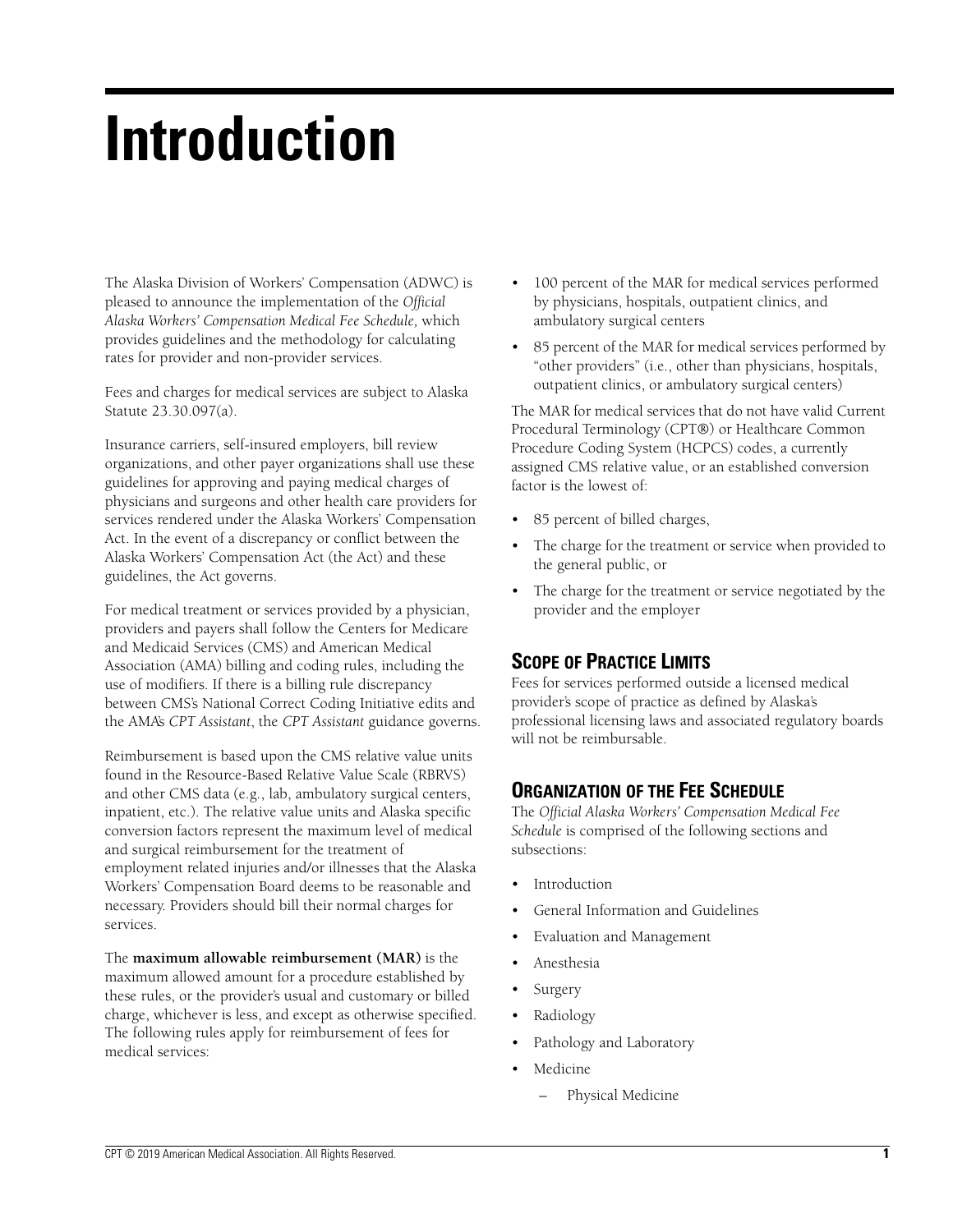- Category II
- Category III
- HCPCS Level II
- Outpatient Facility
- Inpatient Hospital

Each of these sections includes pertinent general guidelines. The schedule is divided into these sections for structural purposes only. Providers are to use the sections applicable to the procedures they perform or the services they render. Services should be reported using CPT codes and HCPCS Level II codes.

Familiarity with the Introduction and General Information and Guidelines sections as well as general guidelines within each subsequent section is necessary for all who use the schedule. It is extremely important that these be read before the schedule is used.

# **PROVIDER SCHEDULE**

The amounts allowed in the Provider Schedule represent the physician portion of a service or procedure and are to be used by physicians or other certified or licensed providers that do not meet the definition of an outpatient facility.

Some surgical, radiology, laboratory, and medicine services and procedures can be divided into two components—the professional and the technical. A professional service is one that must be rendered by a physician or other certified or licensed provider as defined by the State of Alaska working within the scope of their licensure. The total, professional component (modifier 26) and technical component (modifier TC) are included in the Provider Schedule as contained in the Resource-Based Relative Value Scale (RBRVS).

**Note:** If a physician has performed both the professional and the technical component of a procedure (both the reading and interpretation of the service, which includes a report, and the technical portion of the procedure), then that physician is entitled to the total value of the procedure. When billing for the total service only, the procedure code should be billed with no modifier. When billing for the professional component only, modifier 26 should be appended. When billing for the technical component only, modifier TC should be appended.

The provider schedule contains facility and non-facility designations dependent upon the place where the service was rendered. Many services can be provided in either a non-facility or facility setting, and different values will be listed in the respective columns. The facility total fees are used for physicians' services furnished in a hospital, skilled nursing facility (SNF), or ambulatory surgery center (ASC).

The non-facility total fees are used for services performed in a practitioner's office, patient's home, or other non-hospital settings such as a residential care facility. For these services, the practitioner typically bears the cost of resources, such as labor, medical supplies, and medical equipment associated with the practitioner's service. Where the fee is the same in both columns, the service is usually provided exclusively in a facility setting or exclusively in a non-facility setting, per CMS guidelines. Those same guidelines apply to workers' compensation.

# **DRUGS AND PHARMACEUTICALS**

Drugs and pharmaceuticals are considered an integral portion of the comprehensive surgical outpatient fee allowance. This category includes drugs administered immediately prior to or during an outpatient facility procedure and administered in the recovery room or other designated area of the outpatient facility.

The maximum allowable reimbursement for prescription drugs is as follows:

- 1. Brand name drugs shall be reimbursed at the manufacturer's average wholesale price plus a \$5 dispensing fee;
- 2. Generic drugs shall be reimbursed at the manufacturer's average wholesale price plus a \$10 dispensing fee;
- 3. Reimbursement for compounded drugs shall be limited to medical necessity and reimbursed at the manufacturer's average wholesale price for each drug included in the compound, listed separately by National Drug Code, plus a \$10 compounding fee.

# **HCPCS LEVEL II**

## **Durable Medical Equipment**

The sale, lease, or rental of durable medical equipment for use in a patient's home is not included in the provider's fee or the comprehensive surgical outpatient facility fee allowance.

HCPCS services are reported using the appropriate HCPCS codes as identified in the HCPCS Level II section. Examples include:

- Surgical boot for a postoperative podiatry patient
- Crutches for a patient with a fractured tibia

## **Ambulance Services**

Ambulance services are reported using HCPCS Level II codes. Guidelines for ambulance services are separate from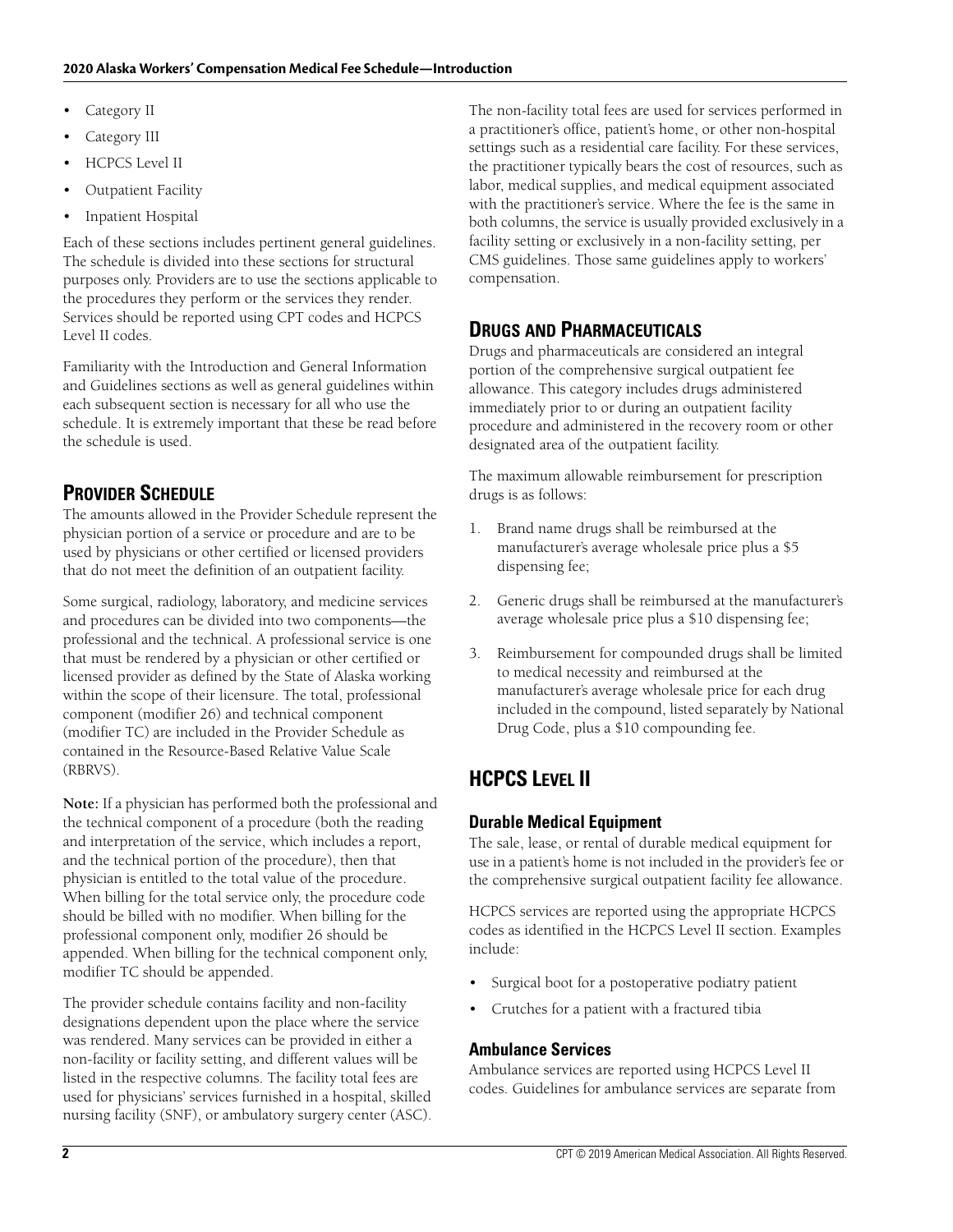other services provided within the boundaries of the State of Alaska. See the HCPCS section for more information.

# **OUTPATIENT FACILITY**

The Outpatient Facility section represents services performed in an outpatient facility and billed utilizing the 837i format or UB04 (CMS 1450) claim form. This includes, but is not limited to, ambulatory surgical centers (ASC), hospitals, and freestanding clinics within hospital property. Only the types of facilities described above will be reimbursed using outpatient facility fees. Only those charges that apply to the facility services—not the professional—are included in the Outpatient Facility section.

# **INPATIENT HOSPITAL**

The Inpatient Hospital section represents services performed in an inpatient setting and billed on a UB-04 (CMS 1450) or 837i electronic claim form. Base rates and amounts to be applied to the Medicare Severity Diagnosis Related Groups (MS-DRG) are explained in more detail in the Inpatient Hospital section.

# **DEFINITIONS**

**Act** — the Alaska Workers' Compensation Act; Alaska Statutes, Title 23, Chapter 30.

**Bill** — a request submitted by a provider to an insurer for payment of health care services provided in connection with a covered injury or illness.

**Bill adjustment** — a reduction of a fee on a provider's bill.

**Board** — the Alaska Workers' Compensation Board.

**Case** — a covered injury or illness occurring on a specific date and identified by the worker's name and date of injury or illness.

**Consultation** — a service provided by a physician whose opinion or advice regarding evaluation and/or management of a specific problem is requested by another physician or other appropriate source.

**Covered injury** — accidental injury, an occupational disease or infection, or death arising out of and in the course of employment or which unavoidably results from an accidental injury. Injury includes one that is caused by the willful act of a third person directed against an employee because of the employment. Injury further includes breakage or damage to eyeglasses, hearing aids, dentures, or any prosthetic devices which function as part of the body. Injury does not include mental injury caused by stress unless it is established that the work stress was extraordinary and

unusual in comparison to pressures and tensions experienced by individuals in a comparable work environment, or the work stress was the predominant cause of the mental injury. A mental injury is not considered to arise out of and in the course of employment if it results from a disciplinary action, work evaluation, job transfer, layoff, demotion, termination, or similar action taken in good faith by the employer.

**Critical care** — care rendered in a medical emergency that requires the constant attention of the provider, such as cardiac arrest, shock, bleeding, respiratory failure, and postoperative complications, and is usually provided in a critical care unit or an emergency care department.

**Day** — a continuous 24-hour period.

**Diagnostic procedure** — a service that helps determine the nature and causes of a disease or injury.

**Drugs** — a controlled substance as defined by law.

**Durable medical equipment (DME)** — specialized equipment that is designed to stand repeated use, is appropriate for home use, and is used solely for medical purposes.

**Employer** — the state or its political subdivision or a person or entity employing one or more persons in connection with a business or industry carried on within the state.

**Expendable medical supply** — a disposable article that is needed in quantity on a daily or monthly basis.

Follow-up care — care related to recovery from a specific procedure that is considered part of the procedure's maximum allowable fee, but does not include care for complications.

**Follow-up days** — the days of care following a surgical procedure that are included in the procedure's maximum allowable fee, but does not include care for complications. Follow-up days for Alaska include the day of surgery through termination of the postoperative period.

**Incidental surgery** — a surgery performed through the same incision, on the same day and by the same physician, that does not increase the difficulty or follow-up of the main procedure, or is not related to the diagnosis (e.g., appendectomy during hernia surgery).

**Independent procedure** — a procedure that may be carried out by itself, completely separate and apart from the total service that usually accompanies it.

**Insurer** — an entity authorized to insure under Alaska Statute 23.30.030 and includes self-insured employers.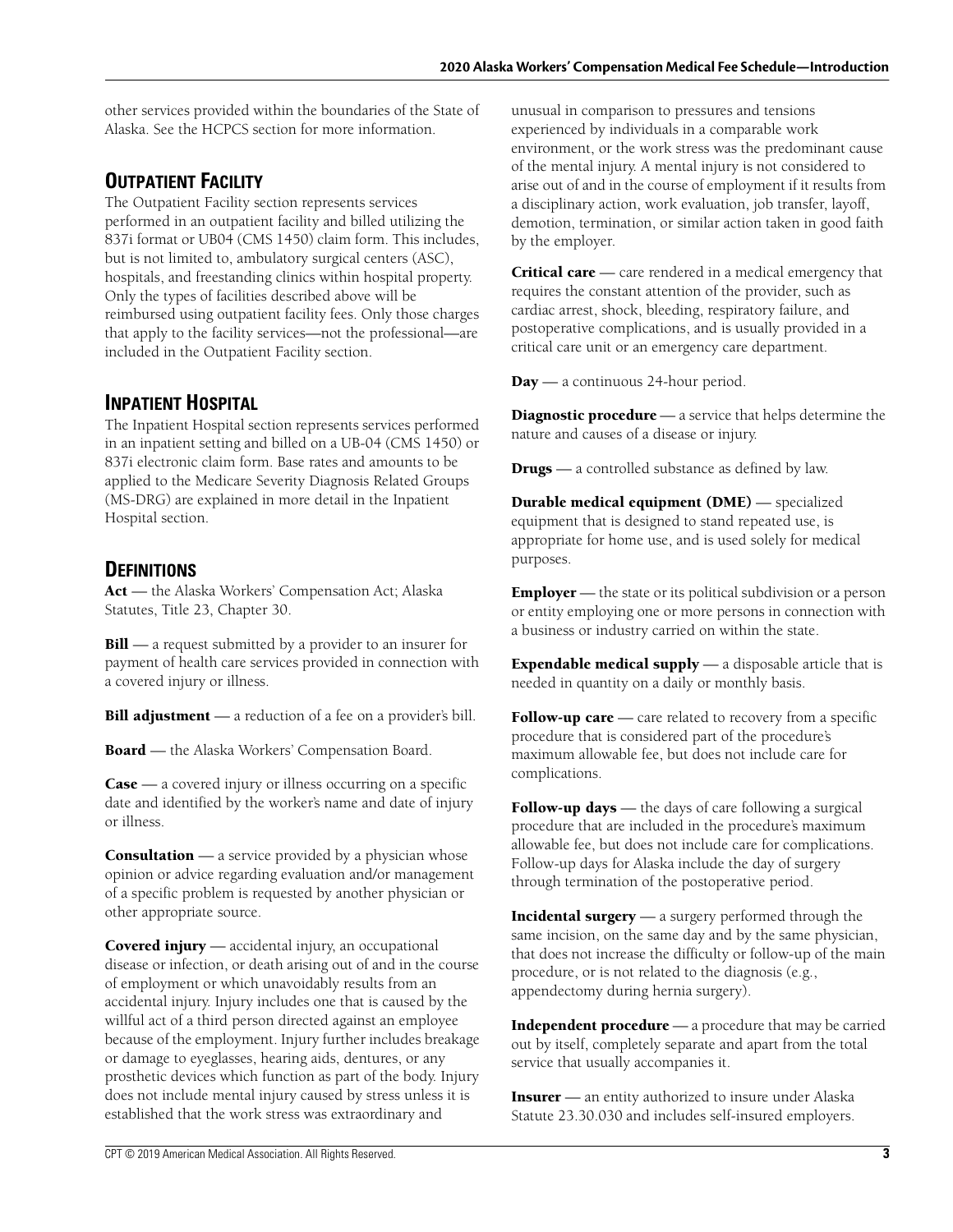**Maximum allowable reimbursement (MAR)** — the maximum amount for a procedure established by these rules, or the provider's usual and customary or billed charge, whichever is less, and except as otherwise specified.

**Medical record** — an electronic or paper record in which the medical service provider records the subjective and objective findings, diagnosis, treatment rendered, treatment plan, and return to work status and/or goals and improvement rating as applicable.

**Medical supply** — either a piece of durable medical equipment or an expendable medical supply.

**Modifier** — a two-digit number used in conjunction with the procedure code to describe any unusual circumstances arising in the treatment of an injured or ill employee.

**Operative report** — the provider's written or dictated description of the surgery and includes all of the following:

- Preoperative diagnosis
- Postoperative diagnosis
- A step-by-step description of the surgery
- Identification of problems that occurred during surgery
- Condition of the patient when leaving the operating room, the provider's office, or the health care organization.

**Optometrist** — an individual licensed to practice optometry.

**Orthotic equipment** — orthopedic apparatus designed to support, align, prevent or correct deformities, or improve the function of a moveable body part.

**Orthotist** — a person skilled and certified in the construction and application of orthotic equipment.

**Outpatient service** — services provided to patients who do not require hospitalization as inpatients. This includes outpatient ambulatory services, hospital-based emergency room services, or outpatient ancillary services that are based on the hospital premises. Refer to the Inpatient Hospital section of this fee schedule for reimbursement of hospital services.

**Payer** — the employer/insurer or self-insured employer, or third-party administrator (TPA) who pays the provider billings.

**Pharmacy** — the place where the science, art, and practice of preparing, preserving, compounding, dispensing, and giving appropriate instruction in the use of drugs is practiced.

**Physician** — under AS 23.30.395(32) and *Thoeni v. Consumer Electronic Services,* 151 P.3d 1249, 1258 (Alaska 2007), "physician" includes doctors of medicine, surgeons, chiropractors, osteopaths, dentists, optometrists, and psychologists.

**Primary procedure** — the therapeutic procedure most closely related to the principal diagnosis and, for billing purposes, the highest valued procedure.

**Procedure** — a unit of health service.

**Procedure code** — a five-digit numerical or alpha-numerical sequence that identifies the service performed and billed.

**Properly submitted bill** — a request by a provider for payment of health care services submitted to an insurer on the appropriate forms, with appropriate documentation, and within the time frame established in Alaska Statute 23.30.097.

**Prosthetic devices** — include, but are not limited to, eye glasses, hearing aids, dentures, and such other devices and appliances, and the repair or replacement of the devices necessitated by ordinary wear and arising out of an injury.

**Prosthesis** — an artificial substitute for a missing body part.

**Prosthetist** — a person skilled and certified in the construction and application of a prosthesis.

**Provider** — any person or facility as defined in 8 AAC 45.900(a)(15) and licensed under AS 08 to furnish medical or dental services, and includes an out-of-state person or facility that meets the requirements of 8 AAC  $\overline{45.900(a)(15)}$ and is otherwise qualified to be licensed under AS 08.

**Second opinion** — when a physician consultation is requested or required for the purpose of substantiating the necessity or appropriateness of a previously recommended medical treatment or surgical opinion. A physician providing a second opinion shall provide a written opinion of the findings.

**Secondary procedure** — a surgical procedure performed during the same operative session as the primary and, for billing purposes, is valued less than the first billed procedure.

**Special report** — a report requested by the payer to explain or substantiate a service or clarify a diagnosis or treatment plan.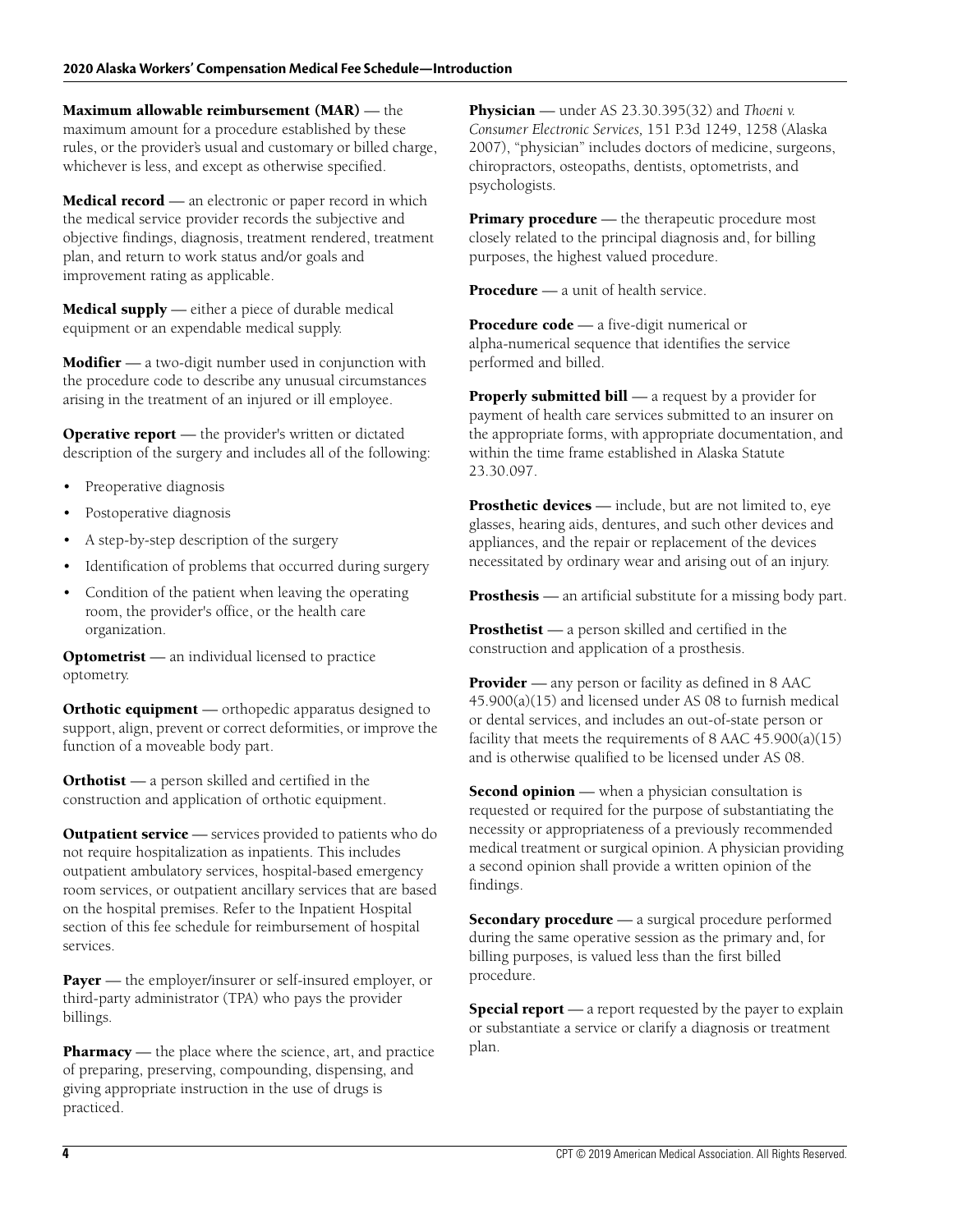# **General Information and Guidelines**

This section contains information that applies to all providers' billing independently, regardless of site of service. The guidelines listed herein apply only to providers' services, evaluation and management, anesthesia, surgery, radiology, pathology and laboratory, medicine, and durable medical equipment.

Insurers and payers are required to use the *Official Alaska Workers' Compensation Medical Fee Schedule* for payment of workers' compensation claims.

## **BILLING AND PAYMENT GUIDELINES**

#### **Fees for Medical Treatment**

The fee may not exceed the physician's actual fee or the maximum allowable reimbursement (MAR), whichever is lower. The MAR for **physician services** except anesthesia is calculated using the Resourced-Based Relative Value Scale (RBRVS) relative value units (RVU) produced by the Centers for Medicare and Medicaid Services (CMS) and the Geographic Practice Cost Index (GPCI) for Alaska based on the following formula:

(Work RVUs x Work GPCI) + (Practice Expense RVUs x Practice Expense GPCI) + (Malpractice RVUs x Malpractice  $GPCI$ ) = Total RVU

The Alaska MAR payment is determined by multiplying the total RVU by the applicable Alaska conversion factor, which is rounded to two decimals after the conversion factor is applied.

Example data for CPT code 10021 with the Alaska GPCI using the non-facility RVUs:

|                                                 | <b>RVUS</b> | <b>GPCI</b> | <b>SUBTOTAL</b> |
|-------------------------------------------------|-------------|-------------|-----------------|
| Work RVU x Work GPCI                            | 1.03        | 1.500       | 1.545           |
| Practice Expense RVU x Practice<br>Expense GPCI | 1.61        | 1.117       | 1.79837         |
| Malpractice RVU x Malpractice GPCI              | 0.14        | 0.708       | 0.09912         |
| <b>Total RVU</b>                                |             |             | 3.44249         |

**Data for the purpose of example only**

*Calculation using example data:*

**1.03 x 1.500 = 1.545 + 1.61 x 1.117 = 1.79837 + 0.14 x 0.708 = 0.09912 = 3.44249 3.44249 x \$132.00 (CF) = 454.40868 Payment is rounded to \$454.41**

The Alaska MAR for anesthesia is calculated as explained in the Anesthesia section. The Alaska MAR for laboratory, durable medical equipment (DME), drugs, and facility services is calculated separately, see the appropriate sections for more information.

The provider schedule contains facility and non-facility designations dependent upon the place where the service was rendered. Many services can be provided in either a non-facility or facility setting, and different values will be listed in the respective columns. The facility total fees are used for physicians' services furnished in a hospital, skilled nursing facility (SNF), or ambulatory surgery center (ASC). The non-facility total fees are used for services performed in a practitioner's office, patient's home, or other non-hospital settings such as a residential care facility. For these services, the practitioner typically bears the cost of resources, such as labor, medical supplies, and medical equipment associated with the practitioner's service. Where the fee is the same in both columns, the service is usually provided exclusively in a facility setting or exclusively in a non-facility setting, per CMS guidelines. Those same guidelines apply to workers' compensation.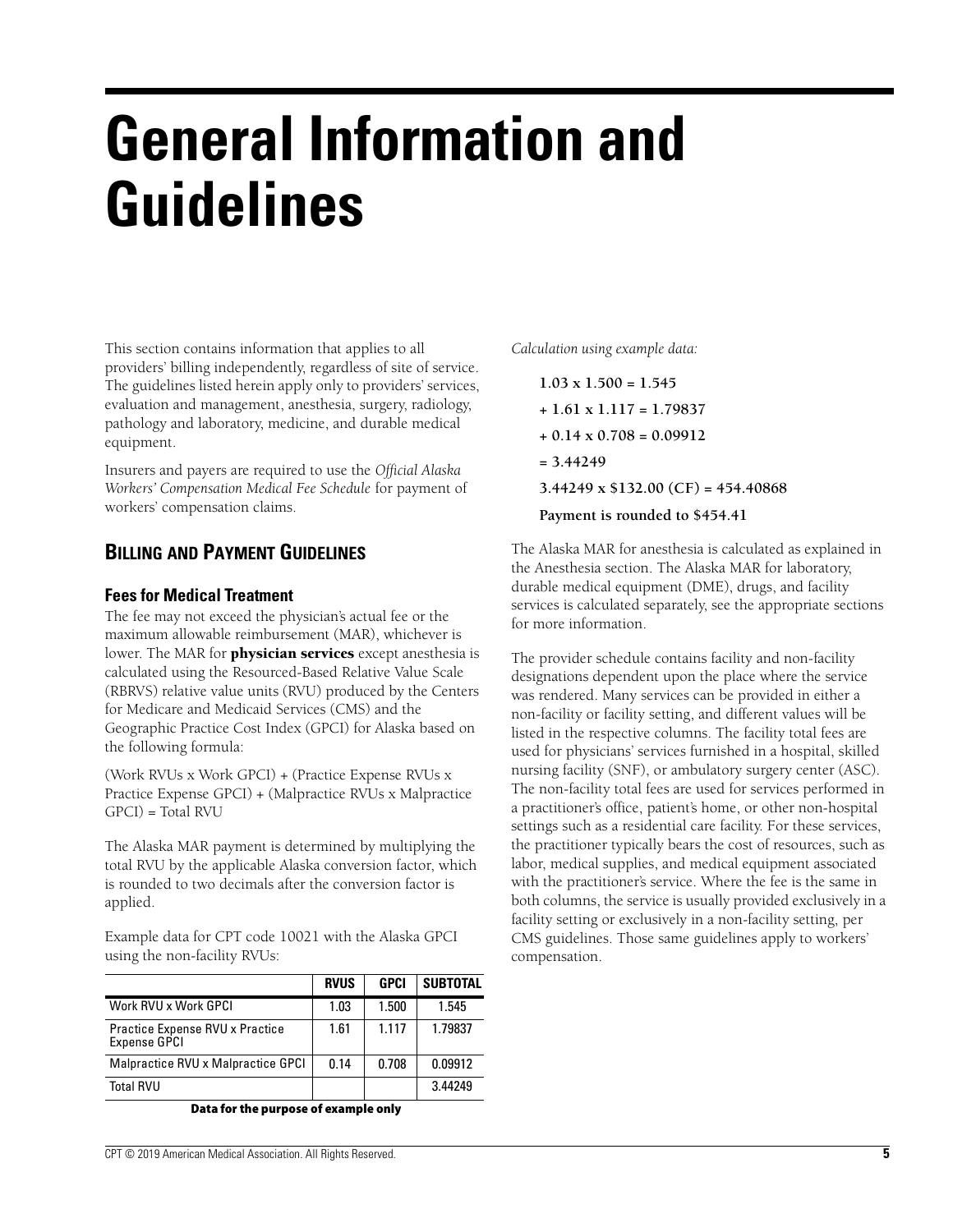#### **2020 Alaska Workers' Compensation Medical Fee Schedule—General Information and Guidelines**

The conversion factors are listed here with their applicable *Current Procedural Terminology* (CPT®) code ranges.

| <b>MEDICAL SERVICE</b>              | <b>CPT CODE RANGE</b>                             | <b>CONVERSION FACTOR</b> |
|-------------------------------------|---------------------------------------------------|--------------------------|
| Surgery                             | 10004-69990                                       | \$132.00                 |
| Radiology                           | 70010-79999                                       | \$141.00                 |
| Pathology and Lab                   | 80047-89398                                       | \$122.00                 |
| Medicine (excluding<br>anesthesia)  | 90281-99082 and<br>99151-99199 and<br>99500-99607 | \$80.00                  |
| <b>Fyaluation and</b><br>Management | 99091, 99201-99499                                | \$80.00                  |
| Anesthesia                          | 00100-01999 and<br>99100-99140                    | \$110.00                 |

An employer or group of employers may negotiate and establish a list of preferred providers for the treatment of its employees under the Act; however, the employees' right to choose their own attending physician is not impaired.

All providers may report and be reimbursed for codes 97014 and 97810–97814.

An employee may not be required to pay a fee or charge for medical treatment or service. For more information, refer to AS 23.30.097(f).

#### **RBRVS Status Codes**

The Centers for Medicare and Medicaid Services (CMS) RBRVS Status Codes are listed below. The CMS guidelines apply except where superseded by Alaska guidelines.

| <b>STATUS</b><br>CODE | THE CENTERS FOR<br><b>MEDICARE AND MEDICAID</b><br><b>SERVICES (CMS)</b><br><b>DEFINITION</b>                                                                                                                                                                                                                                          | OFFICIAL ALASKA<br>WORKERS' COMPENSATION<br><b>MEDICAL FEE SCHEDULE</b><br>GUIDELINE                  |
|-----------------------|----------------------------------------------------------------------------------------------------------------------------------------------------------------------------------------------------------------------------------------------------------------------------------------------------------------------------------------|-------------------------------------------------------------------------------------------------------|
| А                     | Active Code. These codes<br>are paid separately under<br>the physician fee schedule, if<br>covered. There will be RVUs<br>for codes with this status.                                                                                                                                                                                  | The maximum fee for this<br>service is calculated as<br>described in Fees for Medi-<br>cal Treatment. |
| B                     | <b>Bundled Code. Payment for</b><br>covered services are always<br>bundled into payment for<br>other services not specified.<br>If RVUs are shown, they are<br>not used for Medicare pay-<br>ment. If these services are<br>covered, payment for them is<br>subsumed by the payment<br>for the services to which<br>they are incident. | No separate payment is<br>made for these services even<br>if an RVU is listed.                        |

| STATUS<br>CODE | THE CENTERS FOR<br><b>MEDICARE AND MEDICAID</b><br><b>SERVICES (CMS)</b><br><b>DEFINITION</b>                                                                                                                                                                                         | OFFICIAL ALASKA<br><b>WORKERS' COMPENSATION</b><br><b>MEDICAL FEE SCHEDULE</b><br>GUIDELINE                                                                                                                                                                                               |
|----------------|---------------------------------------------------------------------------------------------------------------------------------------------------------------------------------------------------------------------------------------------------------------------------------------|-------------------------------------------------------------------------------------------------------------------------------------------------------------------------------------------------------------------------------------------------------------------------------------------|
| C              | <b>Contractors price the code.</b><br>Contractors will establish<br>RVUs and payment amounts<br>for these services, generally<br>on an individual case basis<br>following review of docu-<br>mentation such as an opera-<br>tive report.                                              | The service may be a cov-<br>ered service of the Official<br>Alaska Workers' Compensa-<br>tion Medical Fee Schedule.<br>The maximum fee for this<br>service is calculated as<br>described in Fees for Medi-<br>cal Treatment or negotiated<br>between the payer and pro-<br>vider.        |
| D              | Deleted Codes. These codes<br>are deleted effective with the<br>beginning of the applicable<br>year.                                                                                                                                                                                  | Not in current RBRVS. Not<br>payable under the <i>Official</i><br>Alaska Workers' Compensa-<br>tion Medical Fee Schedule.                                                                                                                                                                 |
| Е              | Excluded from Physician Fee<br>Schedule by regulation.<br>These codes are for items<br>and/or services that CMS<br>chose to exclude from the<br>fee schedule payment by<br>regulation. No RVUs are<br>shown, and no payment may<br>be made under the fee<br>schedule for these codes. | The service may be a cov-<br>ered service of the Official<br>Alaska Workers' Compensa-<br>tion Medical Fee Schedule.<br>The maximum fee for this<br>service is calculated as<br>described in Fees for Medi-<br>cal Treatment or negotiated<br>between the payer and pro-<br>vider.        |
| F              | <u>Deleted/Discontinued Codes.</u><br>(Code not subject to a 90 day<br>grace period).                                                                                                                                                                                                 | Not in current RBRVS. Not<br>payable under the Official<br>Alaska Workers' Compensa-<br>tion Medical Fee Schedule.                                                                                                                                                                        |
| G              | Not valid for Medicare pur-<br>poses. Medicare uses<br>another code for reporting<br>of, and payment for, these<br>services. (Code subject to a<br>90 day grace period.)                                                                                                              | Not in current RBRVS. Not<br>payable under the <i>Official</i><br>Alaska Workers' Compensa-<br>tion Medical Fee Schedule.                                                                                                                                                                 |
| н              | Deleted Modifier. This code<br>had an associated TC and/or<br>26 modifier in the previous<br>year. For the current year, the<br>TC or 26 component shown<br>for the code has been<br>deleted, and the deleted<br>component is shown with a<br>status code of "H."                     | Not in current RBRVS. Not<br>payable with modifiers TC<br>and/or 26 under the <i>Official</i><br>Alaska Workers' Compensa-<br>tion Medical Fee Schedule.                                                                                                                                  |
| ı              | Not valid for Medicare pur-<br>poses. Medicare uses<br>another code for reporting<br>of, and payment for, these<br>services. (Code NOT subject<br>to a 90 day grace period.)                                                                                                          | The service may be a cov-<br>ered service of the <i>Official</i><br>Alaska Workers' Compensa-<br>tion Medical Fee Schedule.<br>The maximum fee for this<br>service is calculated as<br>described in Fees for Medi-<br>cal Treatment or negotiated<br>between the payer and pro-<br>vider. |
| J              | <b>Anesthesia Services</b> . There<br>are no RVUs and no payment<br>amounts for these codes.<br>The intent of this value is to<br>facilitate the identification of<br>anesthesia services.                                                                                            | Alaska recognizes the anes-<br>thesia base units in the Rela-<br>tive Value Guide® published<br>by the American Society of<br>Anesthesiologists. See the<br>Relative Value Guide or<br>Anesthesia Section.                                                                                |
| м              | <b>Measurement Codes. Used</b><br>for reporting purposes only.                                                                                                                                                                                                                        | These codes are supplemen-<br>tal to other covered services<br>and for informational pur-<br>poses only.                                                                                                                                                                                  |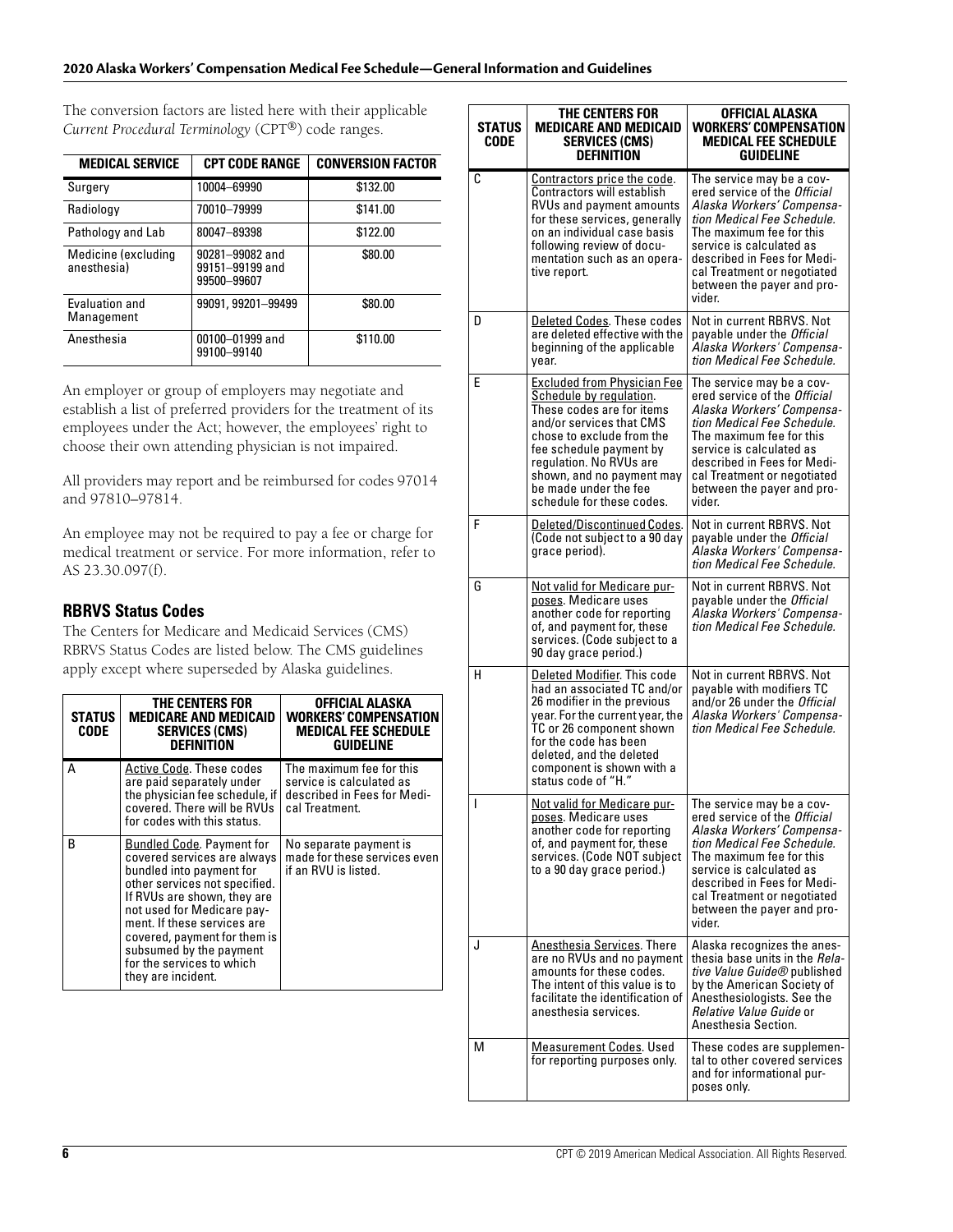| <b>STATUS</b><br>CODE | THE CENTERS FOR<br><b>MEDICARE AND MEDICAID</b><br><b>SERVICES (CMS)</b><br><b>DEFINITION</b>                                                                                                                                                                                                                                                                                                                                                                                                                                                                                                                                                                                                                                                                                                                       | OFFICIAL ALASKA<br><b>WORKERS' COMPENSATION</b><br><b>MEDICAL FEE SCHEDULE</b><br><b>GUIDELINE</b>                                                                                                                                                                                 |
|-----------------------|---------------------------------------------------------------------------------------------------------------------------------------------------------------------------------------------------------------------------------------------------------------------------------------------------------------------------------------------------------------------------------------------------------------------------------------------------------------------------------------------------------------------------------------------------------------------------------------------------------------------------------------------------------------------------------------------------------------------------------------------------------------------------------------------------------------------|------------------------------------------------------------------------------------------------------------------------------------------------------------------------------------------------------------------------------------------------------------------------------------|
| N                     | Non-covered Services.<br>These services are not cov-<br>ered by Medicare.                                                                                                                                                                                                                                                                                                                                                                                                                                                                                                                                                                                                                                                                                                                                           | The service may be a cov-<br>ered service of the Official<br>Alaska Workers' Compensa-<br>tion Medical Fee Schedule.<br>The maximum fee for this<br>service is calculated as<br>described in Fees for Medi-<br>cal Treatment or negotiated<br>between the payer and pro-<br>vider. |
| P                     | <b>Bundled/Excluded Codes.</b><br>There are no RVUs and no<br>payment amounts for these<br>services. No separate pay-<br>ment should be made for<br>them under the fee schedule.<br>$\bullet$ If the item or service is<br>covered as incident to a<br>physician service and is<br>provided on the same day<br>as a physician service,<br>payment for it is bundled<br>into the payment for the<br>physician service to which<br>it is incident. (An example<br>is an elastic bandage fur-<br>nished by a physician inci-<br>dent to physician service.)<br>$\bullet$ If the item or service is<br>covered as other than inci-<br>dent to a physician ser-<br>vice, it is excluded from<br>the fee schedule (i.e.,<br>colostomy supplies) and<br>should be paid under the<br>other payment provision of<br>the Act. | The service may be a cov-<br>ered service of the Official<br>Alaska Workers' Compensa-<br>tion Medical Fee Schedule.<br>The maximum fee for this<br>service is calculated as<br>described in Fees for Medi-<br>cal Treatment or negotiated<br>between the payer and pro-<br>vider. |
| Q                     | Therapy functional informa-<br>tion code (used for required<br>reporting purposes only).                                                                                                                                                                                                                                                                                                                                                                                                                                                                                                                                                                                                                                                                                                                            | These codes are supplemen-<br>tal to other covered services<br>and for informational pur-<br>poses only.                                                                                                                                                                           |
| R                     | <b>Restricted Coverage. Special</b><br>coverage instructions apply.<br>If covered, the service is car-<br>rier priced. (NOTE: The<br>majority of codes to which<br>this indicator will be<br>assigned are the<br>alpha-numeric dental codes,<br>which begin with "D." We<br>are assigning the indicator to<br>a limited number of CPT<br>codes which represent ser-<br>vices that are covered only<br>in unusual circumstances.)                                                                                                                                                                                                                                                                                                                                                                                    | The service may be a cov-<br>ered service of the Official<br>Alaska Workers' Compensa-<br>tion Medical Fee Schedule.<br>The maximum fee for this<br>service is calculated as<br>described in Fees for Medi-<br>cal Treatment or negotiated<br>between the payer and pro-<br>vider. |

| <b>STATUS</b><br><b>CODE</b> | THE CENTERS FOR<br><b>MEDICARE AND MEDICAID</b><br><b>SERVICES (CMS)</b><br><b>DEFINITION</b>                                                                                                                                                                                                                                                                                                                                                                                                                                                                                                                                             | OFFICIAL ALASKA<br><b>WORKERS' COMPENSATION</b><br><b>MEDICAL FEE SCHEDULE</b><br><b>GUIDELINE</b>                                                                                                                                                                                                                                                                                                                    |
|------------------------------|-------------------------------------------------------------------------------------------------------------------------------------------------------------------------------------------------------------------------------------------------------------------------------------------------------------------------------------------------------------------------------------------------------------------------------------------------------------------------------------------------------------------------------------------------------------------------------------------------------------------------------------------|-----------------------------------------------------------------------------------------------------------------------------------------------------------------------------------------------------------------------------------------------------------------------------------------------------------------------------------------------------------------------------------------------------------------------|
| т                            | Injections. There are RVUs<br>and payment amounts for<br>these services, but they are<br>only paid if there are no other<br>services payable under the<br>physician fee schedule billed<br>on the same date by the<br>same provider. If any other<br>services payable under the<br>physician fee schedule are<br>billed on the same date by<br>the same provider, these ser-<br>vices are bundled into the<br>physician services for which<br>payment is made. (NOTE:<br>This is a change from the<br>previous definition, which<br>states that injection services<br>are bundled into any other<br>services billed on the same<br>date.) | The service may be a cov-<br>ered service of the Official<br>Alaska Workers' Compensa-<br>tion Medical Fee Schedule.<br>For drugs and injections<br>coded under the Healthcare<br><b>Common Procedure Coding</b><br>System (HCPCS) the payment<br>allowance limits for drugs is<br>the lower of average sale<br>price multiplied by 3.375 or<br>billed charges. See HCPCS<br>Level II section of these<br>quidelines. |
| X                            | <b>Statutory Exclusion. These</b><br>codes represent an item or<br>service that is not in the stat-<br>utory definition of "physician<br>services" for fee schedule<br>payment purposes. No RVUs<br>or payment amounts are<br>shown for these codes, and<br>no payment may be made<br>under the physician fee<br>schedule. (Examples are<br>ambulance services and<br>clinical diagnostic laboratory<br>services.)                                                                                                                                                                                                                        | The service may be a cov-<br>ered service of the Official<br>Alaska Workers' Compensa-<br>tion Medical Fee Schedule.<br>The maximum fee for this<br>service is calculated as<br>described in Fees for Medi-<br>cal Treatment or negotiated<br>between the payer and pro-<br>vider. For ambulance ser-<br>vices see HCPCS Level II<br>section of this guideline.                                                       |

### **Add-on Procedures**

The CPT book identifies procedures that are always performed in addition to the primary procedure and designates them with a + symbol. Add-on codes are never reported for stand-alone services but are reported secondarily in addition to the primary procedure. Specific language is used to identify add-on procedures such as "each additional" or "(List separately in addition to primary procedure)."

The same physician or other health service worker that performed the primary service/procedure must perform the add-on service/procedure. Add-on codes describe additional intra-service work associated with the primary service/procedure (e.g., additional digit(s), lesion(s), neurorrhaphy(s), vertebral segment(s), tendon(s), joint(s)). Add-on codes are not subject to reduction and should be reimbursed at the lower of the billed charges or 100 percent of MAR. Do not append modifier 51 to a code identified as an add-on procedure. Designated add-on codes are identified in Appendix D of the CPT book. Please reference the CPT book for the most current list of add-on codes.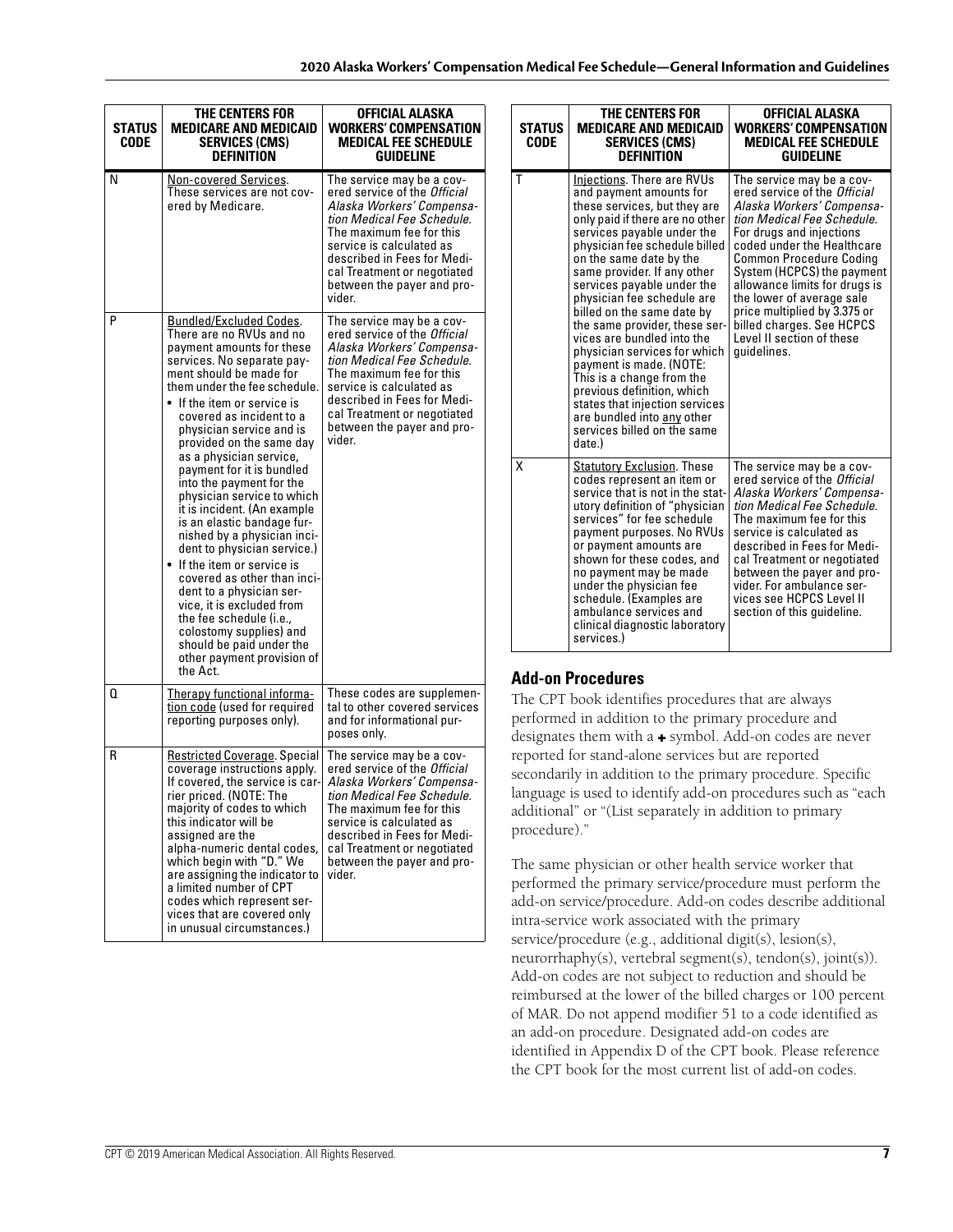#### **Exempt from Modifier 51 Codes**

The  $\odot$  symbol is used in the CPT book to identify codes that are exempt from the use of modifier 51, but have not been designated as CPT add-on procedures/services.

As the description implies, modifier 51 exempt procedures are not subject to multiple procedure rules and as such modifier 51 does not apply. Modifier 51 exempt codes are not subject to reduction and should be reimbursed at the lower of the billed charge or 100 percent of the MAR. Modifier 51 exempt services and procedures can be found in Appendix E of the CPT book.

#### **Professional and Technical Components**

Where there is an identifiable professional and technical component, modifiers 26 and TC are identified in the RBRVS. The relative value units (RVUs) for the professional component is found on the line with modifier 26. The RVUs for the technical component is found on the RBRVS line with modifier TC. The total procedure RVUs (a combination of the professional and technical components) is found on the RBRVS line without a modifier.

#### **Global Days**

This column in the RBRVS lists the follow-up days, sometimes referred to as the global period, of a service or procedure. In Alaska, it includes the day of the surgery through termination of the postoperative period.

Postoperative periods of 0, 10, and 90 days are designated in the RBRVS as 000, 010, and 090 respectively. Use the values in the RBRVS fee schedule for determining postoperative days. The following special circumstances are also listed in the postoperative period:

- MMM Designates services furnished in uncomplicated maternity care. This includes antepartum, delivery, and postpartum care.
- XXX Designates services where the global concept does not apply.
- YYY Designates services where the payer must assign a follow-up period based on documentation submitted with the claim. Procedures designated as YYY include unlisted procedure codes.
- ZZZ Designates services that are add-on procedures and as such have a global period that is determined by the primary procedure.

### **Supplies and Materials**

Supplies and materials provided by the physician (e.g., sterile trays, supplies, drugs, etc.) over and above those usually included with the office visit may be charged separately.

#### **Medical Reports**

A medical provider may not charge any fee for completing a medical report form required by the Workers' Compensation Division. A medical provider may not charge a separate fee for medical reports that are required to substantiate the medical necessity of a service. CPT code 99080 is not to be used to complete required workers' compensation insurance forms or to complete required documentation to substantiate medical necessity. CPT code 99080 is not to be used for signing affidavits or certifying medical records forms. CPT code 99080 is appropriate for billing only after receiving a request for a special report from the employer or payer.

In all cases of accepted compensable injury or illness, the injured worker is not liable for payment for any services for the injury or illness.

### **Off-label Use of Medical Services**

All medications, treatments, experimental procedures, devices, or other medical services should be medically necessary, having a reasonable expectation of cure or significant relief of a covered condition and supported by medical record documentation, and, where appropriate, should be provided consistent with the approval of the Food and Drug Administration (FDA). Off-label medical services must include submission of medical record documentation and comprehensive medical literature review including at least two reliable prospective, randomized, placebo-controlled, or double-blind trials. The Alaska Division of Workers' Compensation (ADWC) will consider the quality of the submitted documents and determine medical necessity for off-label medical services. Off-label use of medical services will be reviewed annually by the Alaska Workers' Compensation Medical Services Review Committee (MSRC).

### **Payment of Medical Bills**

Medical bills for treatment are due and payable within 30 days of receipt of the medical provider's bill, or a completed medical report, as prescribed by the Board under Alaska Statute 23.30.097. Unless the treatment, prescription charges, and/or transportation expenses are disputed, the employer shall reimburse the employee for such expenses within 30 days after receipt of the bill, chart notes, and medical report, itemization of prescription numbers, and/or the dates of travel and transportation expenses for each date of travel. A provider of medical treatment or services may receive payment for medical treatment and services under this chapter only if the bill for services is received by the employer or appropriate payer within 180 days after the later of: (1) the date of service; or (2) the date that the provider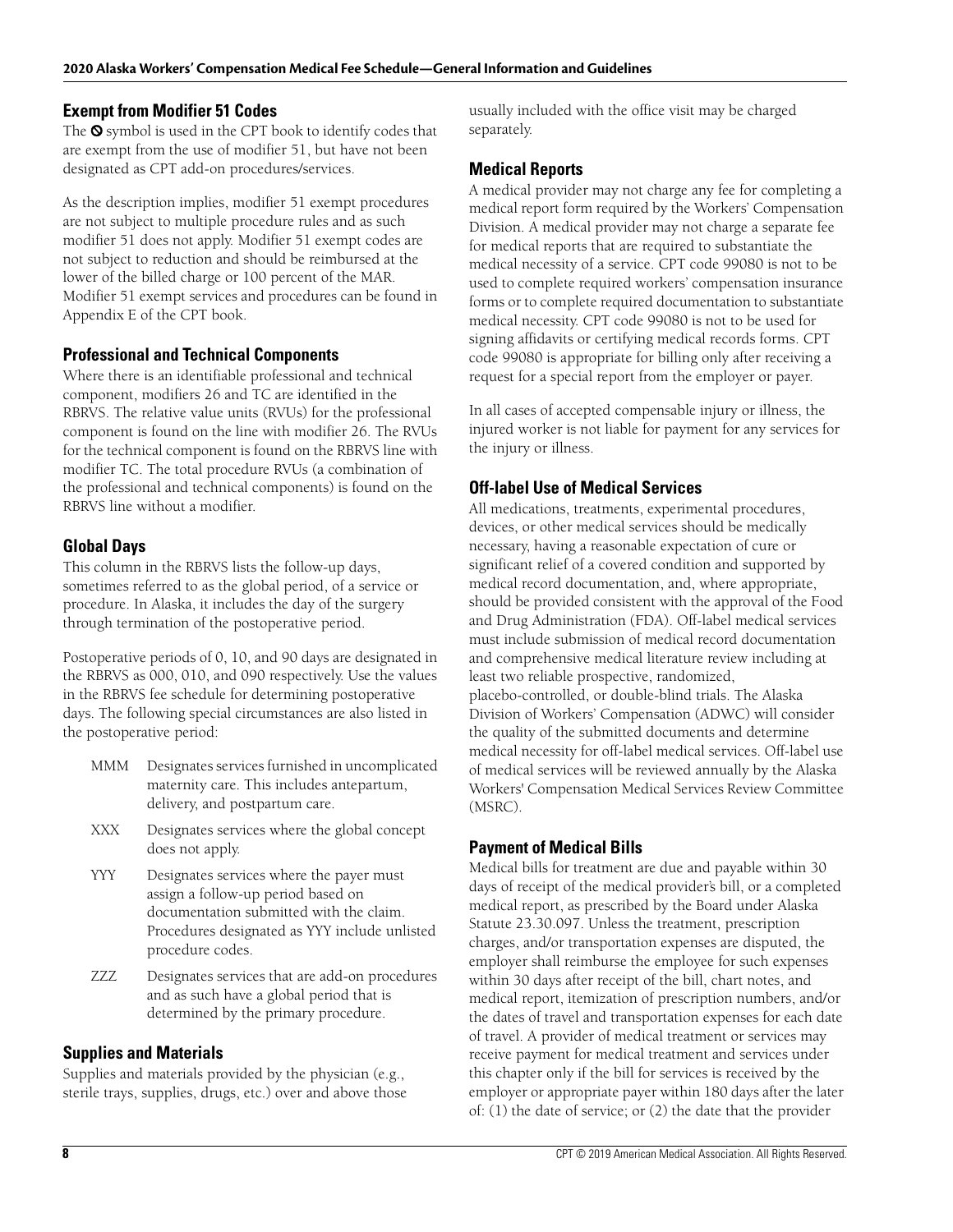knew of the claim and knew that the claim related to employment.

A provider whose bill has been denied or reduced by the employer or appropriate payer may file an appeal with the Board within 60 days after receiving notice of the denial or reduction. A provider who fails to file an appeal of a denial or reduction of a bill within the 60-day period waives the right to contest the denial or reduction.

## **Scope of Practice Limits**

Fees for services performed outside a licensed medical provider's scope of practice as defined by Alaska's professional licensing laws and associated regulatory boards will not be reimbursable.

### **Board Forms**

All board bulletins and forms can be downloaded from the Alaska Workers' Compensation Division website: www.labor.state.ak.us/wc.

## **MODIFIERS**

Modifiers augment CPT and HCPCS codes to more accurately describe the circumstances of services provided. When applicable, the circumstances should be identified by a modifier code appended in the appropriate field for electronic or paper submission of the billing.

A complete list of the applicable CPT modifiers is available in Appendix A of the CPT book.

### **Reimbursement Guidelines for CPT Modifiers**

Specific modifiers shall be reimbursed as follows:

**Modifier 26—**Reimbursement is calculated according to the RVU amount for the appropriate code and modifier 26.

**Modifier 50—**Reimbursement is the lower of the billed charge or 100 percent of the MAR for the procedure on the first side; reimbursement is the lower of the billed charge or 50 percent of the MAR for the procedure for the second side. If another procedure performed at the same operative session is higher valued, then both sides are reported with modifiers 51 and 50 and reimbursed at the lower of the billed charge or 50 percent of the MAR.

**Modifier 51—**Reimbursement is the lower of the billed charge or 100 percent of the MAR for the procedure with the highest relative value unit rendered during the same session as the primary procedure; reimbursement is the lower of the billed charge or 50 percent of the MAR for the procedure with the second highest relative value unit and all

subsequent procedures during the same session as the primary procedure.

Consistent with the Centers for Medicare and Medicaid Services (CMS) guidelines, code-specific multiple procedure reduction guidelines apply to endoscopic procedures, and certain other procedures including radiology, diagnostic cardiology, diagnostic ophthalmology, and therapy services.

**Modifiers 80, 81, and 82—** Reimbursement is the lower of the billed charge or 20 percent of the MAR for the surgical procedure.

## **Applicable HCPCS Modifiers**

#### **Modifier TC—Technical Component**

Certain procedures are a combination of a physician component and a technical component. When the technical component is reported separately, the service may be identified by adding modifier TC to the usual procedure number. Reimbursement is the lower of the billed charge or 100 percent of the MAR for the procedure code with modifier TC.

#### **Modifier QZ—CRNA without medical direction by a physician**

Reimbursement is the lower of the billed charge or 85 percent of the MAR for the anesthesia procedure. Modifier QZ shall be used when unsupervised anesthesia services are provided by a certified registered nurse anesthetist.

### **State-Specific Modifiers**

#### **Modifier AS—Physician Assistant or Nurse Practitioner Assistant at Surgery Services**

When assistant at surgery services are performed by a physician assistant or nurse practitioner, the service is reported by appending modifier AS.

Reimbursement is the lower of the billed charge or 15 percent of the MAR for the procedure. Modifier AS shall be used when a physician assistant or nurse practitioner acts as an assistant surgeon and bills as an assistant surgeon.

Modifier AS is applied before modifiers 50, 51, or other modifiers that reduce reimbursement for multiple procedures.

If two procedures are performed by the PA or NP, see the example below:

| Procedure 1 (Modifier AS)     | \$1,350.00                                                                                                                                  |
|-------------------------------|---------------------------------------------------------------------------------------------------------------------------------------------|
| Procedure 2 (Modifier AS, 51) | \$1,100.00                                                                                                                                  |
| Reimbursement                 | $\left[ \begin{array}{l} $285.00 \left[ ( $1,350.00 \times .15 \right) + \ ((1,100.00 \times .15) \times .50 ) \right] \end{array} \right]$ |

**Data for the purpose of example only**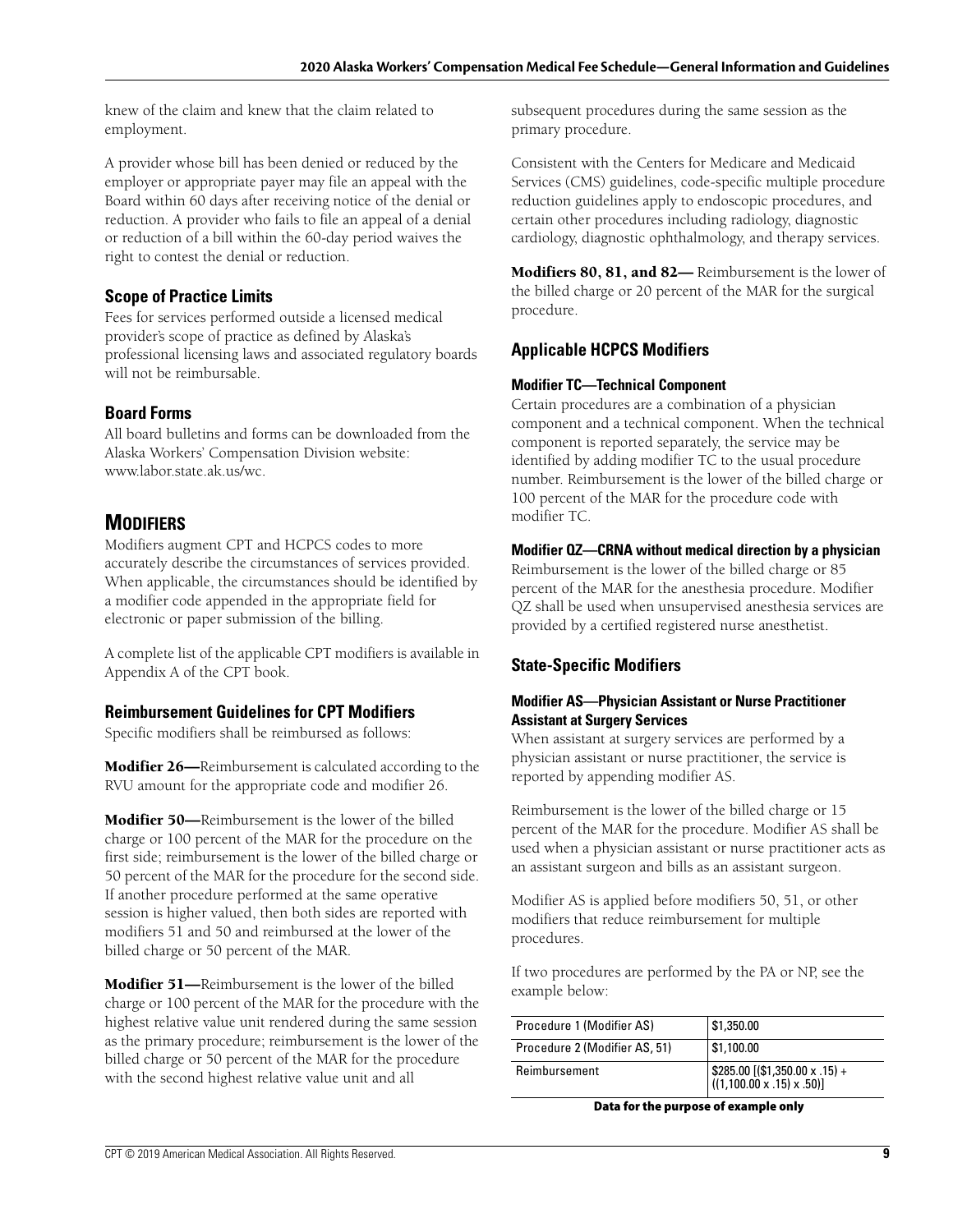#### **Modifier PE—Physician Assistants and Advanced Practice Registered Nurses**

Physician assistant and advanced practice registered nurse services are identified by adding modifier PE to the usual procedure number. A physician assistant must be properly certified and licensed by the State of Alaska and/or licensed or certified in the state where services are provided. An advanced practice registered nurse (APRN) must be properly certified and licensed by the State of Alaska and/or licensed or certified in the state where services are provided.

Reimbursement is the lower of the billed charge or 85 percent of the MAR for the procedure; modifier PE shall be used when services and procedures are provided by a physician assistant or an advanced practice registered nurse. Modifier PE is applied before modifiers 50, 51, or other modifiers that reduce reimbursement for multiple procedures.

If two procedures are performed by the PA or APRN, see the example below:

| Procedure 1 (Modifier PE)     | \$150.00                                                                                                                              |
|-------------------------------|---------------------------------------------------------------------------------------------------------------------------------------|
| Procedure 2 (Modifier PE, 51) | \$130.00                                                                                                                              |
| Reimbursement                 | $\left[\begin{array}{c} $182.75 \left[ ($150.00 \times .85) + \right. \ ( (130.00 \times .85) \times .50) \right] \end{array}\right]$ |

**Data for the purpose of example only**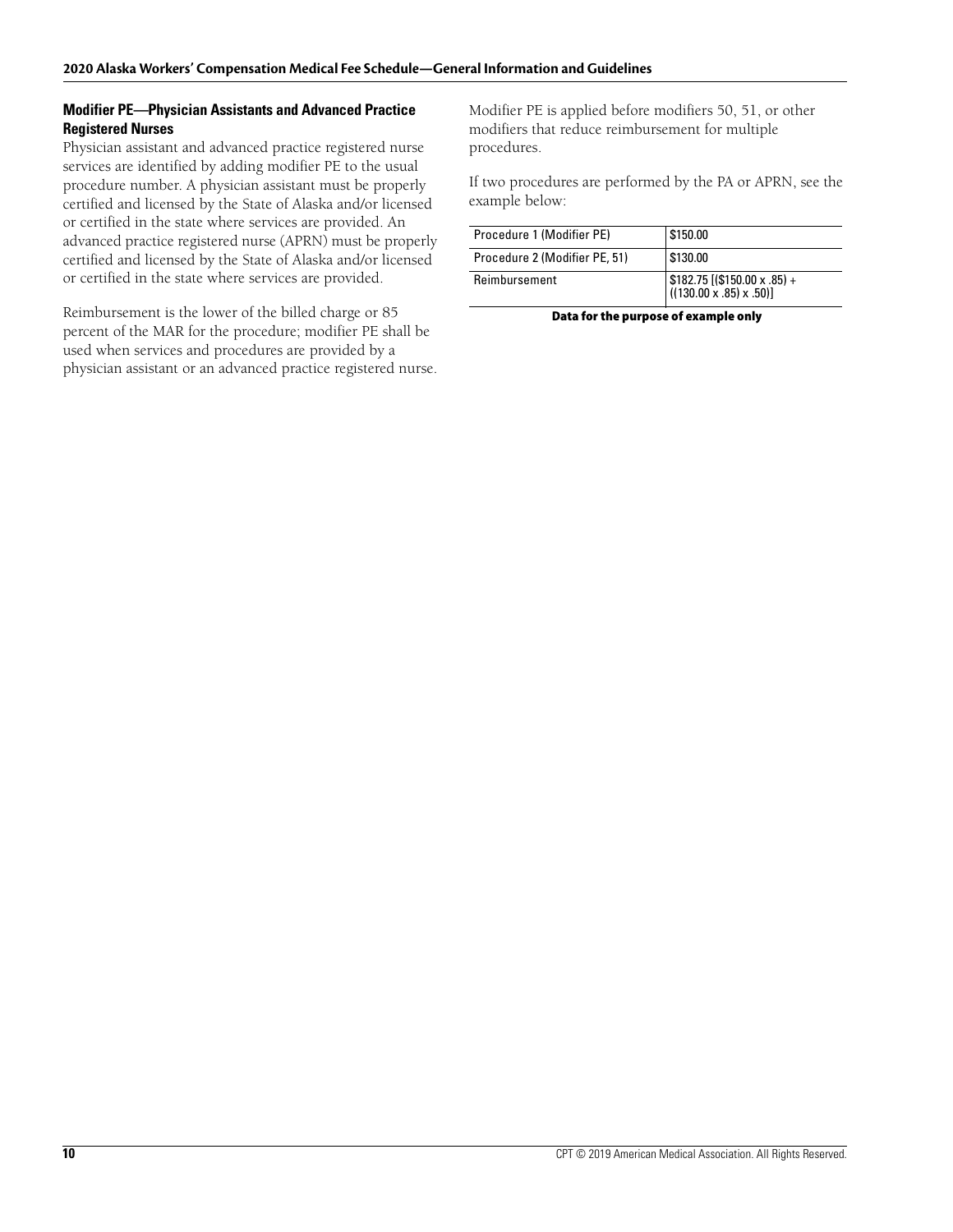# **Evaluation and Management**

# **GENERAL INFORMATION AND GUIDELINES**

This brief overview of the current guidelines should not be the provider's or payer's only experience with this section of the CPT® book. Carefully read the complete guidelines in the CPT book; much information is presented regarding aspects of a family history, the body areas and organ systems associated with examinations, and so forth.

The E/M code section is divided into subsections by type and place of service. Keep the following in mind when coding each service setting:

- A patient is considered an outpatient at a health care facility until formal inpatient admission occurs.
- All physicians use codes 99281–99285 for reporting emergency department services, regardless of hospital-based or non-hospital-based status.
- Consultation codes are linked to location.

Admission to a hospital or nursing facility includes evaluation and management services provided elsewhere (office or emergency department) by the admitting physician on the same day.

When exact text of the AMA 2019 CPT® guidelines is used, the text is either in quotations or is preceded by a reference to the CPT book, CPT instructional notes, or CPT guidelines.

# **BILLING AND PAYMENT GUIDELINES**

### **New and Established Patient Service**

Several code subcategories in the Evaluation and Management (E/M) section are based on the patient's status as being either new or established. CPT guidelines clarify this distinction by providing the following time references:

"A new patient is one who has not received any professional services from the physician/qualified health care professional or another physician/qualified health care professional of the exact same specialty and subspecialty who belongs to the same group practice, within the past three years."

"An established patient is one who has received professional services from the physician/qualified health care professional, or another physician/qualified health care professional of the exact same specialty and subspecialty who belongs to the same group practice, within the past three years."

The new versus established patient guidelines also clarify the situation in which one physician is on call or covering for another physician. In this instance, classify the patient encounter the same as if it were for the physician who is unavailable.

## **E/M Service Components**

The first three components (history, examination, and medical decision making) are the keys to selecting the correct level of E/M codes, and all three components must be addressed in the documentation. However, in established, subsequent, and followup categories, only two of the three must be met or exceeded for a given code. CPT guidelines define the following:

1. The history component is categorized by four levels:

**Problem Focused** — chief complaint; brief history of present illness or problem.

**Expanded Problem Focused** — chief complaint; brief history of present illness; problem-pertinent system review.

**Detailed** — chief complaint; extended history of present illness; problem-pertinent system review extended to indicate a review of a limited number of additional systems; pertinent past, family medical, and/or social history directly related to the patient's problems.

**Comprehensive** — chief complaint; extended history of present illness; review of systems that is directly related to the problems identified in the history of the present illness plus a review of all additional body systems; complete past, family, and social history.

2. The physical exam component is similarly divided into four levels of complexity:

**Problem Focused** — an exam limited to the affected body area or organ system.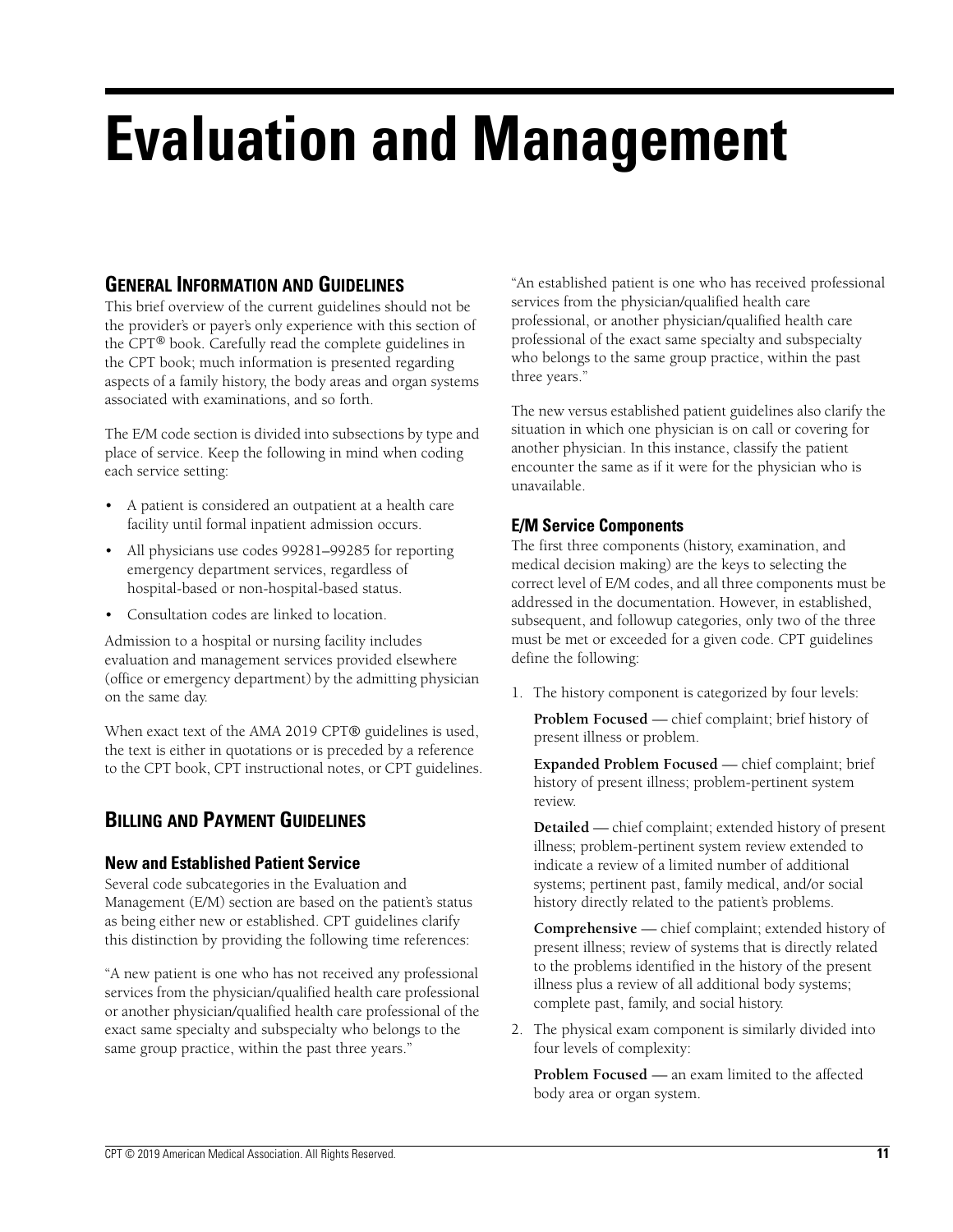**Expanded Problem Focused** — a limited examination of the affected body area or organ system and of other symptomatic or related organ system(s).

**Detailed** — an extended examination of the affected body area(s) and other symptomatic or related organ system(s).

**Comprehensive** — A general multisystem examination or a complete examination of a single organ system.

The CPT book identifies the following body areas:

- Head, including the face
- Neck
- Chest, including breasts and axilla
- Abdomen
- Genitalia, groin, buttocks
- Back
- Each extremity

The CPT book identifies the following organ systems:

- **Eyes**
- Ears, Nose, Mouth, and Throat
- Cardiovascular
- **Respiratory**
- **Gastrointestinal**
- **Genitourinary**
- **Musculoskeletal**
- Skin
- Neurologic
- **Psychiatric**
- Hematologic/Lymphatic/Immunologic
- 3. Medical decision making is the final piece of the E/M coding process, and is somewhat more complicated to determine than are the history and exam components. Three subcomponents must be evaluated to determine the overall complexity level of the medical decision.
	- a. The number of possible diagnoses and/or the number of management options to be considered.
	- b. The amount and/or complexity of medical records, diagnostic tests, and other information that must be obtained, reviewed, and analyzed.
	- c. The risk of significant complications, morbidity, and/or mortality, as well as comorbidities associated with the patient's presenting problems, the diagnostic procedures, and/or the possible management options.

## **Contributory Components**

Counseling, coordination of care, and the nature of the presenting problem are not major considerations in most encounters, so they generally provide contributory information to the code selection process. The exception arises when counseling or coordination of care dominates the encounter (more than 50 percent of the time spent). In these cases, time determines the proper code. Document the exact amount of time spent to substantiate the selected code. Also, set forth clearly what was discussed during the encounter. If a physician coordinates care with an interdisciplinary team of physicians or health professionals/agencies without a patient encounter, report it as a case management service.

Counseling is defined in the CPT book as a discussion with a patient and/or family concerning one or more of the following areas:

- Diagnostic results, impressions, and/or recommended diagnostic studies
- **Prognosis**
- Risks and benefits of management (treatment) options
- Instructions for management (treatment) and/or follow-up
- Importance of compliance with chosen management (treatment) options
- Risk factor reduction
- Patient and family education

E/M codes are designed to report actual work performed, not time spent. But when counseling or coordination of care dominates the encounter, time overrides the other factors and determines the proper code. Per CPT guidelines for office encounters, count only the time spent face-to-face with the patient and/or family; for hospital or other inpatient encounters, count the time spent in the patient's unit or on the patient's floor. The time assigned to each code is an average and varies by physician. **Note:** Time is not a factor when reporting emergency room visits (99281–99285) like it is with other E/M services.

According to the CPT book, "a presenting problem is a disease, condition, illness, injury, symptom, sign, finding, complaint, or other reason" for the patient encounter. The CPT book defines five types of presenting problems. These definitions should be reviewed frequently, but remember, this information merely contributes to code selection—the presenting problem is not a key factor. For a complete explanation of evaluation and management services refer to the CPT book.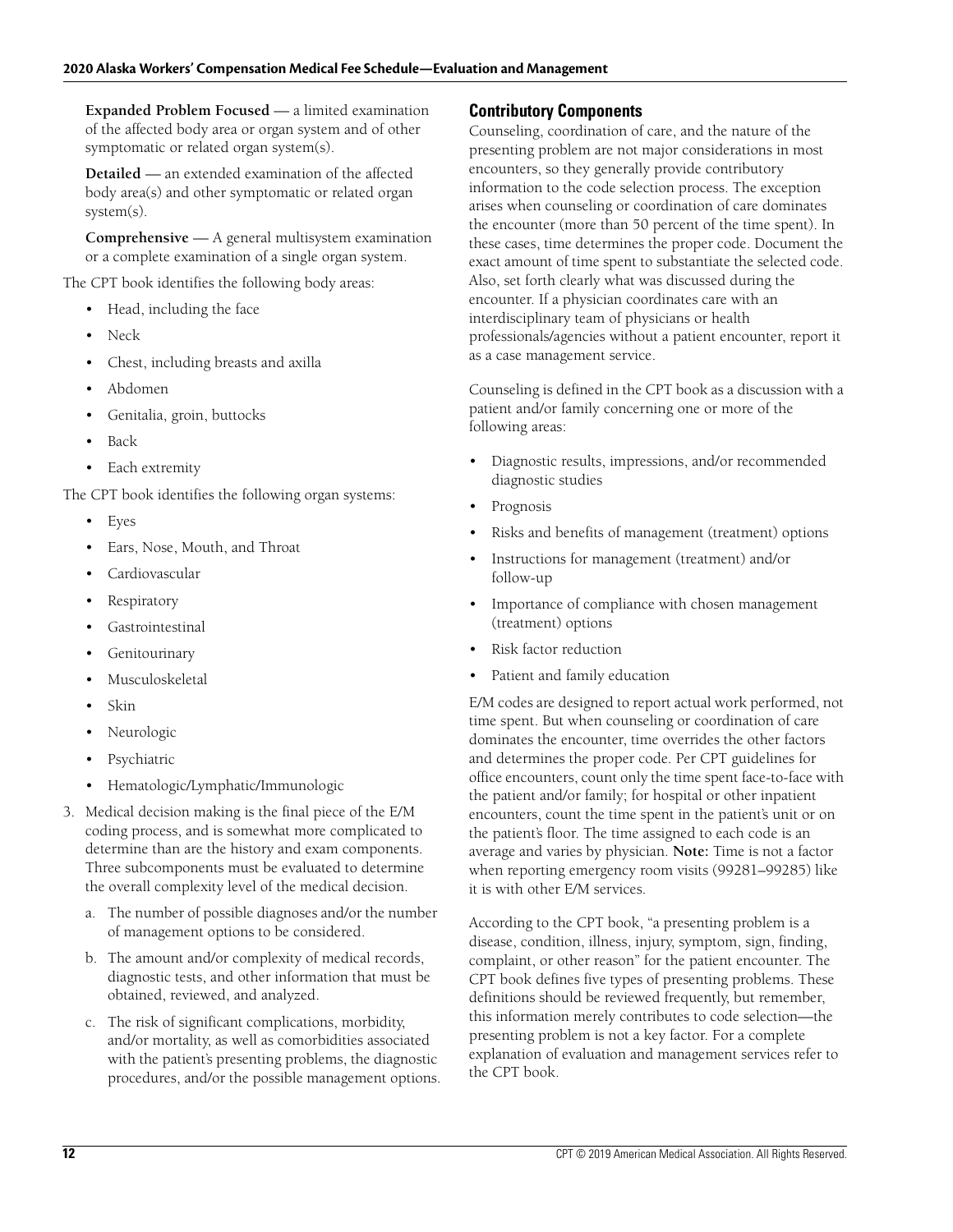#### **Subcategories of Evaluation and Management**

The E/M section is broken down into subcategories by type of service. The following is an overview of these codes.

#### **Office or Other Outpatient Services (99201–99215)**

Use the Office or Other Outpatient Services codes to report the services for most patient encounters. Multiple office or outpatient visits provided on the same calendar date are billable if medically necessary. Support the claim with documentation.

#### **Hospital Observation Services (99217–99226)**

CPT codes 99217 through 99226 report E/M services provided to patients designated or admitted as "observation status" in a hospital. It is not necessary that the patient be located in an observation area designated by the hospital to use these codes; however, whenever a patient is placed in a separately designated observation area of the hospital or emergency department, these codes should be used.

The CPT instructional notes for Initial Hospital Observation Care include the following instructions:

- Use these codes to report the encounter(s) by the supervising physician or other qualified health care professional when the patient is designated as outpatient hospital "observation status."
- These codes include initiation of observation status, supervision of the health care plan for observation, and performance of periodic reassessments. To report observation encounters by other physicians, see Office or Other Outpatient Consultation codes (99241–99245) or subsequent observation care (99224–99226).

When a patient is admitted to observation status in the course of an encounter in another site of service (e.g., hospital emergency department, physician's office, nursing facility), all E/M services provided by that physician on the same day are included in the admission for hospital observation. Only one physician can report initial observation services. Do not use these observation codes for postrecovery of a procedure that is considered a global surgical service.

Observation services are included in the inpatient admission service when provided on the same date. Use Initial Hospital Care codes for services provided to a patient who, after receiving observation services, is admitted to the hospital on the same date—the observation service is not reported separately.

#### **Observation Care Discharge Services (99217)**

This code reports observation care discharge services. Use this code only if discharge from observation status occurs on a date other than the initial date of observation status. The

code includes final examination of the patient, discussion of the hospital stay, instructions for continuing care, and preparation of discharge records. If a patient is admitted to, and subsequently discharged from, observation status on the same date, see codes 99234–99236.

#### **Hospital Inpatient Services (99221–99239)**

The codes for hospital inpatient services report admission to a hospital setting, follow-up care provided in a hospital setting, and hospital discharge-day management. Per CPT guidelines for inpatient care, the time component includes not only face-to-face time with the patient but also the physician's time spent in the patient's unit or on the patient's floor. This time may include family counseling or discussing the patient's condition with the family; establishing and reviewing the patient's record; documenting within the chart; and communicating with other health care professionals such as other physicians, nursing staff, respiratory therapists, and so on.

If the patient is admitted to a facility on the same day as any related outpatient encounter (office, emergency department, nursing facility, etc.), report the total care as one service with the appropriate Initial Hospital Care code.

Codes 99238 and 99239 report hospital discharge day management, but excludes discharge of a patient from observation status (see 99217). When concurrent care is provided on the day of discharge by a physician other than the attending physician, report these services using Subsequent Hospital Care codes.

Not more than one hospital visit per day shall be payable except when documentation describes the medical necessity of more than one visit by a particular provider. Hospital visit codes shall be combined into the single code that best describes the service rendered where appropriate.

#### **Consultations (99241–99255)**

Consultations in the CPT book fall under two subcategories: Office or Other Outpatient Consultations and Initial Inpatient Consultations. For Follow-up Inpatient Consultations, see Subsequent Hospital Care codes 99231–99233 and Subsequent Nursing Facility Care codes 99307–99310. A confirmatory consultation requested by the patient and/or family is not reported with consultation codes but should instead be reported using the appropriate office visit codes (99201–99215). A confirmatory consultation requested by the attending physician, the employer, an attorney, or other appropriate source should be reported using the consultation code for the appropriate site of service (Office/Other Outpatient Consultations 99241–99245 or Initial Inpatient Consultations 99251–99255). If counseling dominates the encounter, time determines the correct code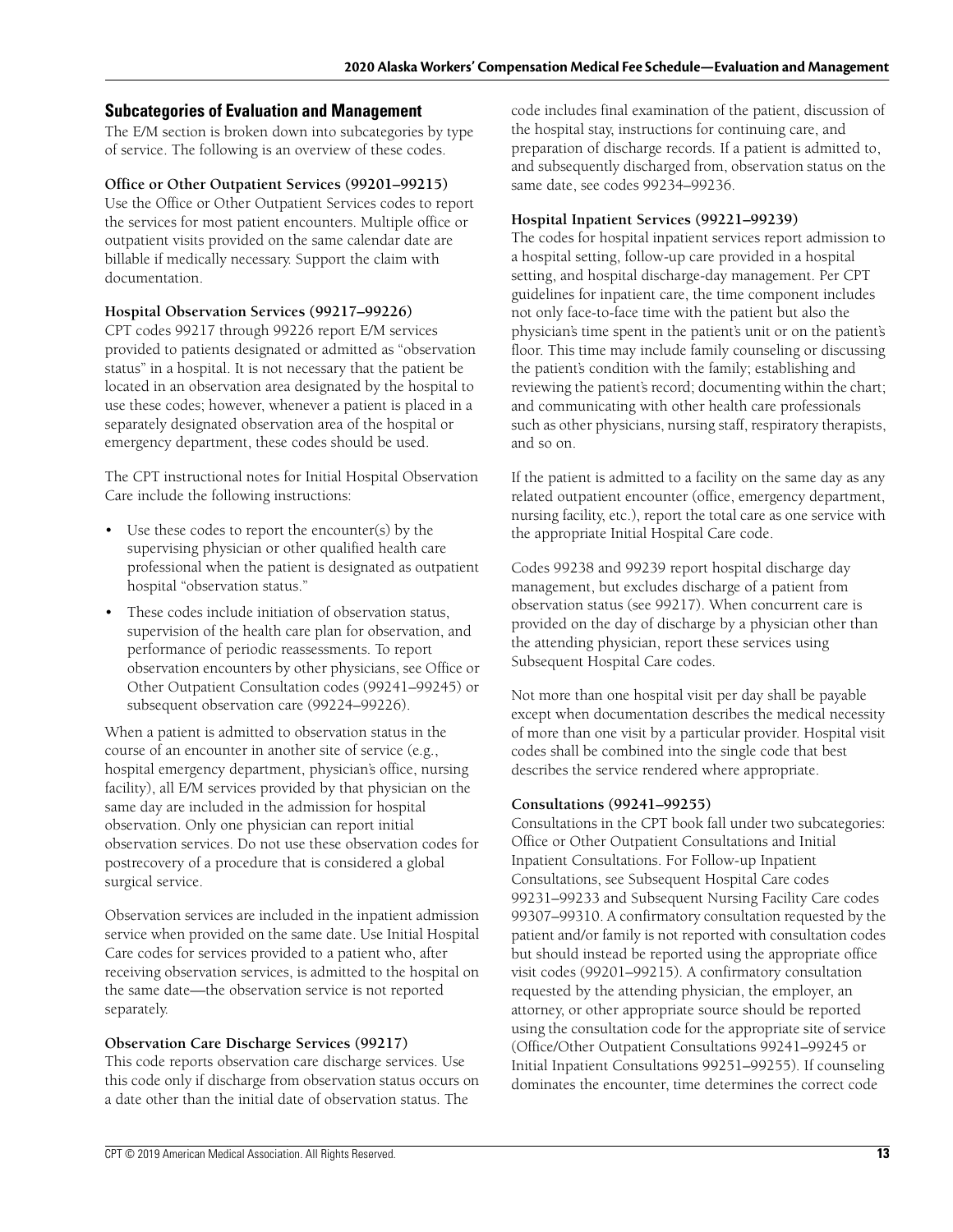in both subcategories. The general rules and requirements of a consultation are defined by the CPT book as follows:

- A consultation is a "a type of evaluation and management service provided at the request of another physician or appropriate source to either recommend care for a specific condition or problem or to determine whether to accept responsibility for ongoing management of the patient's entire care or for the care of a specific condition or problem."
- Most requests for consultation come from an attending physician or other appropriate source, and the necessity for this service must be documented in the patient's record. Include the name of the requesting physician on the claim form or electronic billing. Confirmatory consultations may be requested by the patient and/or family or may result from a second (or third) opinion. A confirmatory consultation requested by the patient and/or family is not reported with consultation codes but should instead be reported using the appropriate office visit codes (99201–99215). A confirmatory consultation requested by the attending physician, the employer, an attorney, or other appropriate source should be reported using the consultation code for the appropriate site of service (Office/Other Outpatient Consultations 99241–99245 or Initial Inpatient Consultations 99251–99255). If counseling dominates the encounter, time determines the correct code in both consultation subcategories.
- The consultant may initiate diagnostic and/or therapeutic services, such as writing orders or prescriptions and initiating treatment plans.
- The opinion rendered and services ordered or performed must be documented in the patient's medical record and a report of this information communicated to the requesting entity.
- Report separately any identifiable procedure or service performed on, or subsequent to, the date of the initial consultation.
- When the consultant assumes responsibility for the management of any or all of the patient's care subsequent to the consultation encounter, consultation codes are no longer appropriate. Depending on the location, identify the correct subsequent or established patient codes.

#### **Emergency Department Services (99281–99288)**

Emergency department (ED) service codes do not differentiate between new and established patients and are used by hospital-based and non-hospital-based physicians. The CPT guidelines clearly define an emergency department as "an organized hospital-based facility for the provision of unscheduled episodic services to patients who present for immediate medical attention. The facility must be available

24 hours a day." Care provided in the ED setting for convenience should not be coded as an ED service. Also note that more than one ED service can be reported per calendar day if medically necessary.

#### **Critical Care Services (99291–99292)**

The CPT book clarifies critical services providing additional detail about these services. Critical care is defined as "the direct delivery by a physician(s) or other qualified health care professional of medical care for a critically ill or injured patient. A critical illness or injury acutely impairs one or more vital organ systems such that there is a high probability of imminent or life threatening deterioration in the patient's condition." Carefully read the guidelines in the CPT book for detailed information about the reporting of critical care services. Critical care is usually, but not always, given in a critical care area such as a coronary care unit (CCU), intensive care unit (ICU), pediatric intensive care unit (PICU), respiratory care unit (RCU)*,* or the emergency care facility.

Note the following instructional guidelines for the Critical Care Service codes:

- Critical care codes include evaluation and management of the critically ill or injured patient, requiring constant attendance of the physician.
- Care provided to a patient who is not critically ill but happens to be in a critical care unit should be identified using Subsequent Hospital Care codes or Inpatient Consultation codes as appropriate.
- Critical care of less than 30 minutes should be reported using an appropriate E/M code.
- Critical care codes identify the total duration of time spent by a physician on a given date, even if the time is not continuous. Code 99291 reports the first 30-74 minutes of critical care and is used only once per date. Code 99292 reports each additional 30 minutes of critical care per date.
- Critical care of less than 15 minutes beyond the first hour or less than 15 minutes beyond the final 30 minutes should not be reported.

#### **Nursing Facility Services (99304–99318)**

Nursing facility E/M services have been grouped into three subcategories: Comprehensive Nursing Facility Assessments, Subsequent Nursing Facility Care, and Nursing Facility Discharge Services. Included in these codes are E/M services provided to patients in psychiatric residential treatment centers. These facilities must provide a "24-hour therapeutically planned and professionally staffed group living and learning environment." Report other services, such as medical psychotherapy, separately when provided in addition to E/M services.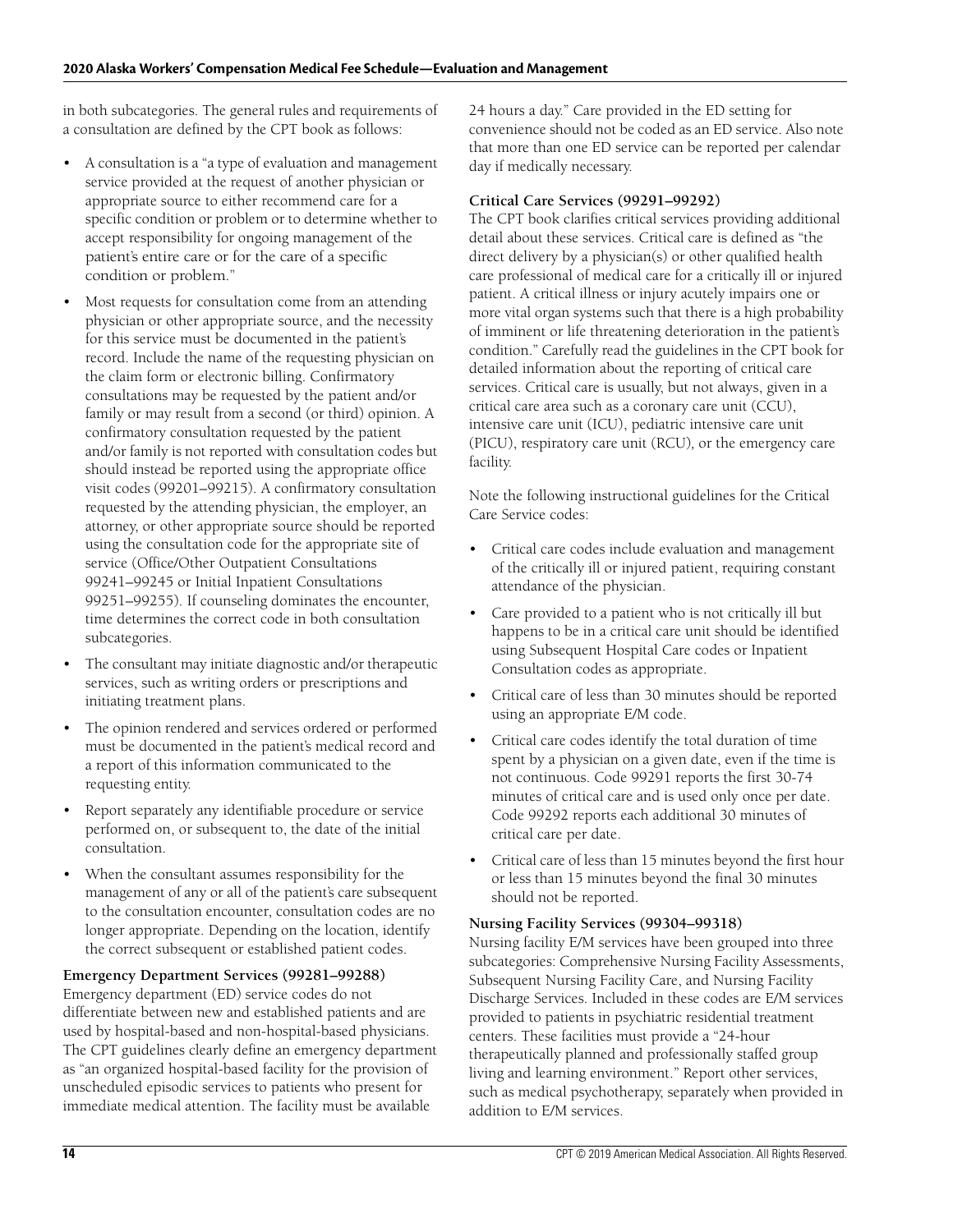#### **Domiciliary, Rest Home (e.g., Boarding Home), or Custodial Care Services (99324–99337)**

These codes report care given to patients residing in a long-term care facility that provides room and board, as well as other personal assistance services. The facility's services do not include a medical component.

#### **Home Services (99341–99350)**

Services and care provided at the patient's home are coded from this subcategory.

#### **Prolonged Services (99354–99360, 99415–99416)**

This section of E/M codes includes three service categories:

#### **Prolonged Physician Service with Direct (Face-to-Face) Patient Contact**

These codes report services involving direct (face-to-face) patient contact beyond the usual service, with separate codes for office and outpatient encounters (99354 and 99355) and for inpatient encounters (99356 and 99357). Prolonged physician services are reportable in addition to other physician services, including any level of E/M service. The codes report the total duration of face-to-face time spent by the physician on a given date, even if the time is not continuous.

Code 99354 or 99356 reports the first hour of prolonged service on a given date, depending on the place of service, with 99355 or 99357 used to report each additional 30 minutes for that date. Services lasting less than 30 minutes are not reportable in this category, and the services must extend 15 minutes or more into the next time period to be reportable. For example, services lasting one hour and twelve minutes are reported by 99354 or 99356 alone. Services lasting one hour and seventeen minutes are reported by the code for the first hour plus the code for an additional 30 minutes.

#### **Prolonged Physician Service without Direct (Face-to-Face) Patient Contact**

These prolonged physician services without direct (face-to-face) patient contact may include review of extensive records and tests, and communication (other than telephone calls) with other professionals and/or the patient and family. These are beyond the usual services and include both inpatient and outpatient settings. Report these services in addition to other services provided, including any level of E/M service. Use 99358 to report the first hour and 99359 for each additional 30 minutes. All aspects of time reporting are the same as explained above for direct patient contact services.

#### **Physician Standby Services**

Code 99360 reports the circumstances of a physician who is requested by another physician to be on standby, and the standby physician has no direct patient contact.

The standby physician may not provide services to other patients or be proctoring another physician for the time to be reportable. Also, if the standby physician ultimately provides services subject to a surgical package, the standby is not separately reportable.

This code reports cumulative standby time by date of service. Less than 30 minutes is not reportable, and a full 30 minutes must be spent for each unit of service reported. For example, 25 minutes is not reportable, and 50 minutes is reported as one unit (99360 x 1).

#### **Case Management Services (99366–99368)**

Physician case management is the process of physician-directed care. This includes coordinating and controlling access to the patient or initiating and/or supervising other necessary health care services.

#### **Care Plan Oversight Services (99374–99380)**

These codes report the services of a physician providing ongoing review and revision of a patient's care plan involving complex or multidisciplinary care modalities. Only one physician may report this code per patient per 30-day period, and only if more than 30 minutes is spent during the 30 days. Do not use this code for supervision of patients in nursing facilities or under the care of home health agencies unless the patient requires recurrent supervision of therapy. Also, low intensity and infrequent supervision services are not reported separately.

#### **Special Evaluation and Management Services (99450–99456)**

This series of codes reports physician evaluations in order to establish baseline information for insurance certification and/or work related or medical disability.

Evaluation services for work related or disability evaluation is covered at the following total RVU values:

| 99455 | 10.63 |
|-------|-------|
| 99456 | 21.25 |

defined in the CPT book.

**Other Evaluation and Management Services (99499)** This is an unlisted code to report services not specifically

## **MODIFIERS**

Modifiers augment CPT codes to more accurately describe the circumstances of services provided. When applicable, the circumstances should be identified by a modifier code appended in the appropriate field for electronic or paper submission of the billing.

A complete list of the applicable CPT modifiers is available in Appendix A of the CPT book.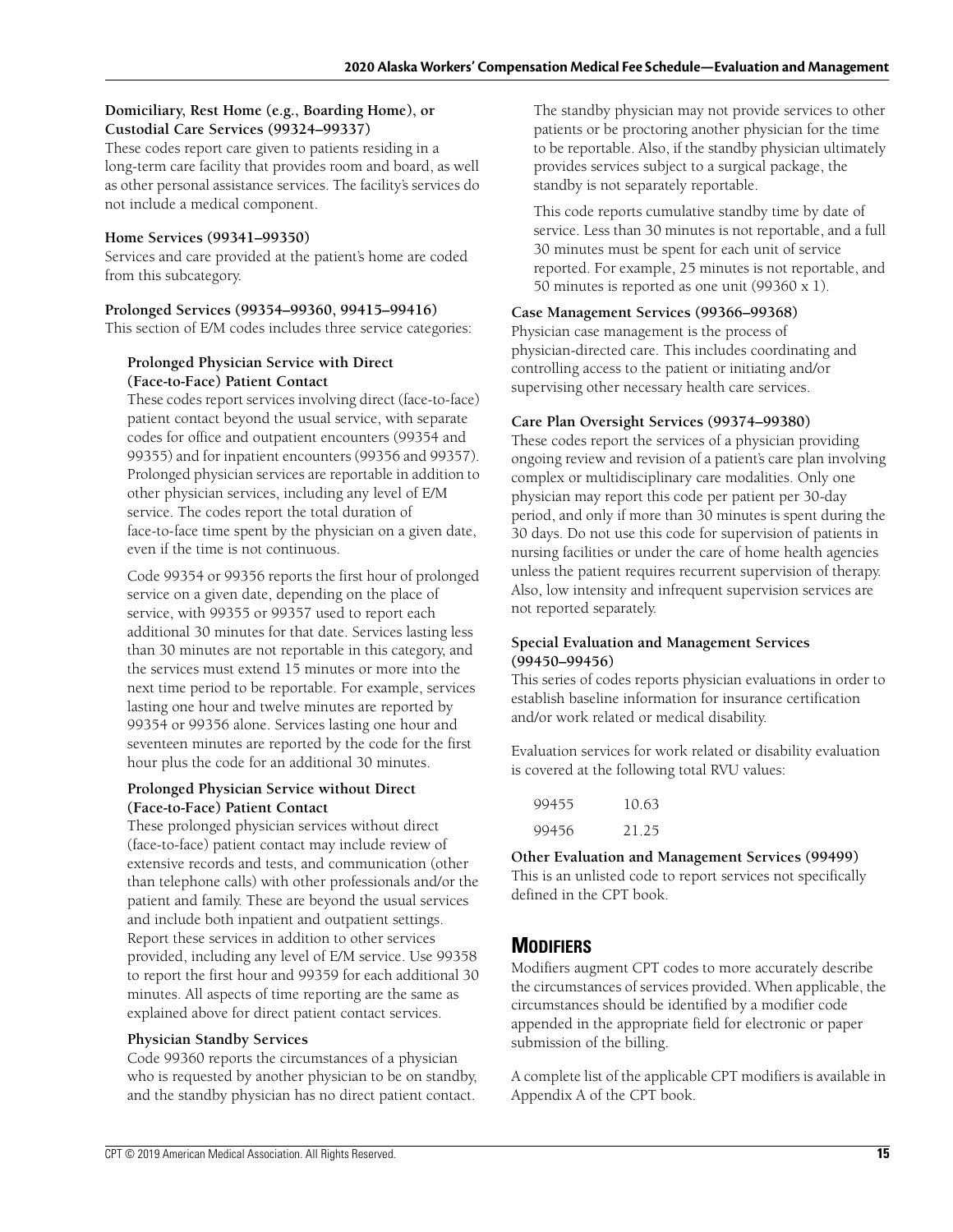### **State-Specific Modifier**

#### **Modifier PE: Physician Assistants and Advanced Practice Registered Nurses**

Physician assistant and advanced practice registered nurse services are identified by adding modifier PE to the usual procedure number. A physician assistant must be properly certified and licensed by the State of Alaska and/or licensed or certified in the state where services are provided. An advanced practice registered nurse (APRN) must be properly certified and licensed by the State of Alaska and/or licensed or certified in the state where services are provided.

Reimbursement is the lower of the billed charges or 85 percent of the MAR for the procedure; modifier PE shall be used when services and procedures are provided by a physician assistant or an advanced practice registered nurse.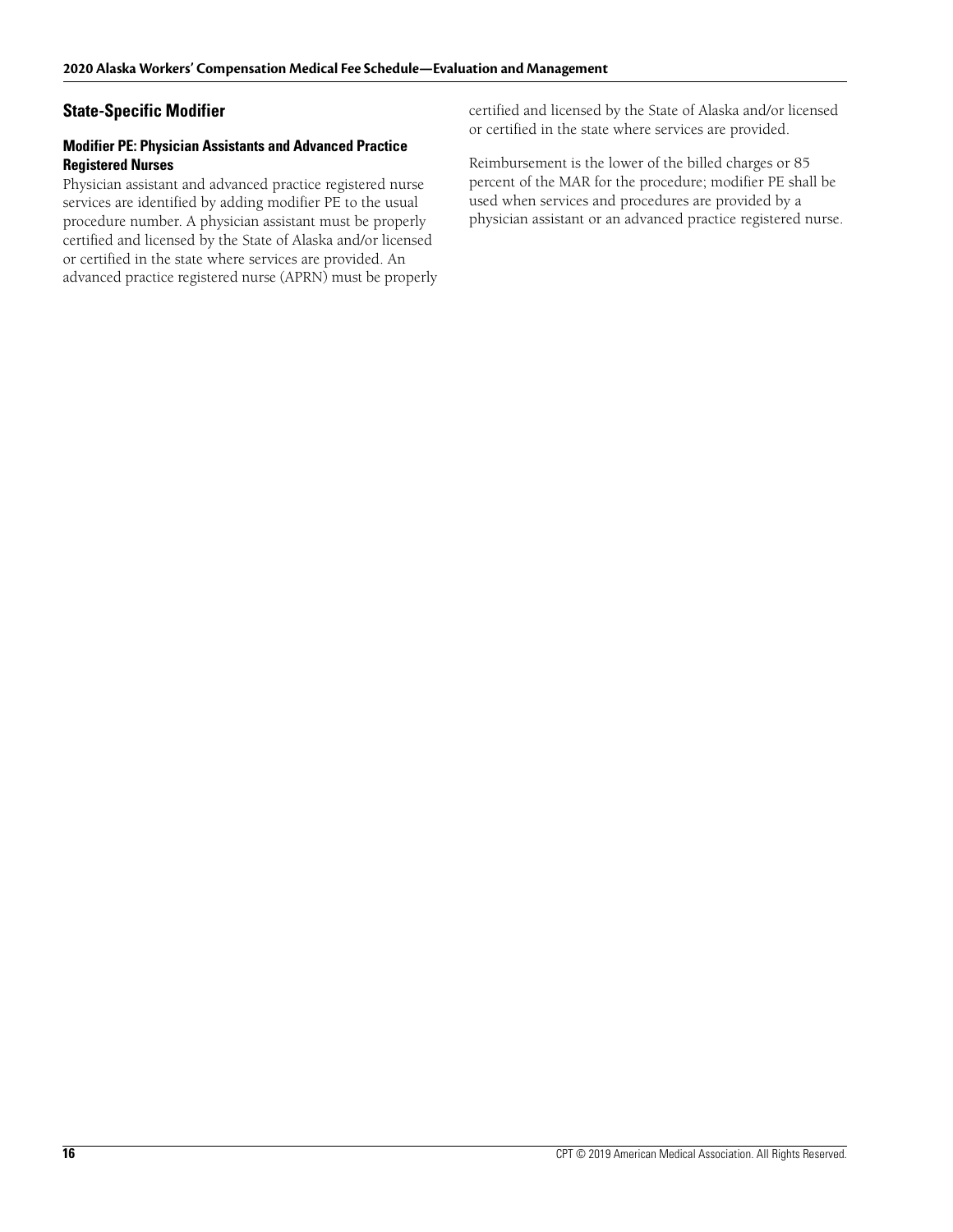# **Anesthesia**

# **GENERAL INFORMATION AND GUIDELINES**

This schedule utilizes the relative values for anesthesia services from the current *Relative Value Guide*® published by the American Society of Anesthesiologists (ASA). No relative values are published in this schedule—only the conversion factors and rules for anesthesia reimbursement.

Report services involving administration of anesthesia by the surgeon, the anesthesiologist, or other authorized provider by using the CPT® five-digit anesthesia procedure code(s) (00100–01999), physical status modifier codes, qualifying circumstances codes (99100–99140), and modifier codes (defined under Anesthesia Modifiers later in these ground rules).

## **BILLING AND PAYMENT GUIDELINES**

Anesthesia services include the usual preoperative and postoperative visits, the administration of the anesthetic, and the administration of fluids and/or blood incident to the anesthesia or surgery. Local infiltration, digital block, topical, or Bier block anesthesia administered by the operating surgeon are included in the surgical services as listed.

When multiple operative procedures are performed on the same patient at the same operative session, the anesthesia value is that of the major procedure only (e.g., anesthesia base of the major procedure plus total time).

Anesthesia values consist of the sum of anesthesia base units, time units, physical status modifiers, and the value of qualifying circumstances multiplied by the specific anesthesia conversion factor \$110.00. Relative values for anesthesia procedures (00100–01999, 99100–99140) are as specified in the current *Relative Value Guide* published by the American Society of Anesthesiologists.

### **Time for Anesthesia Procedures**

Time for anesthesia procedures is calculated in 15-minute units. Anesthesia time starts when the anesthesiologist begins constant attendance on the patient for the induction of anesthesia in the operating room or in an equivalent area. Anesthesia time ends when the anesthesiologist is no longer in personal attendance and the patient may be safely placed under postoperative supervision.

## **Calculating Anesthesia Charges**

The following scenario is for the purpose of example only:

01382 Anesthesia for arthroscopic procedure of knee joint

Dollar Conversion Unit = \$110.00

Base Unit Value = 3

Time Unit Value =  $8(4 \text{ units per hr x } 2 \text{ hrs})$ 

Physical Status Modifier Value = 0

Qualifying Circumstances Value = 0

Anesthesia Fee = \$110.00 x (3 Base Unit Value + 8 Time Unit Value + 0 Physical Status Modifier Value + 0 Qualifying Circumstances Value) = \$1,210.00

Physical status modifiers and qualifying circumstances, are discussed below. Assigned unit values are added to the base unit for calculation of the total maximum allowable reimbursement (MAR).

### **Anesthesia Supervision**

Reimbursement for the combined charges of the nurse anesthetist and the supervising physician shall not exceed the scheduled value for the anesthesia services if rendered solely by a physician.

### **Anesthesia Monitoring**

When an anesthesiologist is required to participate in and be responsible for monitoring the general care of the patient during a surgical procedure but does not administer anesthesia, charges for these services are based on the extent of the services rendered.

### **Other Anesthesia**

Local infiltration, digital block, or topical anesthesia administered by the operating surgeon is included in the unit value for the surgical procedure.

If the attending surgeon administers the regional anesthesia, the value shall be the lower of the "basic" anesthesia value only, with no added value for time, or billed charge (see Anesthesia by Surgeon in the Surgery guidelines). Surgeons are to use surgical codes billed with modifier 47 for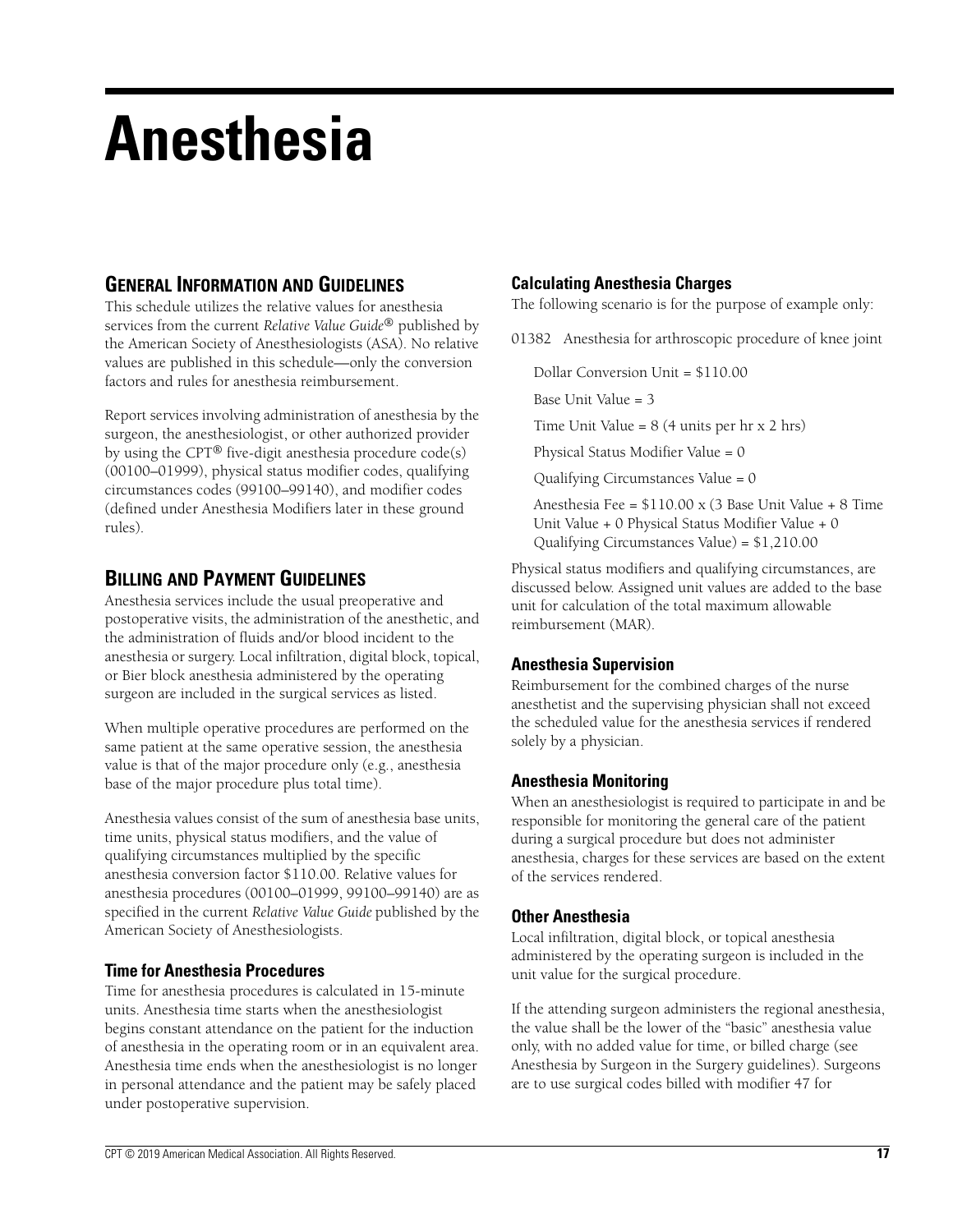anesthesia services that are performed. No additional time units are allowed.

Adjunctive services provided during anesthesia and certain other circumstances may warrant an additional charge. Identify by using the appropriate modifier.

# **ANESTHESIA MODIFIERS**

All anesthesia services are reported by use of the anesthesia five-digit procedure code (00100-01999) plus the addition of a physical status modifier. The use of other optional modifiers may be appropriate.

#### **Physical Status Modifiers**

Physical status modifiers are represented by the initial letter 'P' followed by a single digit from 1 to 6 defined below. See the ASA *Relative Value Guide* for units allowed for each modifier.

| <b>MODIFIER</b> | <b>DESCRIPTION</b>                                                                 |
|-----------------|------------------------------------------------------------------------------------|
| P <sub>1</sub>  | A normal healthy patient                                                           |
| P <sub>2</sub>  | A patient with mild systemic disease                                               |
| P <sub>3</sub>  | A patient with severe systemic disease                                             |
| P <sub>4</sub>  | A patient with severe systemic disease that is a constant<br>threat to life        |
| P <sub>5</sub>  | A moribund patient who is not expected to survive with-<br>out the operation       |
| P6              | A declared brain-dead patient whose organs are being<br>removed for donor purposes |

These physical status modifiers are consistent with the American Society of Anesthesiologists' (ASA) ranking of patient physical status. Physical status is included in the CPT book to distinguish between various levels of complexity of the anesthesia service provided.

#### **Qualifying Circumstances**

Many anesthesia services are provided under particularly difficult circumstances, depending on factors such as extraordinary condition of patient, notable operative conditions, and/or unusual risk factors. This section includes a list of important qualifying circumstances that significantly impact the character of the anesthesia service provided. These procedures would not be reported alone but would be reported as additional procedures to qualify an anesthesia procedure or service. More than one qualifying circumstance may apply to a procedure or service. See the ASA *Relative Value Guide®* for units allowed for each code.

| <b>CODE</b> | <b>DESCRIPTION</b>                                                         |
|-------------|----------------------------------------------------------------------------|
| 99100       | Anesthesia for patient of extreme age: younger than 1 and<br>older than 70 |
| 99116       | Anesthesia complicated by utilization of total body<br>hypothermia         |
| 99135       | Anesthesia complicated by utilization of controlled<br>hypotension         |
| 99140       | Anesthesia complicated by emergency conditions<br>(specify)                |

**Note:** An emergency exists when a delay in patient treatment would significantly increase the threat to life or body part.

## **Modifiers**

Modifiers augment CPT codes to more accurately describe the circumstances of services provided. When applicable, the circumstances should be identified by a modifier code appended in the appropriate field for electronic or paper submission of the billing.

A complete list of the applicable CPT modifiers is available in Appendix A of the CPT book.

#### **Applicable HCPCS Modifiers**

**Modifier AA Anesthesia services performed personally by anesthesiologist—**This modifier indicates that the anesthesiologist personally performed the service. When this modifier is used, no reduction in physician payment is made. Payment is the lower of billed charges or the MAR.

**Modifier AD Medical supervision by a physician: more than four concurrent anesthesia procedures—**Modifier AD is appended to physician claims when a physician supervised four or more concurrent procedures. In these instances, payment is made on a 3 base unit amount. Base units are assigned by CMS or payers, and the lowest unit value is 3.

**Modifier G8 Monitored anesthesia care (MAC) for deep complex, complicated, or markedly invasive surgical procedure—**Modifier G8 is appended only to anesthesia service codes to identify those circumstances in which monitored anesthesia care (MAC) is provided and the service is a deeply complex, complicated, or markedly invasive surgical procedure.

#### **Modifier G9 Monitored anesthesia care for patient who has history of severe cardiopulmonary**

**condition—**Modifier G9 is appended only to anesthesia service codes to identify those circumstances in which a patient with a history of severe cardio-pulmonary conditions has a surgical procedure with monitored anesthesia care (MAC).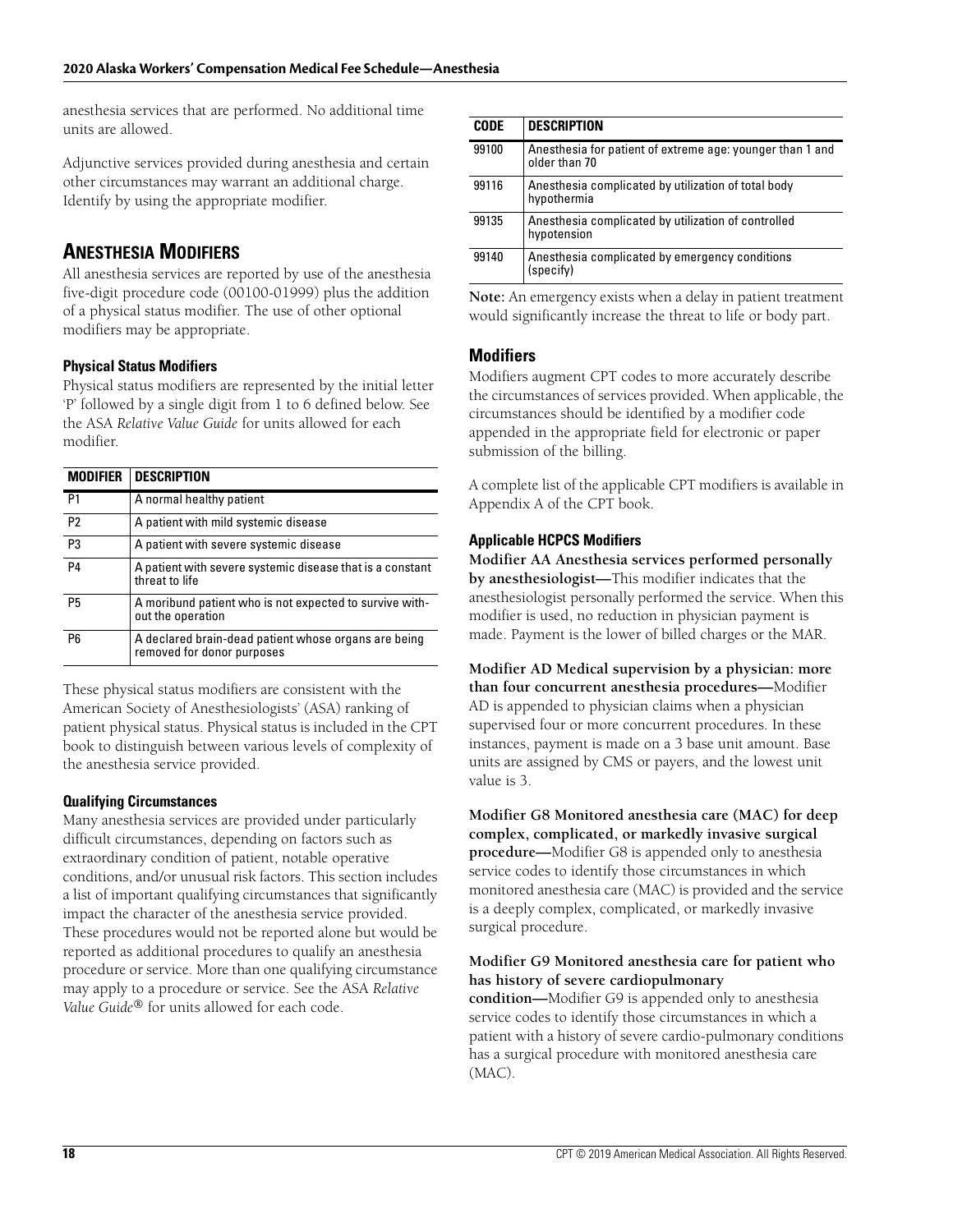**Modifier QK Medical direction of two, three, or four concurrent anesthesia procedures involving qualified individuals—**This modifier is used on physician claims to indicate that the physician provided medical direction of two to four concurrent anesthesia services. Physician payment is reduced to the lower of billed charges or 50 percent of the MAR.

**Modifier QS Monitored anesthesia care service—**This modifier should be used by either the anesthesiologist or the CRNA to indicate that the type of anesthesia performed was monitored anesthesiology care (MAC). Payment is the lower of billed charges or the MAR. No payment reductions are made for MAC; this modifier is for information purposes only.

**Modifier QX CRNA service: with medical direction by a physician—**This modifier is appended to CRNA or

anesthetist assistant (AA) claims. This informs a payer that a CRNA or AA provided the service with direction by an anesthesiologist. Payment is the lower of billed charges or 50 percent of the MAR.

**Modifier QY Medical direction of one certified registered nurse anesthetist (CRNA) by an anesthesiologist—**This modifier is used by the anesthesiologist when directing a CRNA in a single case.

**Modifier QZ CRNA without medical direction by a physician—**Reimbursement is the lower of the billed charge or 85 percent of the MAR for the anesthesia procedure. Modifier QZ shall be used when unsupervised anesthesia services are provided by a certified registered nurse anesthetist. When a CRNA performs the anesthesia procedure without any direction by a physician, modifier QZ should be appended to the code for the anesthesia service.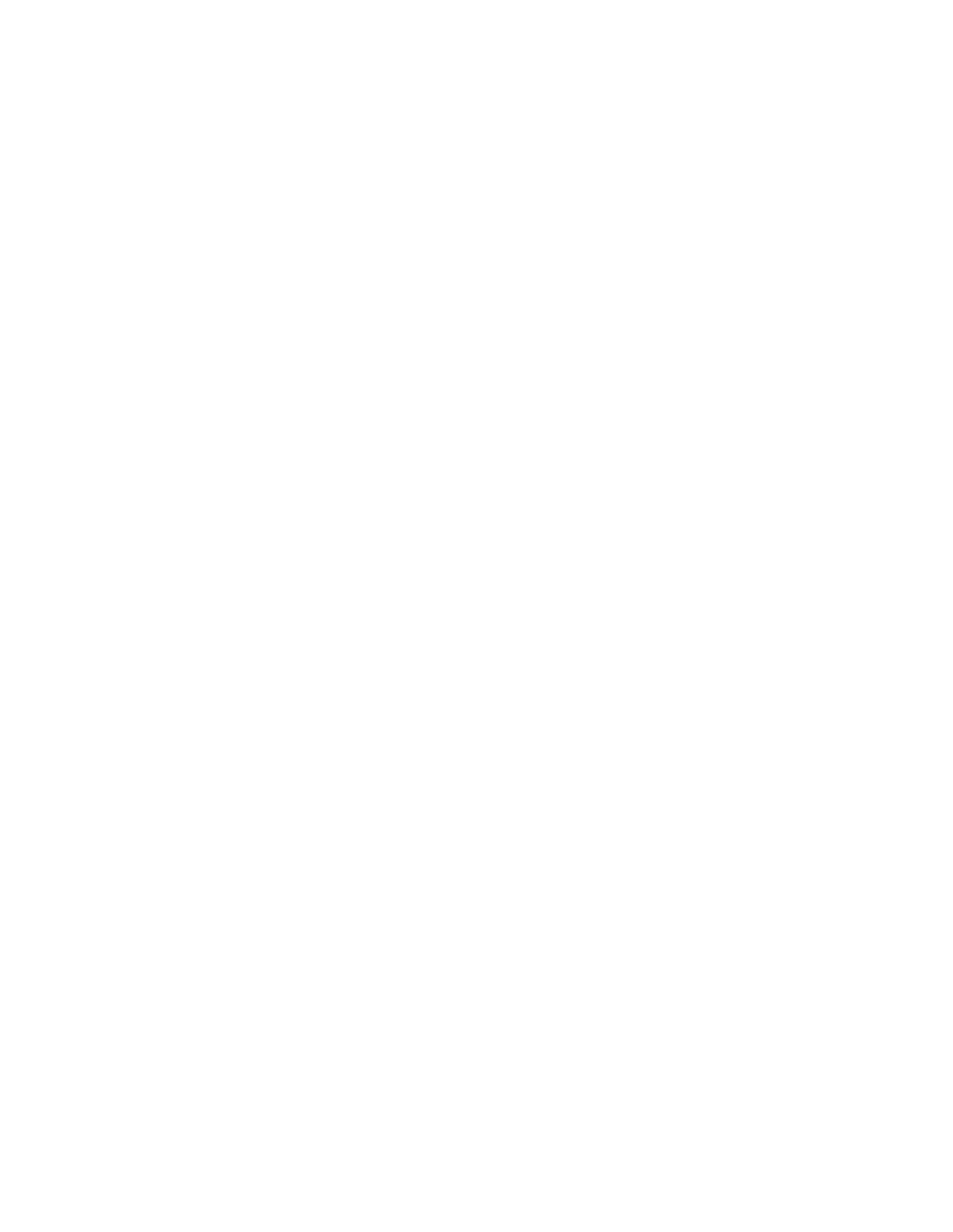# **Surgery**

# **GENERAL INFORMATION AND GUIDELINES**

### **Definitions of Surgical Repair**

The definition of surgical repair of simple, intermediate, and complex wounds is defined in the CPT® book and applies to codes used to report these services.

## **BILLING AND PAYMENT GUIDELINES**

#### **Global Reimbursement**

The reimbursement allowances for surgical procedures are based on a global reimbursement concept that covers performing the basic service and the normal range of care. Normal range of care includes day of surgery through termination of postoperative period.

In addition to the surgical procedure, global reimbursement includes:

- Topical anesthesia, local infiltration, or a nerve block (metacarpal, metatarsal, or digital)
- Subsequent to the decision for surgery, one related E/M encounter may be on the date immediately prior to or on the date of the procedure and includes history and physical
- Routine postoperative care including recovery room evaluation, written orders, discussion with other providers as necessary, dictating operative notes, progress notes orders, and discussion with the patient's family and/or care givers
- Normal, uncomplicated follow-up care for the time periods indicated as global days. The number establishes the days during which no additional reimbursement is allowed for the usual care provided following surgery, absent complications or unusual circumstances
- The allowances cover all normal postoperative care, including the removal of sutures by the surgeon or associate. The day of surgery is day one when counting follow-up days

## **Follow-up Care for Diagnostic Procedures**

Follow-up care for diagnostic procedures (e.g., endoscopy, injection procedures for radiography) includes only the care related to recovery from the diagnostic procedure itself. Care of the condition for which the diagnostic procedure was performed or of other concomitant conditions is not included and may be charged for in accordance with the services rendered.

### **Follow-up Care for Therapeutic Surgical Procedures**

Follow-up care for therapeutic surgical procedures includes only care that is usually part of the surgical procedure. Complications, exacerbations, recurrence, or the presence of other diseases or injuries requiring additional services concurrent with the procedure(s) or during the listed period of normal follow-up care may warrant additional charges. The workers' compensation carrier is responsible only for charges related to the compensable injury or illness.

### **Additional Surgical Procedure(s)**

When additional surgical procedures are carried out within the listed period of follow-up care for a previous surgery, the follow-up periods will continue concurrently to their normal terminations.

#### **Incidental Procedure(s)**

When additional surgical procedures are carried out within the listed period of follow-up care, an additional charge for an incidental procedure (e.g., incidental appendectomy, incidental scar excisions, puncture of ovarian cysts, simple lysis of adhesions, simple repair of hiatal hernia, etc.) is not customary and does not warrant additional reimbursement.

#### **Suture Removal**

Billing for suture removal by the operating surgeon is not appropriate as this is considered part of the global fee.

### **Aspirations and Injections**

Puncture of a cavity or joint for aspiration followed by injection of a therapeutic agent is one procedure and should be billed as such.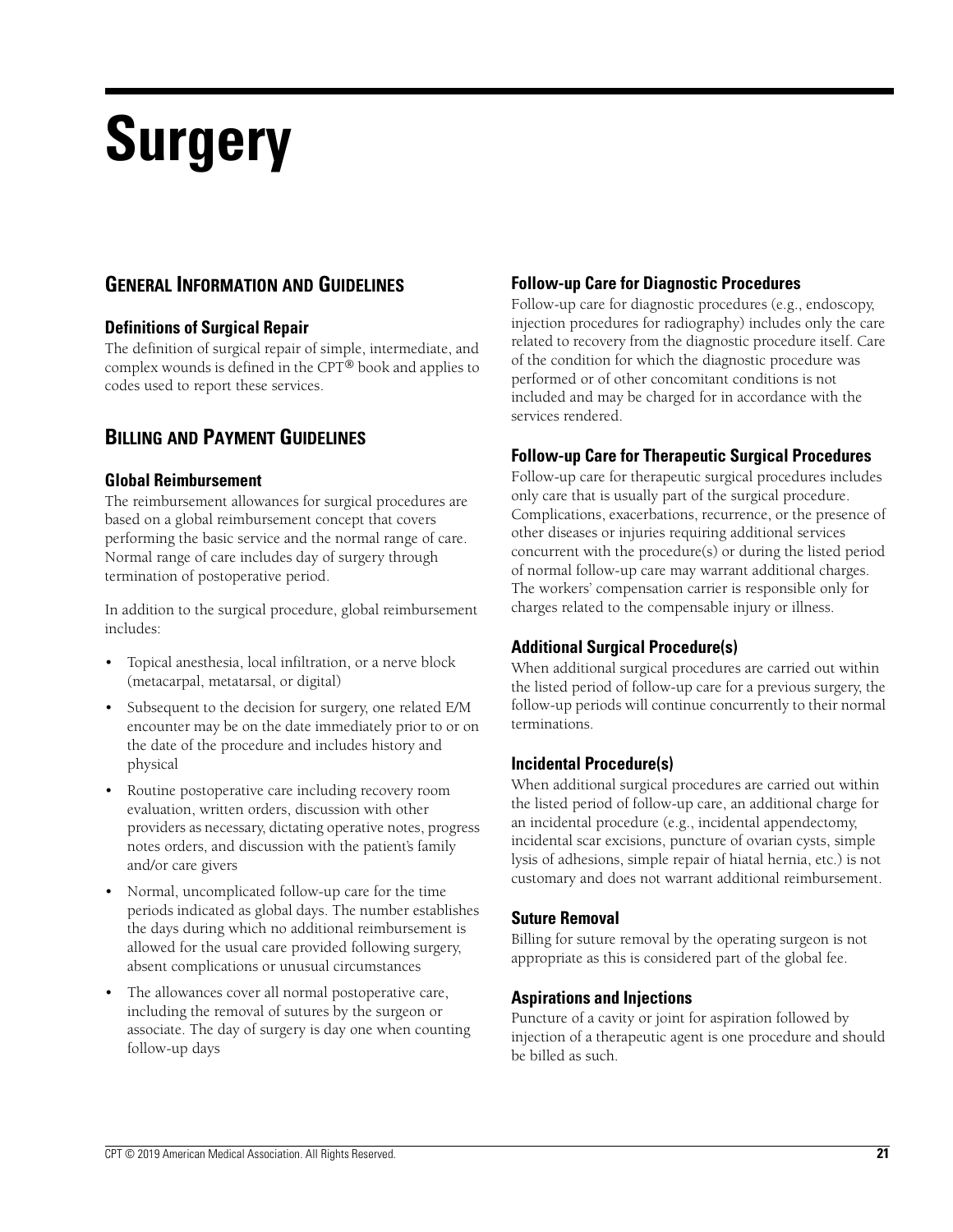#### **Surgical Assistants**

For the purpose of reimbursement, physicians who assist at surgery may be reimbursed as a surgical assistant. The surgical assistant must bill separately from the primary physician. Assistant surgeons should use modifier 80, 81, or 82 and are allowed the lower of the billed charge or 20 percent of the MAR.

When a physician assistant or nurse practitioner acts as an assistant surgeon and bills as an assistant surgeon, the reimbursement will be the lower of the billed charge or 15 percent of the MAR. The physician assistant or nurse practitioner billing as an assistant surgeon must add modifier AS to the line of service on the bill in addition to modifier 80, 81, or 82 for correct reimbursement.

Modifier AS is applied before modifiers 50, 51, or other modifiers that reduce reimbursement for multiple procedures.

If two procedures are performed by the PA or NP, see the example below:

| Procedure 1 (Modifier AS)     | \$1,350.00                                                                                                                                  |
|-------------------------------|---------------------------------------------------------------------------------------------------------------------------------------------|
| Procedure 2 (Modifier AS, 51) | \$1,100.00                                                                                                                                  |
| Reimbursement                 | $\left[ \begin{array}{l} $285.00 \left[ ( $1,350.00 \times .15 \right) + \ ((1,100.00 \times .15) \times .50 ) \right] \end{array} \right]$ |

#### **Data for the purpose of example only**

Payment will be made to the physician assistant or nurse practitioner's employer (the physician).

**Note:** If the physician assistant or nurse practitioner is acting as the surgeon or sole provider of a procedure, he or she will be paid at a maximum of the lower of the billed charge or 85 percent of the MAR.

Modifier PE is applied before modifiers 50, 51, or other modifiers that reduce reimbursement for multiple procedures.

If two procedures are performed by the PA or APRN, see the example below:

| Procedure 1   | \$150.00                                              |
|---------------|-------------------------------------------------------|
| Procedure 2   | \$130.00                                              |
| Reimbursement | $$182.75$ [(\$150.00 x .85) + ((130.00 x .85) x .50)] |

#### **Data for the purpose of example only**

#### **Anesthesia by Surgeon**

Anesthesia by the surgeon is considered to be more than local or digital anesthesia. Identify this service by adding modifier 47 to the surgical code. Reimbursement is the lower of the billed charge or the anesthesia base unit amount

multiplied by the anesthesia conversion factor. No additional time is allowed.

#### **Multiple or Bilateral Procedures**

It is appropriate to designate multiple procedures that are rendered at the same session by separate billing entries. To report, use modifier 51. When bilateral or multiple surgical procedures which add significant time or complexity to patient care are performed at the same operative session and are not separately identified in the schedule, use modifier 50 or 51 respectively to report. Reimbursement for multiple surgical procedures performed at the same session is calculated as follows:

**Modifier 50**—Reimbursement is the lower of the billed charge or 100 percent of the MAR for the procedure on the first side; reimbursement is the lower of the billed charge or 50 percent of the MAR for the procedure for the second side. If another procedure performed at the same operative session is higher valued then both sides are reported with modifier 51 and 50 and reimbursed at the lower of the billed charge or 50 percent of the MAR.

**Modifier 51—**Reimbursement is the lower of the billed charge or 100 percent of the MAR for the procedure with the highest relative value unit rendered during the same session as the primary procedure; reimbursement is the lower of the billed charge or 50 percent of the MAR for the procedure with the second highest relative value unit and all subsequent procedures during the same session as the primary procedure.

- Major (highest valued) procedure: maximum reimbursement is the lower of the billed charge or 100 percent of the MAR
- Second and all subsequent procedure(s): maximum reimbursement is the lower of the billed charge or 50 percent of the MAR

**Note:** CPT codes listed in Appendix D of the CPT book and designated as add-on codes have already been reduced in RBRVS and are not subject to the 50 percent reimbursement reductions listed above. CPT codes listed in Appendix E of the CPT book and designated as exempt from modifier 51 are also not subject to the above multiple procedure reduction rule. They are reimbursed at the lower of the billed charge or MAR.

#### *Example:*

| Procedure 1          | \$1000 |                                         |
|----------------------|--------|-----------------------------------------|
| Procedure 2          | \$600  |                                         |
| <b>Total Payment</b> | \$1300 | $\vert$ \$1300 (\$1000 + (.50 x \$600)) |

**Data for the purpose of example only**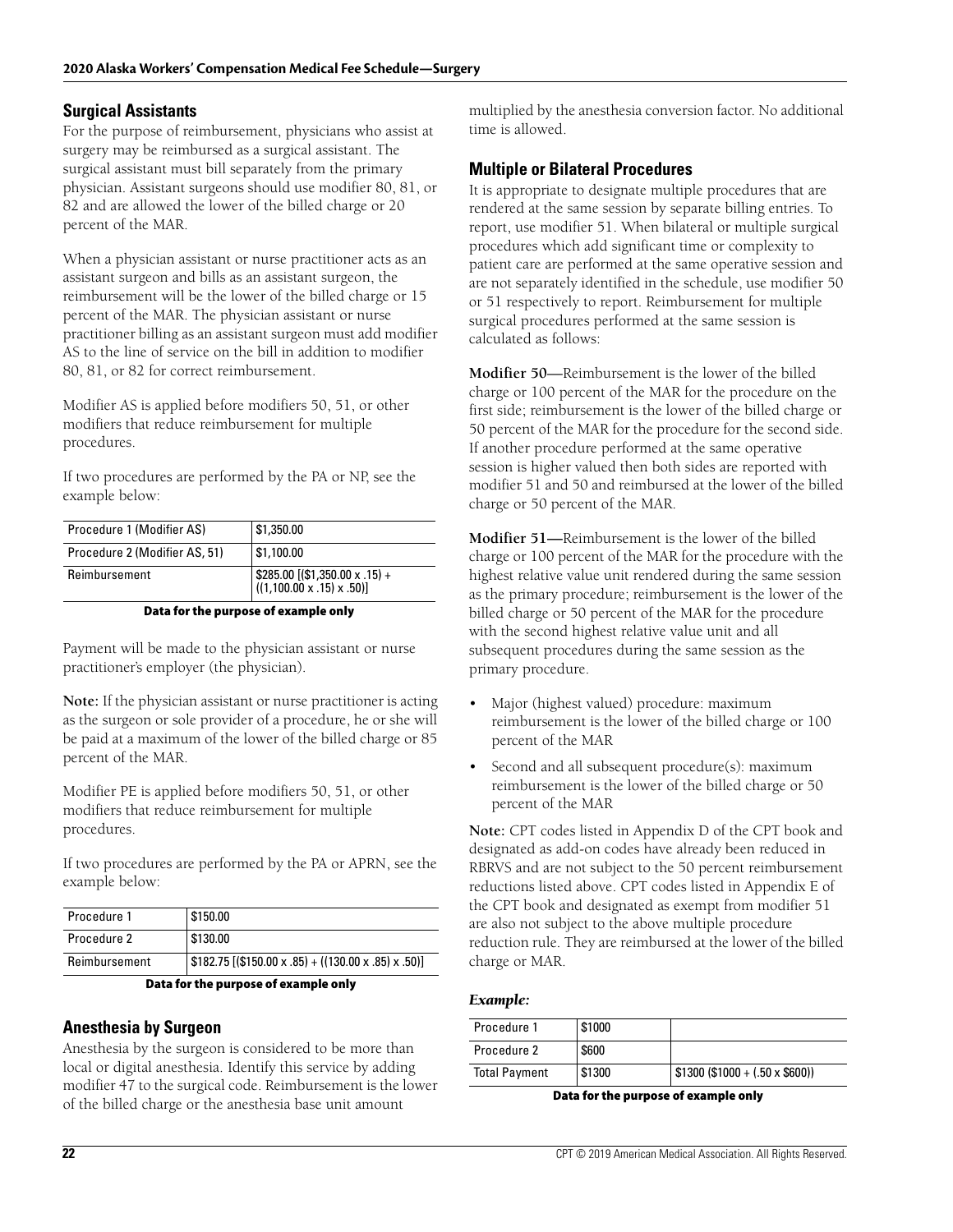### **Endoscopic Procedures**

Certain endoscopic procedures are subject to multiple procedure reductions. They are identified in the RBRVS with a multiple procedure value of "3" and identification of an endoscopic base code in the column "endo base." The second and subsequent codes are reduced by the MAR of the endoscopic base code. For example, if a rotator cuff repair and a distal claviculectomy were both performed arthroscopically, the value for code 29824, the second procedure, would be reduced by the amount of code 29805.

#### *Example:*

| Code  | <b>MAR</b> | <b>Adjusted amount</b>                                      |
|-------|------------|-------------------------------------------------------------|
| 29827 | \$6,412.49 | \$6,412.49 (100%)                                           |
| 29824 | \$4,004.43 | \$1,200.32 (the value of 29824 minus the<br>value of 29805) |
| 29805 | \$2,804.11 |                                                             |
|       | Total      | \$7,612.81                                                  |

**Data for the purpose of example only**

## **Arthroscopy**

Surgical arthroscopy always includes a diagnostic arthroscopy. Only in the most unusual case is an increased fee justified because of increased complexity of the intra-articular surgery performed.

# **MODIFIERS**

Modifiers augment CPT codes to more accurately describe the circumstances of services provided. When applicable, the circumstances should be identified by a modifier code appended in the appropriate field for electronic or paper submission of the billing.

A complete list of the applicable CPT modifiers is available in Appendix A of the CPT book.

## **Reimbursement Guidelines for CPT Modifiers**

Specific modifiers shall be reimbursed as follows:

**Modifier 50—**Reimbursement is the lower of the billed charge or 100 percent of the MAR for the procedure on the first side; reimbursement is the lower of the billed charge or 50 percent of the MAR for the procedure for the second side. If another procedure performed at the same operative session is higher valued then both sides are reported with modifier 51 and 50 and reimbursed at the lower of the billed charge or 50 percent of the MAR.

**Modifier 51—**Reimbursement is the lower of the billed charge or 100 percent of the MAR for the procedure with the highest relative value unit rendered during the same session

as the primary procedure; reimbursement is the lower of the billed charge or 50 percent of the MAR for the procedure with the second highest relative value unit and all subsequent procedures during the same session as the primary procedure. For multiple endoscopic procedures please see the Endoscopic Procedures section above.

**Modifiers 80, 81, and 82—** Reimbursement is the lower of the billed charge or 20 percent of the MAR for the surgical procedure when performed by a physician. See modifier AS for physician assistant or nurse practitioner.

## **State-Specific Modifiers**

#### **Modifier AS—Physician Assistant or Nurse Practitioner Assistant at Surgery Services**

When assistant at surgery services are performed by a physician assistant or nurse practitioner, the service is reported by appending modifier AS.

Reimbursement is the lower of the billed charge or 15 percent of the MAR for the procedure. Modifier AS shall be used when a physician assistant or nurse practitioner acts as an assistant surgeon and bills as an assistant surgeon.

Modifier AS is applied before modifiers 50, 51, or other modifiers that reduce reimbursement for multiple procedures.

If two procedures are performed by the PA or NP, see the example below:

| Procedure 1 (Modifier AS)     | \$1,350.00                                         |
|-------------------------------|----------------------------------------------------|
| Procedure 2 (Modifier AS, 51) | \$1,100.00                                         |
| Reimbursement                 | $\frac{285.00}{(1,100.00 \times .15) \times .50)}$ |

**Data for the purpose of example only**

#### **Modifier PE—Physician Assistants and Advanced Practice Registered Nurses**

Physician assistant and advanced practice registered nurse services are identified by adding modifier PE to the usual procedure number. A physician assistant must be properly certified and licensed by the State of Alaska and/or licensed or certified in the state where services are provided. An advanced practice registered nurse (APRN) must be properly certified and licensed by the State of Alaska and/or licensed or certified in the state where services are provided.

Reimbursement is the lower of the billed charge or 85 percent of the MAR for the procedure; modifier PE shall be used when services and procedures are provided by a physician assistant or an advanced practice registered nurse.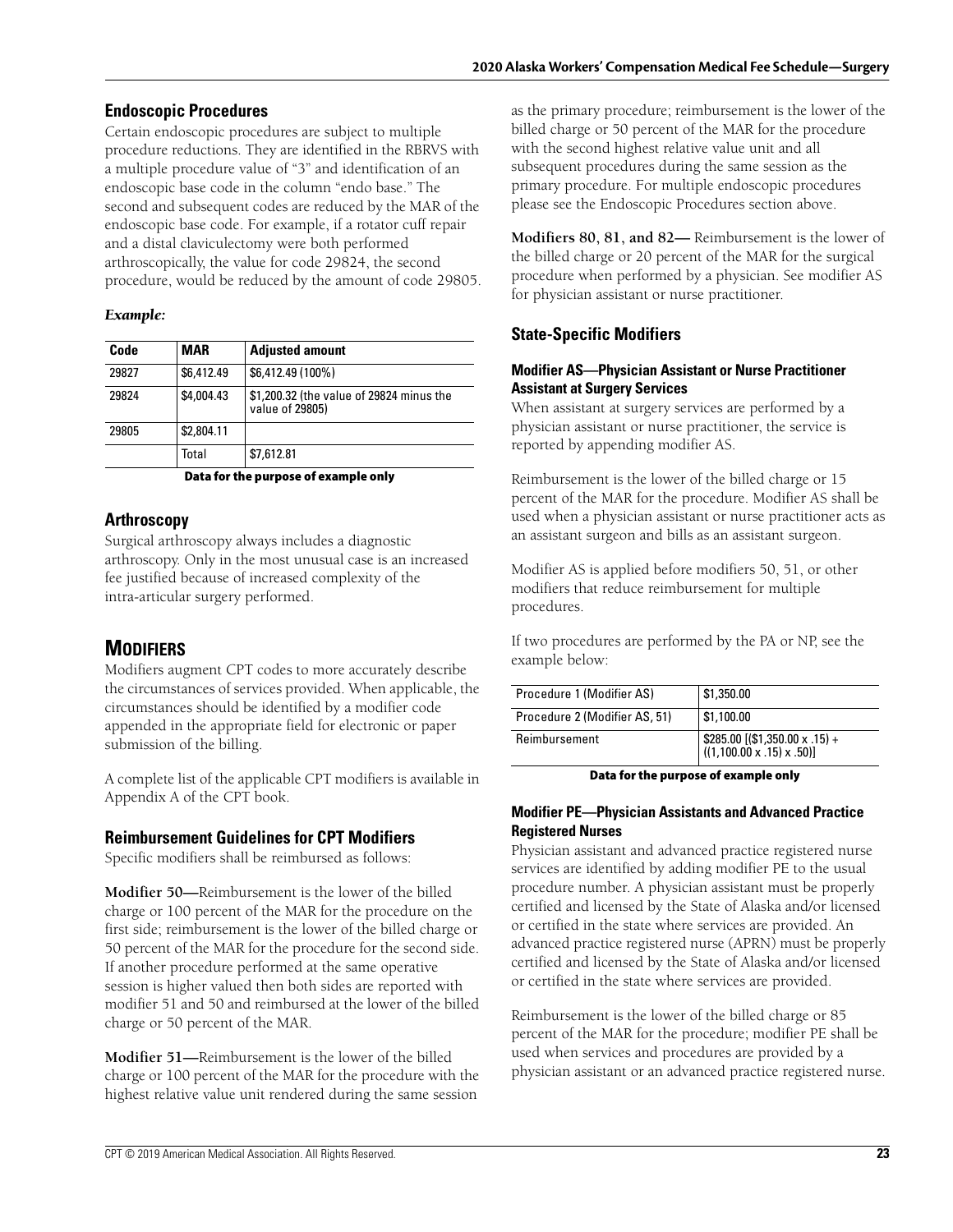Modifier PE is applied before modifiers 50, 51, or other modifiers that reduce reimbursement for multiple procedures.

If two procedures are performed by the PA or APRN, see the example below:

| Procedure 1   | \$150.00                                              |
|---------------|-------------------------------------------------------|
| Procedure 2   | \$130.00                                              |
| Reimbursement | $$182.75$ [(\$150.00 x .85) + ((130.00 x .85) x .50)] |

**Data for the purpose of example only**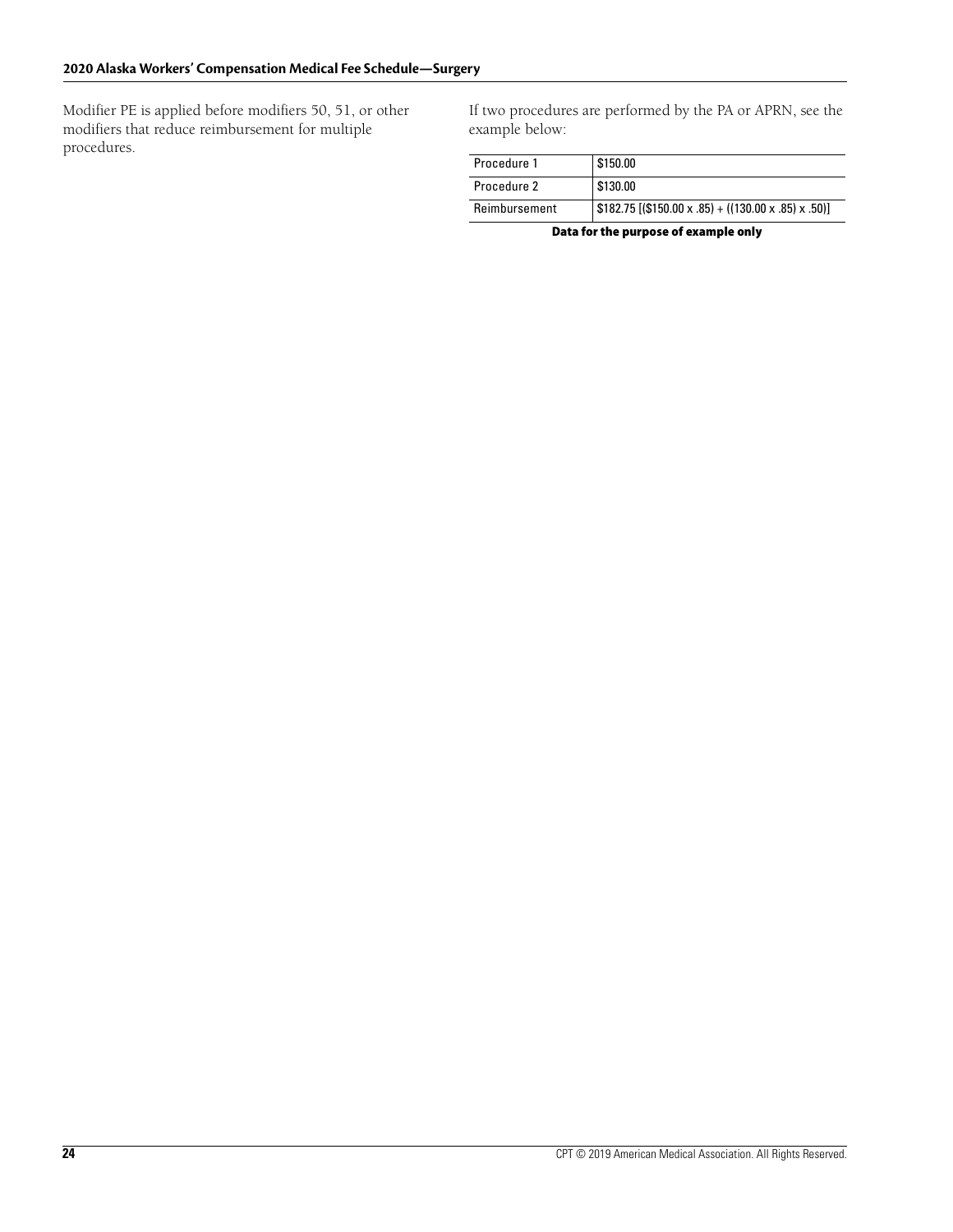# **Radiology**

# **GENERAL INFORMATION AND GUIDELINES**

This section refers to radiology services, which includes nuclear medicine and diagnostic ultrasound. These rules apply when radiological services are performed by or under the responsible supervision of a physician.

RVUs without modifiers are for the technical component plus the professional component (total fee). Reimbursement for the professional and technical components shall not exceed the fee for the total procedure. The number of views, slices, or planes/sequences shall be specified on billings for complete examinations, CT scans, MRAs, or MRIs.

# **BILLING AND PAYMENT GUIDELINES**

## **Professional Component**

The professional component represents the value of the professional radiological services of the physician. This includes performance and/or supervision of the procedure interpretation and written report of the examination and consultation with the referring physician. (Report using modifier 26.)

## **Technical Component**

The technical component includes the charges for personnel, materials (including usual contrast media and drugs), film or xerography, space, equipment and other facilities, but excludes the cost of radioisotopes and non-ionic contrast media such as the use of gadolinium in MRI procedures. (Report using modifier TC.)

## **Review of Diagnostic Studies**

When prior studies are reviewed in conjunction with a visit, consultation, record review, or other evaluation, no separate charge is warranted for the review by the medical provider or other medical personnel. Neither the professional component value (modifier 26) nor the radiologic consultation code (76140) is reimbursable under this circumstance. The review of diagnostic tests is included in the evaluation and management codes.

## **Written Reports**

A written report, signed by the interpreting physician, should be considered an integral part of a radiologic procedure or interpretation.

## **Multiple Radiology Procedures**

CMS multiple procedure payment reduction (MPPR) guidelines for the professional component (PC) and technical component (TC) of diagnostic imaging procedures apply if a procedure is billed with a subsequent diagnostic imaging procedure performed by the same physician (including physicians in a group practice) to the same patient in the same session on the same day.

The MPPR on diagnostic imaging services applies to the TC services. It applies to both TC-only services and to the TC portion of global services. The service with the highest TC payment under the MAR is paid at the lower of billed charges or the MAR, subsequent services are paid at the lower of billed amount or 50 percent of the TC MAR when furnished by the same physician (including physicians in a group practice) to the same patient in the same session on the same day.

The MPPR also applies to the PC services. Full payment is the lower of billed charges or the MAR for each PC and TC service with the highest MAR. For subsequent procedures furnished by the same physician (including physicians in a group practice) to the same patient in the same session on the same day payment is made at the lower of billed charges or 95 percent of the MAR. See example below under Reimbursement Guidelines for CPT Modifiers.

# **MODIFIERS**

Modifiers augment CPT codes to more accurately describe the circumstances of services provided. When applicable, the circumstances should be identified by a modifier code appended in the appropriate field for electronic or paper submission of the billing.

A complete list of the applicable CPT modifiers is available in Appendix A of the CPT book.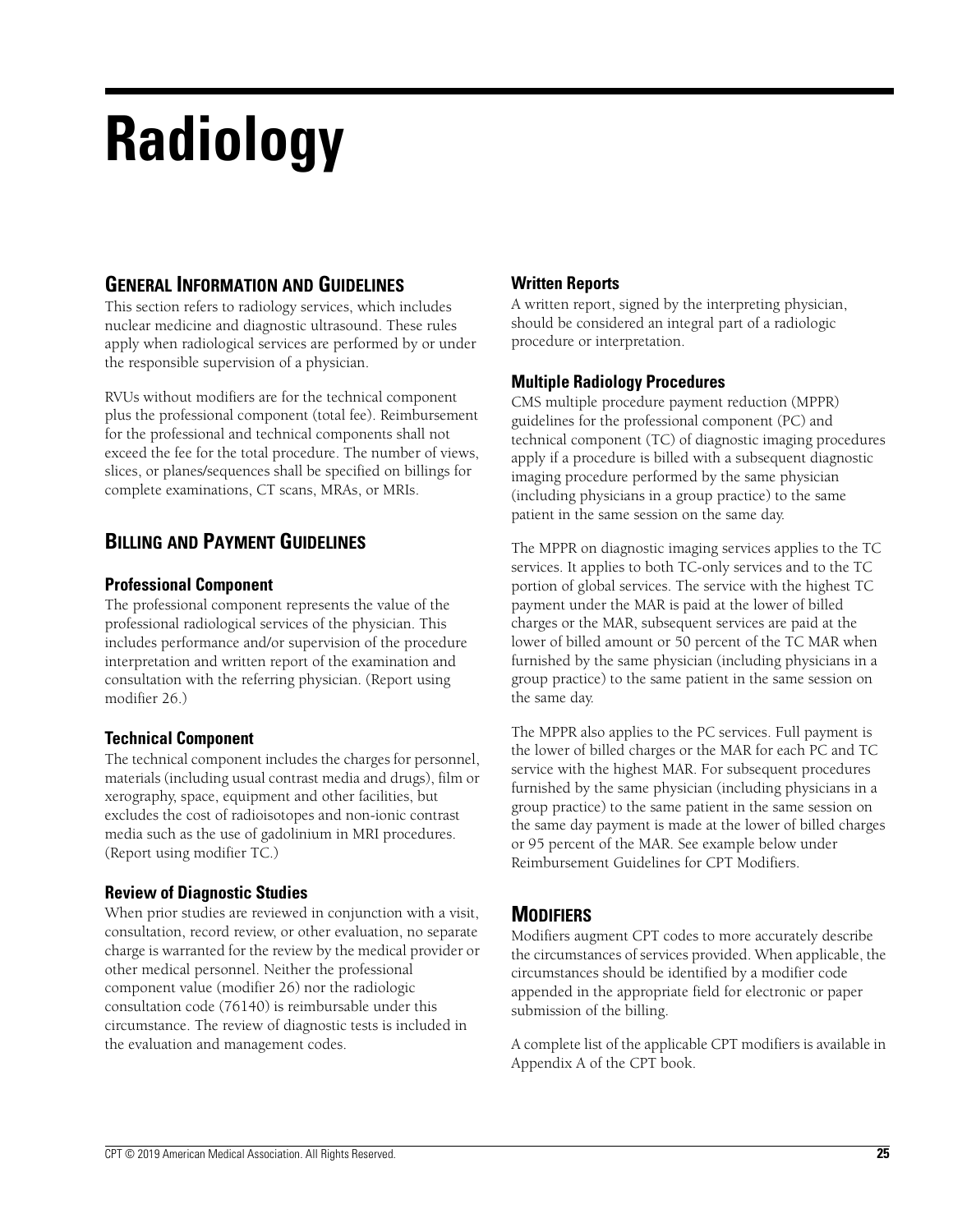#### **Reimbursement Guidelines for CPT Modifiers**

Specific CPT modifiers shall be reimbursed as follows:

**Modifier 26—**Reimbursement is the lower of the billed charge or the MAR for the code with modifier 26.

**Modifier 51—**Reimbursement is the lower of the billed charge or 100 percent of the MAR for the procedure with the highest relative value unit rendered during the same session as the primary procedure; reimbursement is the lower of the billed charge or 50 percent of the MAR for the procedure with the second highest relative value unit and all subsequent procedures during the same session as the primary procedure.

For specific procedures of the same radiological family, the second and subsequent procedures would be reimbursed at 50 percent of the TC (technical component). The PC (professional component) of the second and subsequent procedures is subject to a 5 percent reduction. The reduction applies even if the global (combined TC and PC) amount is reported. These services are identified in the RBRVS with a value of "4" in the multiple procedure column.

Alaska MAR:

| 72142    | \$1,510.83 |
|----------|------------|
| 72142-TC | \$1.019.43 |
| 72142-26 | \$491.40   |
| 72147    | \$1,503.53 |
| 72147-TC | \$1,013.13 |
| 72147-26 | \$490.40   |
|          |            |

**Data for the purpose of example only**

If codes 72142 and 72147 were reported on the same date for the same patient:

Technical Component:

| 72142-TC | \$1,019.43 | 100% of the TC                           |
|----------|------------|------------------------------------------|
| 72147-TC | \$506.57   | (50% of the TC for the second procedure) |
| Total    | \$1,526.00 |                                          |

Professional Component:

| 72142-26 | \$491.40 | 100% of the 26                           |
|----------|----------|------------------------------------------|
| 72147-26 | \$465.88 | (95% of the 26 for the second procedure) |
| Total    | \$957.28 |                                          |

Global Reimbursement:

| 72142    | \$1,510.83 | 100% of the global                   |
|----------|------------|--------------------------------------|
| 72147-51 | \$972.45   | (\$506.57+ \$465.88 TC and 26 above) |
| Total    | \$2,483.28 |                                      |

#### **Applicable HCPCS Modifiers**

#### **TC Technical Component—**

Under certain circumstances, a charge may be made for the technical component alone. Under those circumstances the technical component charge is identified by adding modifier TC to the usual procedure number. Technical component charges are institutional charges and not billed separately by physicians.

Reimbursement is the lower of the billed charge or the MAR for the code with modifier TC.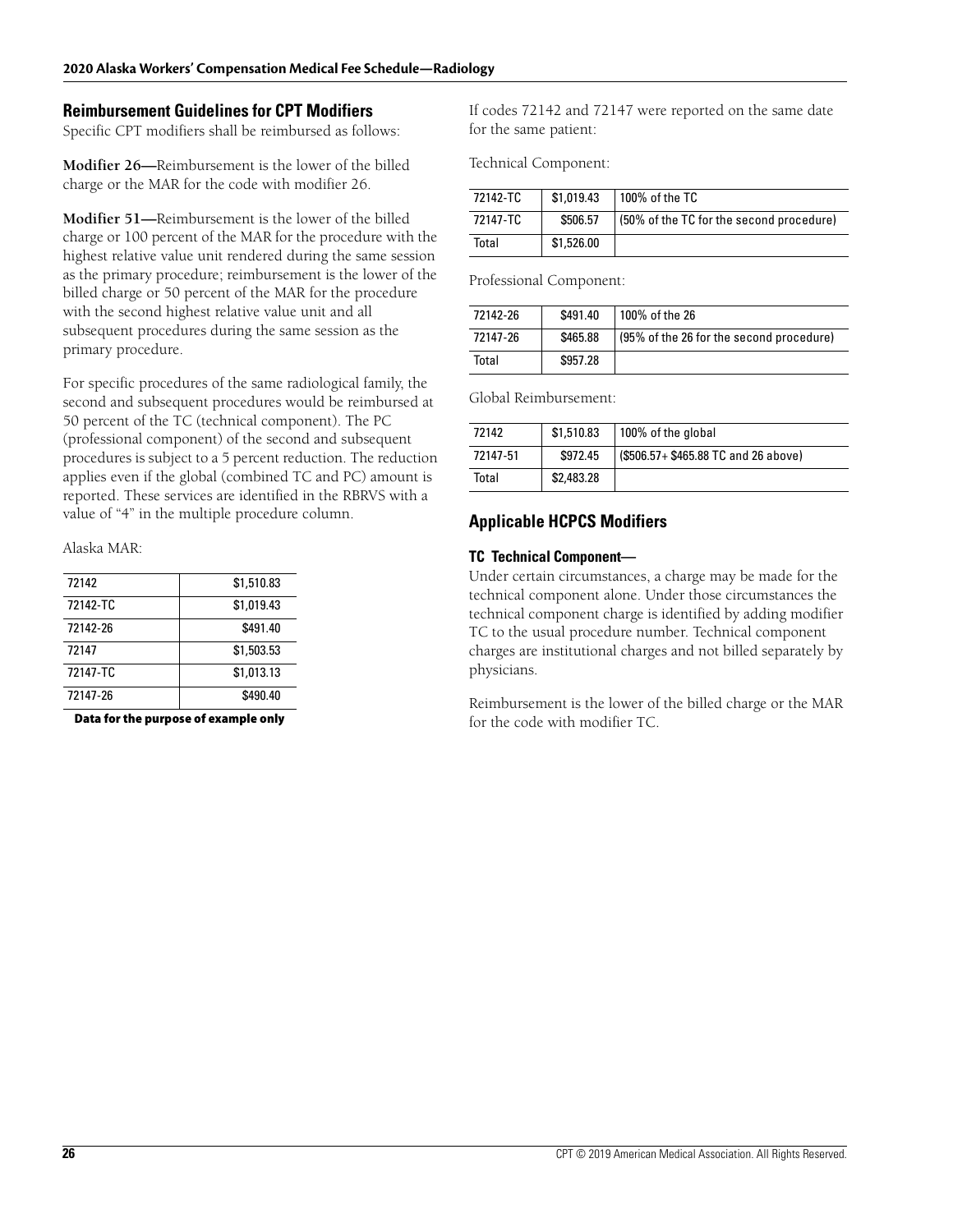# **Pathology and Laboratory**

## **GENERAL INFORMATION AND GUIDELINES**

Pathology and laboratory services are provided by the pathologist, or by the technologist, under responsible supervision of a physician.

The MAR for codes in this section include the recording of the specimen, performance of the test, and reporting of the result. Specimen collection, transfer, or individual patient administrative services are not included. (For reporting, collection, and handling, see the 99000 series of CPT® codes.)

The fees listed in the Resource-Based Relative Value Scale (RBRVS) without a modifier include both the professional and technical components. Utilization of the listed code without modifier 26 or TC implies that there will be only one charge, inclusive of the professional and technical components. The values apply to physicians, physician-owned laboratories, commercial laboratories, and hospital laboratories.

The conversion factor for Pathology and Laboratory codes (80047–89398) is \$122.00 for codes listed in the RBRVS.

Example data for CPT code 80500 in the RBRVS with the Alaska GPCI using the non-facility RVUs:

|                                                        | <b>RVUS</b> | <b>GPCI</b> | <b>SUBTOTAL</b> |
|--------------------------------------------------------|-------------|-------------|-----------------|
| Work RVU x Work GPCI                                   | 0.37        | 1.500       | 0.555           |
| Practice Expense RVU x Practice<br><b>Expense GPCI</b> | 0.26        | 1.117       | 0.29042         |
| Malpractice RVU x Malpractice GPCI                     | 0.02        | 0.708       | 0.01416         |
| <b>Total RVU</b>                                       |             |             | 0.85958         |

**Data for the purpose of example only**

*Calculation using example data:*

- **0.37 x 1.500 = 0.555**
- **+ 0.26 x 1.117 = 0.29042**
- **+ 0.02 x 0.708 = 0.01416**
- **= 0.85958**

**0.85958 x \$122.00 (CF) = 104.86876**

#### **Payment is rounded to \$104.87**

Laboratory services not valued in the RBRVS but valued in the Centers for Medicare and Medicaid Services (CMS) Clinical Diagnostic Laboratory Fee Schedule (CLAB) file use a multiplier of 4.43 for the values in the payment rate column in effect at the time of treatment or service. The CLAB may also be referred to as the Clinical Laboratory Fee Schedule (CLFS) by CMS.

For example, if CPT code 81001 has a payment rate of \$3.52 in the CLAB file, this is multiplied by 4.43 for a MAR of \$15.59.

Reimbursement is the lower of the billed charge or the MAR (RBRVS or CLAB) for the pathology or laboratory service provided. Laboratory and pathology services ordered by physician assistants and advanced practice registered nurses are reimbursed according to the guidelines in this section.

# **BILLING AND PAYMENT GUIDELINES**

### **Professional Component**

The professional component represents the value of the professional pathology services of the physician. This includes performance and/or supervision of the procedure, interpretation and written report of the laboratory procedure, and consultation with the referring physician. (Report using modifier 26.)

### **Technical Component**

The technical component includes the charges for personnel, materials, space, equipment, and other facilities. (Report using modifier TC.) The total value of a procedure should not exceed the value of the professional component and the technical component combined.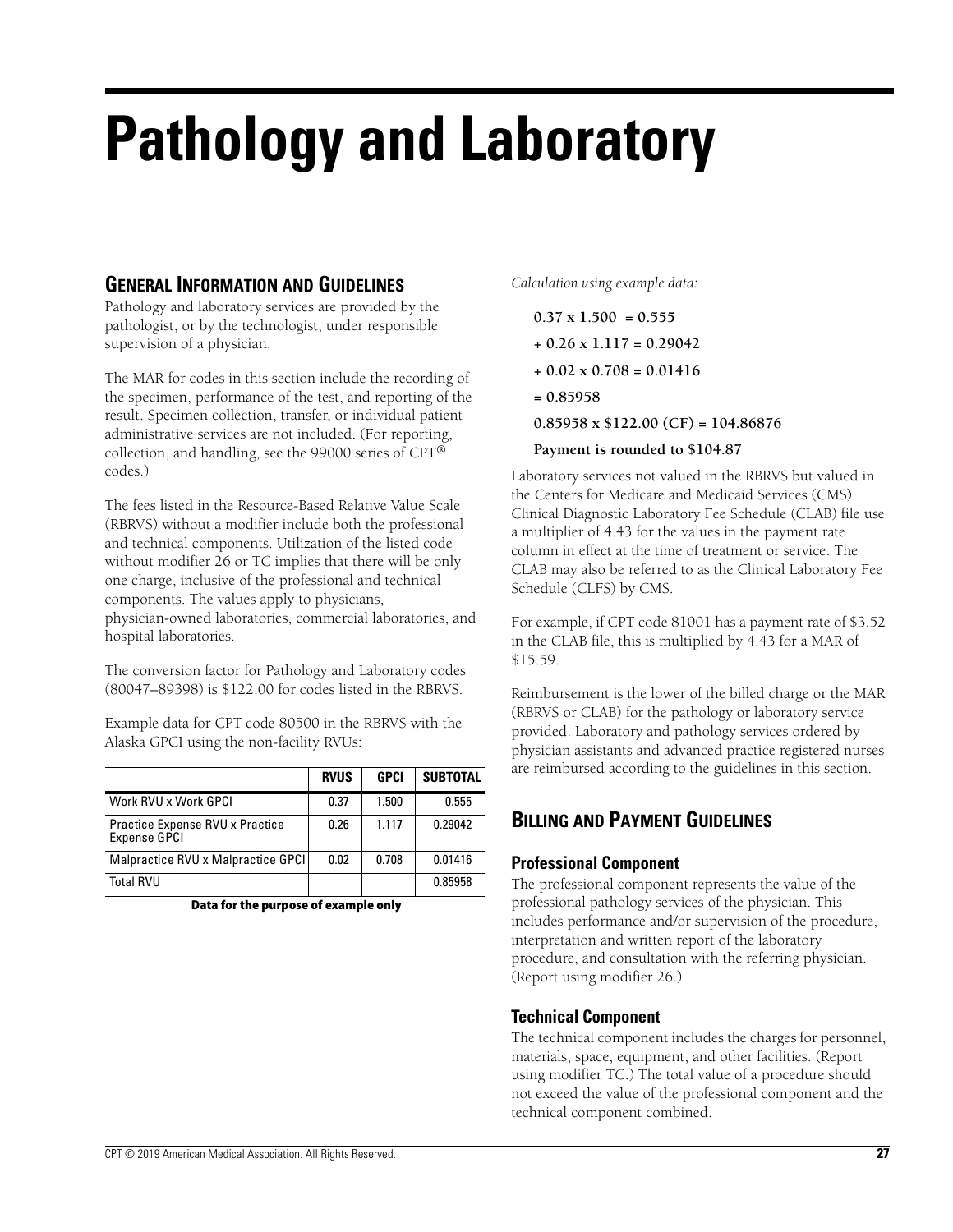#### **Organ or Disease Oriented Panels**

The billing for panel tests must include documentation listing the tests in the panel. When billing for panel tests (CPT codes 80047–80081), use the code number corresponding to the appropriate panel test. The individual tests performed should not be reimbursed separately. Refer to the CPT book for information about which tests are included in each panel test.

## **Drug Screening**

Drug screening is reported with CPT codes 80305–80307. These services are reported once per patient encounter. These codes are used to report urine, blood, serum, or other appropriate specimen. Drug confirmation is reported with codes G0480–G0483 dependent upon the number of drug tests performed. These codes are valued in the CLAB schedule and the multiplier is 4.43.

# **MODIFIERS**

Modifiers augment CPT codes to more accurately describe the circumstances of services provided. When applicable, the circumstances should be identified by a modifier code

appended in the appropriate field for electronic or paper submission of the billing.

A complete list of the applicable CPT modifiers is available in Appendix A of the CPT book.

Specific CPT modifiers shall be reimbursed as follows:

**Modifier 26—**Reimbursement is the lower of the billed charge or the MAR for the code with modifier 26.

## **Applicable HCPCS Modifiers**

#### **TC Technical Component**

Under certain circumstances, a charge may be made for the technical component alone. Under those circumstances the technical component charge is identified by adding modifier TC to the usual procedure number. Technical component charges are institutional charges and not billed separately by physicians.

Reimbursement is the lower of the billed charge or the MAR for the code with modifier TC.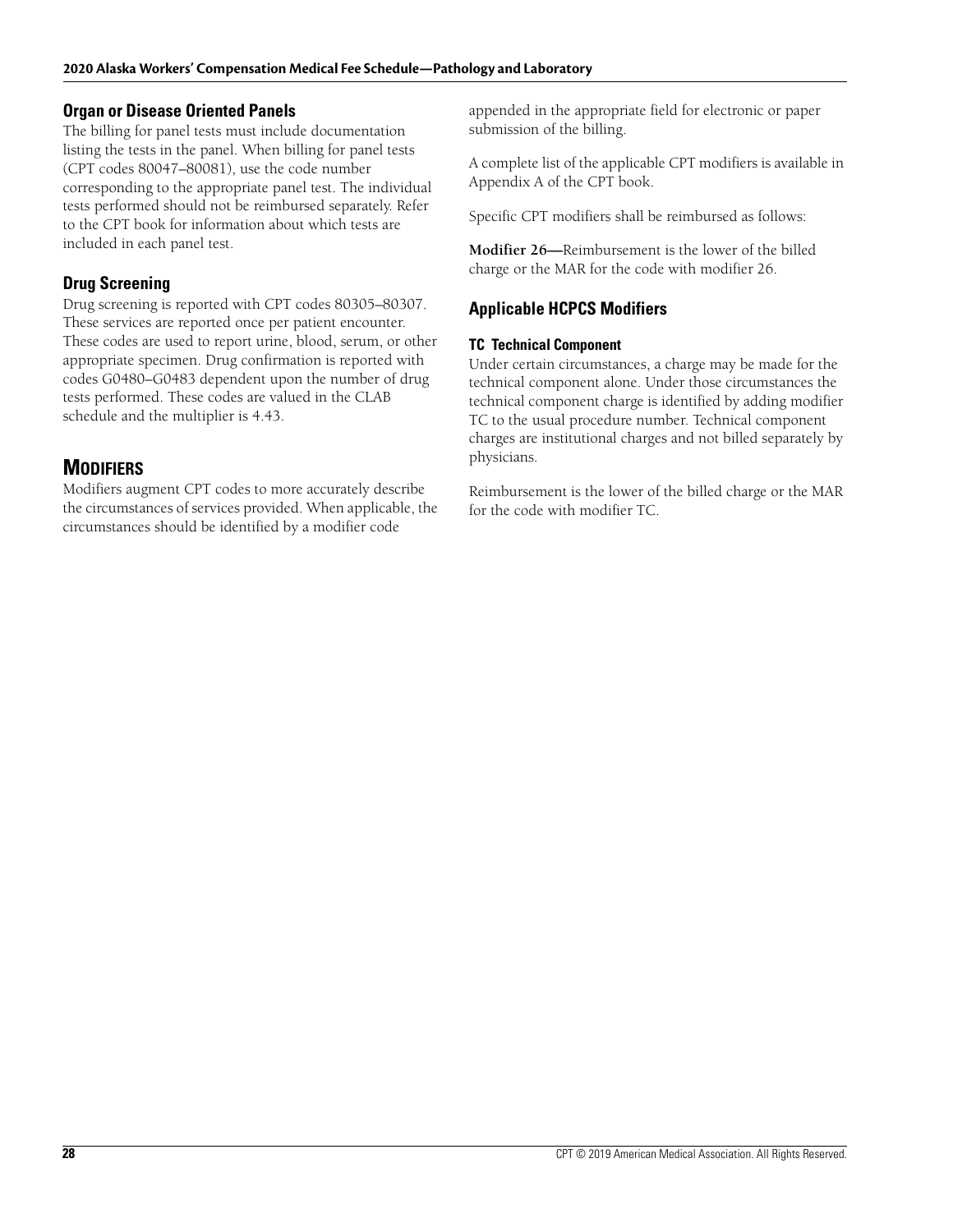# **Medicine**

## **GENERAL INFORMATION AND GUIDELINES**

Visits, examinations, consultations, and similar services as listed in this section reflect the wide variations in time and skills required in the diagnosis and treatment of illness or in health supervision. The maximum allowable fees apply only when a licensed health care provider is performing those services within the scope of practice for which the provider is licensed; or when performed by a non-licensed individual rendering care under the direct supervision of a physician.

# **BILLING AND PAYMENT GUIDELINES**

All providers may report and be reimbursed for codes 97014 and 97810–97814.

#### **Multiple Procedures**

It is appropriate to designate multiple procedures rendered on the same date by separate entries. See modifier section below for examples of the reduction calculations.

### **Separate Procedures**

Some of the listed procedures are commonly carried out as an integral part of a total service, and as such do not warrant a separate reimbursement. When, however, such a procedure is performed independently of, and is not immediately related to the other services, it may be listed as a separate procedure. Thus, when a procedure that is ordinarily a component of a larger procedure is performed alone for a specific purpose, it may be reported as a separate procedure.

### **Materials Supplied by Physician**

Supplies and materials provided by the physician (e.g., sterile trays, supplies, drugs, etc.), over and above those usually included with the office visit or other services rendered, may be charged for separately. List drugs, trays, supplies, and materials provided and identify using the CPT or HCPCS Level II codes with a copy of the manufacturer/supplier's invoice for supplies.

Durable Medical Equipment, Prosthetics, Orthotics, and Supplies (DMEPOS), are reported using HCPCS Level II codes and the Alaska value in effect at the time of treatment in the Medicare DMEPOS fee schedule multiplied by 1.84.

## **Physical Medicine**

Physical medicine is an integral part of the healing process for a variety of injured workers. Recognizing this, the schedule includes codes for physical medicine, i.e., those modalities, procedures, tests, and measurements in the Medicine section, 97010–97799, representing specific therapeutic procedures performed by or under the direction of physicians and providers as defined under the Alaska Workers' Compensation Act and Regulations.

The initial evaluation of a patient is reimbursable when performed with physical medicine services. Follow-up evaluations for physical medicine are covered based on the conditions listed below. Physicians should use the appropriate code for the evaluation and management section, other providers should use the appropriate physical medicine codes for initial and subsequent evaluation of the patient. Physical medicine procedures include setting up the patient for any and all therapy services and an E/M service is not warranted unless reassessment of the treatment program is necessary or another physician in the same office where the physical therapy services are being rendered is seeing the patient.

A physician or provider of physical medicine may charge for and be reimbursed for a follow-up evaluation for physical therapy only if new symptoms present the need for re-evaluation as follows:

- There is a definitive change in the patient's condition
- The patient fails to respond to treatment and there is a need to change the treatment plan
- The patient has completed the therapy regime and is ready to receive discharge instructions
- The employer or carrier requests a follow-up examination

### **TENS Units**

TENS (transcutaneous electrical nerve stimulation) must be provided under the attending or treating physician's prescription.

CPT code 64550 has been deleted. There is no replacement other than physical therapy codes.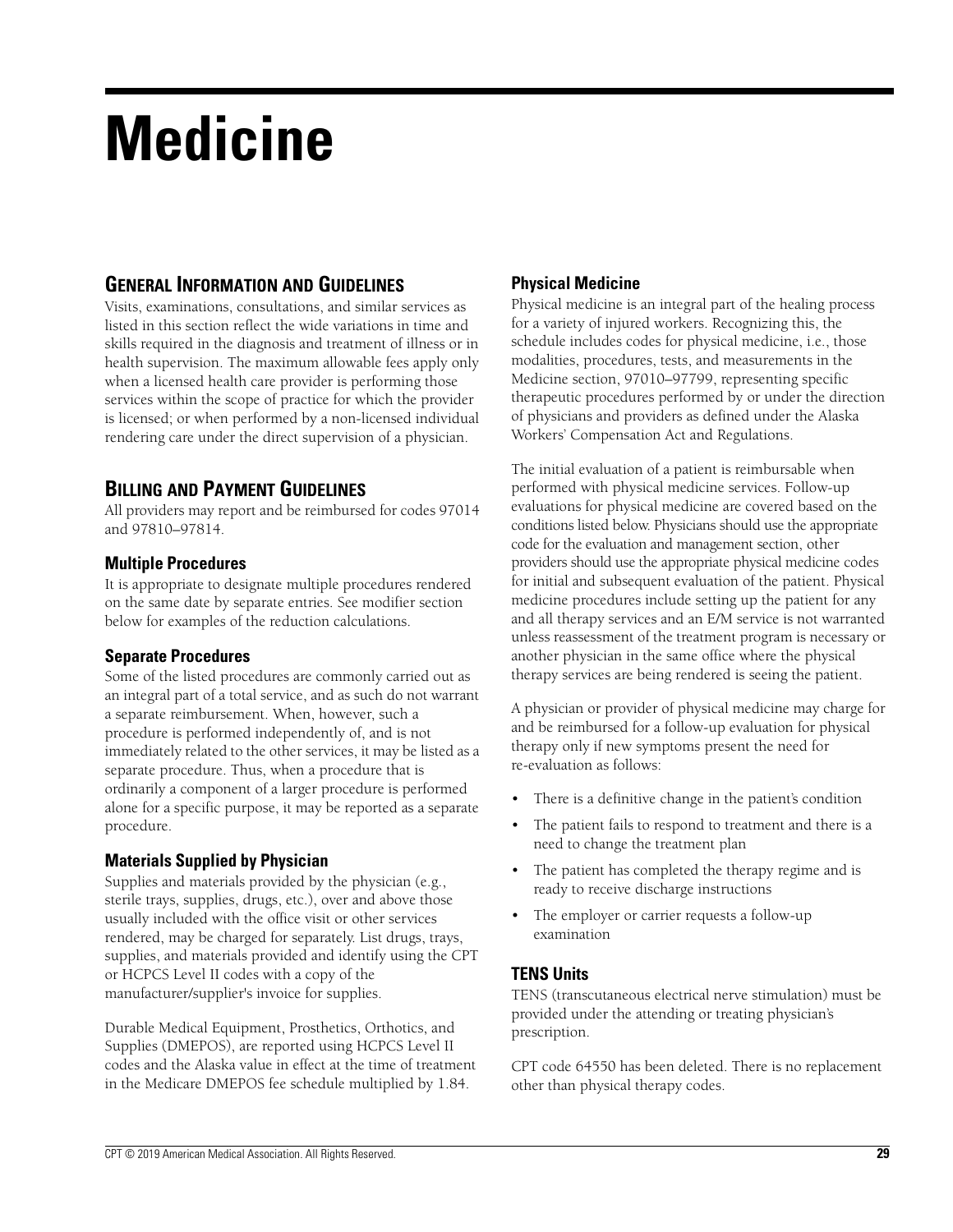#### **Publications, Books, and Videos**

Charges will not be reimbursed for publications, books, or videos unless by prior approval of the payer.

### **Functional Capacity Evaluation**

Functional capacity evaluations (FCE) are reported using code 97750 for each 15 minutes. A maximum of 16 units or four hours may be reported per day.

## **Work Hardening**

Work hardening codes are a covered service. Report 97545 for the initial two hours of work hardening and 97546 for each additional hour of work hardening. Treatment is limited to a maximum of eight hours per day (97545 x 1 and 97546 x 6). They are valued with the following total RVUs:

97545 3.41 97546 1.36

## **Osteopathic Manipulative Treatment**

The following guidelines pertain to osteopathic manipulative treatment (codes 98925–98929):

- Osteopathic manipulative treatment (OMT) is a form of manual treatment applied by a physician to eliminate or alleviate somatic dysfunction and related disorders. This treatment may be accomplished by a variety of techniques.
- Evaluation and management services may be reported separately if, the patient's condition requires a separately identifiable E/M service with significant work that exceeds the usual preservice and postservice work associated with the OMT. Different diagnoses are not required for the reporting of the OMT and E/M service on the same date. Modifier 25 should be appended to the E/M service.
- Recognized body regions are: head region; cervical region; thoracic region; lumbar region; sacral region; pelvic region; lower extremities; upper extremities; rib cage region; abdomen and viscera region.

## **Chiropractic Manipulative Treatment**

The following guidelines pertain to chiropractic manipulative treatment (codes 98940–98943):

- Chiropractic manipulative treatment (CMT) is a form of manual treatment using a variety of techniques for treatment of joint and neurophysiological function. The chiropractic manipulative treatment codes include a premanipulation patient assessment.
- Evaluation and management services may be reported separately if, the patient's condition requires a separately identifiable E/M service with significant work that exceeds the usual preservice and postservice work

associated with the CMT. Different diagnoses are not required for the reporting of the CMT and E/M service on the same date. Modifier 25 should be appended to the E/M service.

- There are five spinal regions recognized in the CPT book for CMT: cervical region (includes atlanto-occipital joint); thoracic region (includes costovertebral and costotransverse joints); lumbar region; sacral region; and pelvic (sacroiliac joint) region. There are also five recognized extraspinal regions: head (including temporomandibular joint, excluding atlanto-occipital) region; lower extremities; upper extremities; rib cage (excluding costotransverse and costovertebral joints); and abdomen.
- Chiropractors may report codes 97014, 97810, 97811, 97813, 97814, 98940, 98941, 98942, 98943.

# **MODIFIERS**

Modifiers augment CPT codes to more accurately describe the circumstances of services provided. When applicable, the circumstances should be identified by a modifier code appended in the appropriate field for electronic or paper submission of the billing.

A complete list of the applicable CPT modifiers is available in Appendix A of the CPT book.

### **Reimbursement Guidelines for CPT Modifiers**

**Modifier 26—**Reimbursement is the lower of the billed charge or the MAR for the code with modifier 26.

Specific modifiers shall be reimbursed as follows:

**Modifier 50—**Reimbursement is the lower of the billed charge or 100 percent of the MAR for the procedure on the first side; reimbursement is the lower of the billed charge or 50 percent of the MAR for the procedure for the second side. If another procedure performed at the same operative session is higher valued then both sides are reported with modifier 51 and 50 and reimbursed at the lower of the billed charge or 50 percent of the MAR.

**Modifier 51—**Reimbursement is the lower of the billed charge or 100 percent of the MAR for the procedure with the highest relative value unit rendered during the same session as the primary procedure; reimbursement is the lower of the billed charge or 50 percent of the MAR for the procedure with the second highest relative value unit and all subsequent procedures during the same session as the primary procedure.

The multiple procedure payment reduction (MPPR) on diagnostic cardiovascular and ophthalmology procedures apply when multiple services are furnished to the same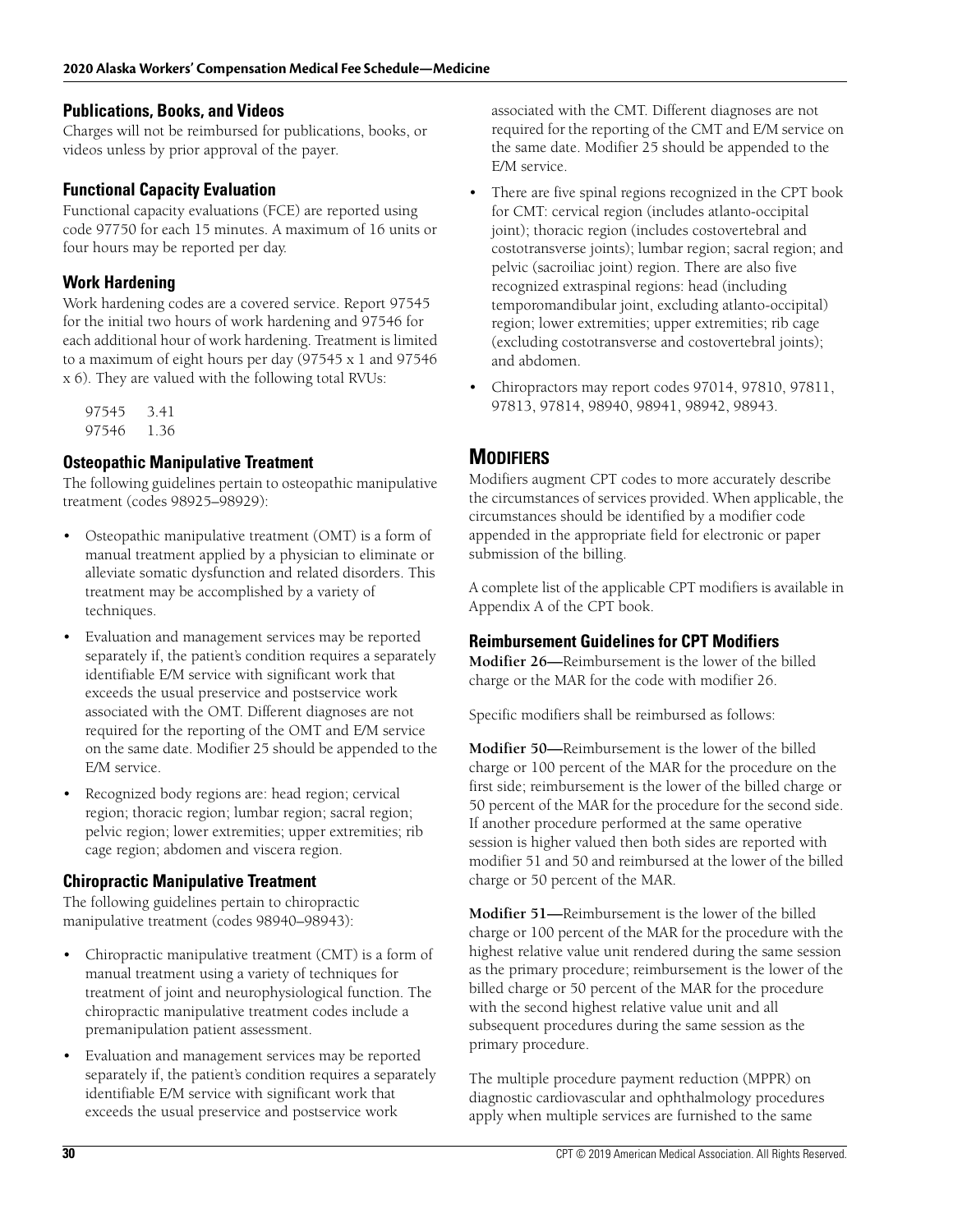patient on the same day. The MPPRs apply independently to cardiovascular and ophthalmology services. The MPPRs apply to TC-only services and to the TC of global services. The MPPRs are as follows:

*Cardiovascular services*—Full payment is made for the TC service with the highest MAR. Payment is made at 75 percent for subsequent TC services furnished by the same physician (or by multiple physicians in the same group practice) to the same patient on the same day. These services are identified with a "6" in the multiple procedure column of the RBRVS. The MPPRs do not apply to PC services.

Alaska MAR:

| 93303    | \$631.79 |
|----------|----------|
| 93303-TC | \$431.85 |
| 93303-26 | \$199.94 |
| 93351    | \$638.10 |
| 93351-TC | \$370.19 |
| 93351-26 | \$267.91 |

**Data for the purpose of example only**

Technical Component:

| 93303-TC | \$431.85 | 100% of the TC                           |
|----------|----------|------------------------------------------|
| 93351-TC | \$277.64 | (75% of the TC for the second procedure) |
| Total    | \$709.49 |                                          |

Global Reimbursement:

| 93303 | \$631.79   | 100%                                                                                              |
|-------|------------|---------------------------------------------------------------------------------------------------|
| 93351 | \$545.55   | (75% of the TC for the second procedure<br>$+100\%$ of the 26) (\$277.64 + \$267.91 =<br>\$545.55 |
| Total | \$1,177.34 |                                                                                                   |

*Ophthalmology services*—Full payment is made for the TC service with the highest MAR. Payment is made at 80 percent for subsequent TC services furnished by the same physician (or by multiple physicians in the same group practice) to the same patient on the same day. These services are identified with a "7" in the multiple procedure column of the RBRVS. The MPPRs do not apply to PC services.

#### Alaska MAR:

| 92060    | \$183.12 |
|----------|----------|
| 92060-TC | \$65.80  |
| 92060-26 | \$117.32 |
| 92132    | \$88.07  |
| 92132-TC | \$37.20  |
| 92132-26 | \$50.86  |

**Data for the purpose of example only**

Technical Component:

| 92060-TC | \$65.80 | 100% of the TC                           |
|----------|---------|------------------------------------------|
| 92132-TC | \$29.76 | (80% of the TC for the second procedure) |
| Total    | \$95.56 |                                          |

Global Reimbursement:

| 92060 | \$183.12 | 100% of the global                                                                                       |
|-------|----------|----------------------------------------------------------------------------------------------------------|
| 92132 | \$80.62  | $(80\% \text{ of the TC}$ for the second procedure<br>+ 100% of the 26) (\$29.76 + \$50.86 =<br>\$80.62) |
| Total | \$263.74 |                                                                                                          |

*Therapy services*—For the practitioner and the office or institutional setting, all therapy services are subject to MPPR. These services are identified with a "5" in the multiple procedure column of the RBRVS. The Practice Expense (PE) portion of the service is reduced by 50 percent for the second and subsequent services provided on a date of service.

Alaska MAR:

| Data for the purpose of example only                                     |         |  |
|--------------------------------------------------------------------------|---------|--|
| $[(.06 \times 1.5) + (.13 \times 1.117) + (0.01 \times .708)] \times 80$ |         |  |
| 97024                                                                    | \$19.38 |  |
| $[(.18 \times 1.5) + (.17 \times 1.117) + (0.01 \times .708)] \times 80$ |         |  |
| 97016                                                                    | \$37.36 |  |
|                                                                          |         |  |

The reduced MAR for multiple procedure rule:

| 97016                                                                                | \$29.76 |
|--------------------------------------------------------------------------------------|---------|
| $[(.18 \times 1.5) + ((.17 \times 1.117) \times .5) + (0.01 \times .708)] \times 80$ |         |
| 97024                                                                                | \$13.57 |
| $[(.06 \times 1.5) + ((.13 \times 1.117) \times .5) + (0.01 \times .708)] \times 80$ |         |

*Example:*

| 97016                                | \$37.36 |
|--------------------------------------|---------|
| 97016 (2nd unit same date)           | \$29.76 |
| 97024 (additional therapy same date) | \$13.57 |

### **Applicable HCPCS Modifiers**

#### **TC Technical Component**

Under certain circumstances, a charge may be made for the technical component alone. Under those circumstances the technical component charge is identified by adding modifier TC to the usual procedure number. Technical component charges are facility charges and not billed separately by the physician.

Reimbursement is the lower of the billed charge or the MAR for the code with modifier TC.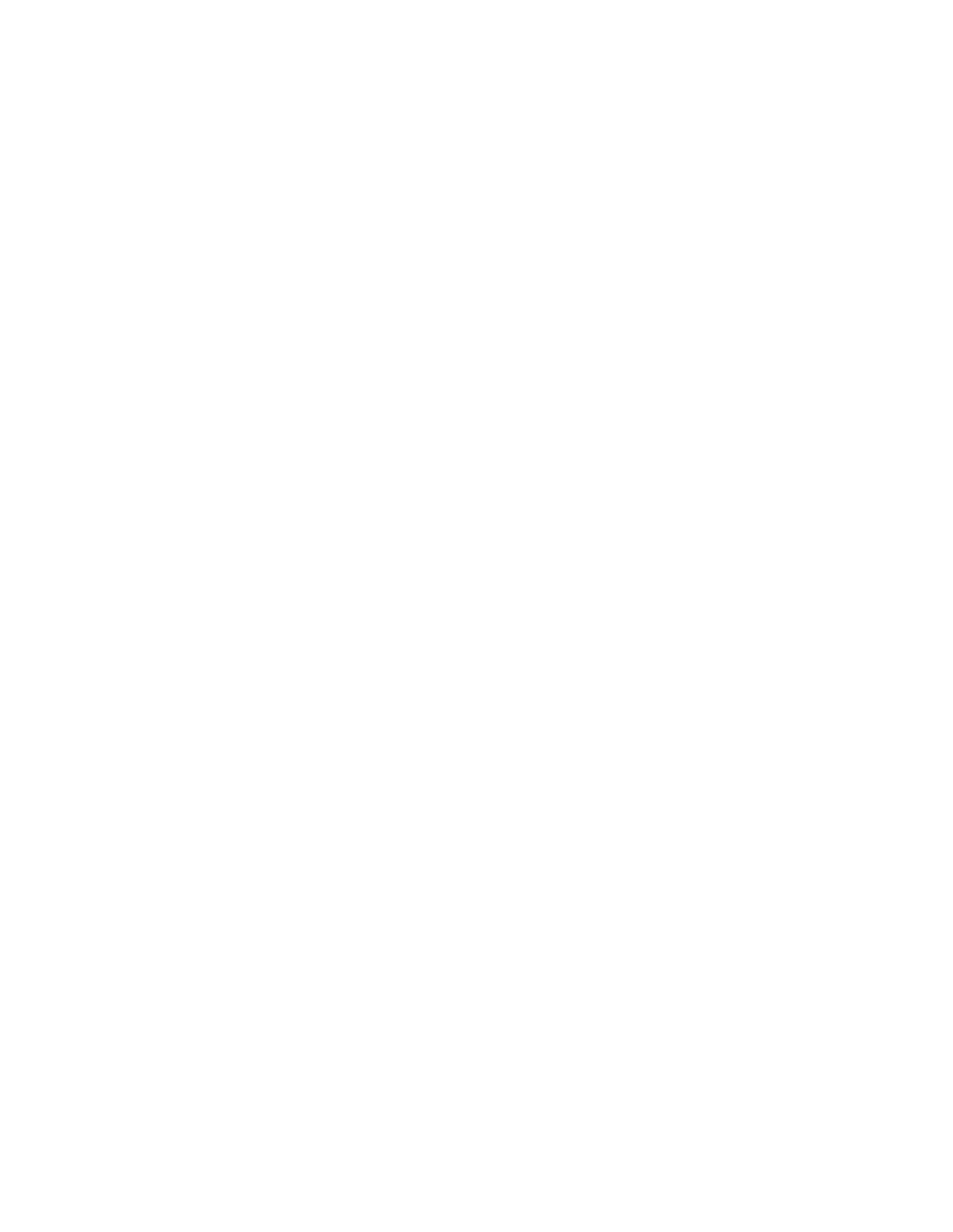# **Category II**

Category II codes are supplemental tracking codes for performance measurement. These codes are not assigned a value. Reporting category II codes is part of the Quality Payment Program (QPP). Quality measures were developed by the Centers for Medicare and Medicaid Services (CMS) in cooperation with consensus organizations including the AQA Alliance and the National Quality Forum (NQF). Many of the quality measures are tied directly to CPT codes with the diagnoses for the conditions being monitored. The reporting of quality measures is voluntary but will affect reimbursement in future years for Medicare.

The services are reported with alphanumeric CPT codes with an ending value of "F" or HCPCS codes in the "G" section.

Category II modifiers are used to report special circumstances such as Merit-based Incentive Payment System (MIPS) coding including why a quality measure was not completed.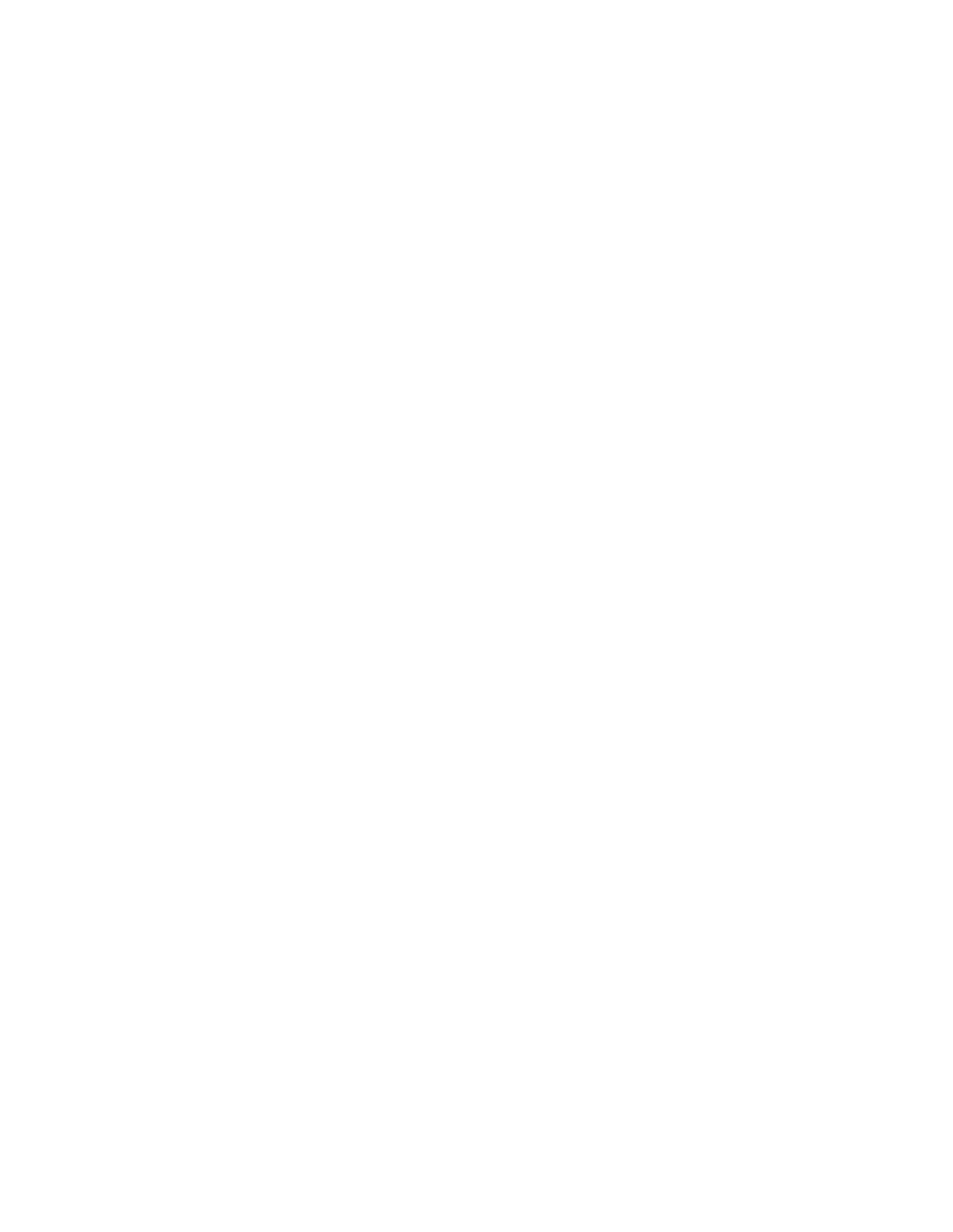# **Category III**

Category III codes are temporary codes identifying emerging technology and should be reported when available. These codes are alphanumeric with and ending value of "T" for temporary.

The use of these codes supersedes reporting the service with an unlisted code. It should be noted that the codes in this section may be retired if not converted to a Category I, or standard CPT code. Category III codes are updated semiannually by the American Medical Association (AMA).

Category III codes are listed numerically as adopted by the AMA and are not divided into service type or specialty.

# **CATEGORY III MODIFIERS**

As the codes in category III span all of the types of CPT codes all of the modifiers are applicable. Please see a list of CPT modifiers in the General Information and Guidelines section.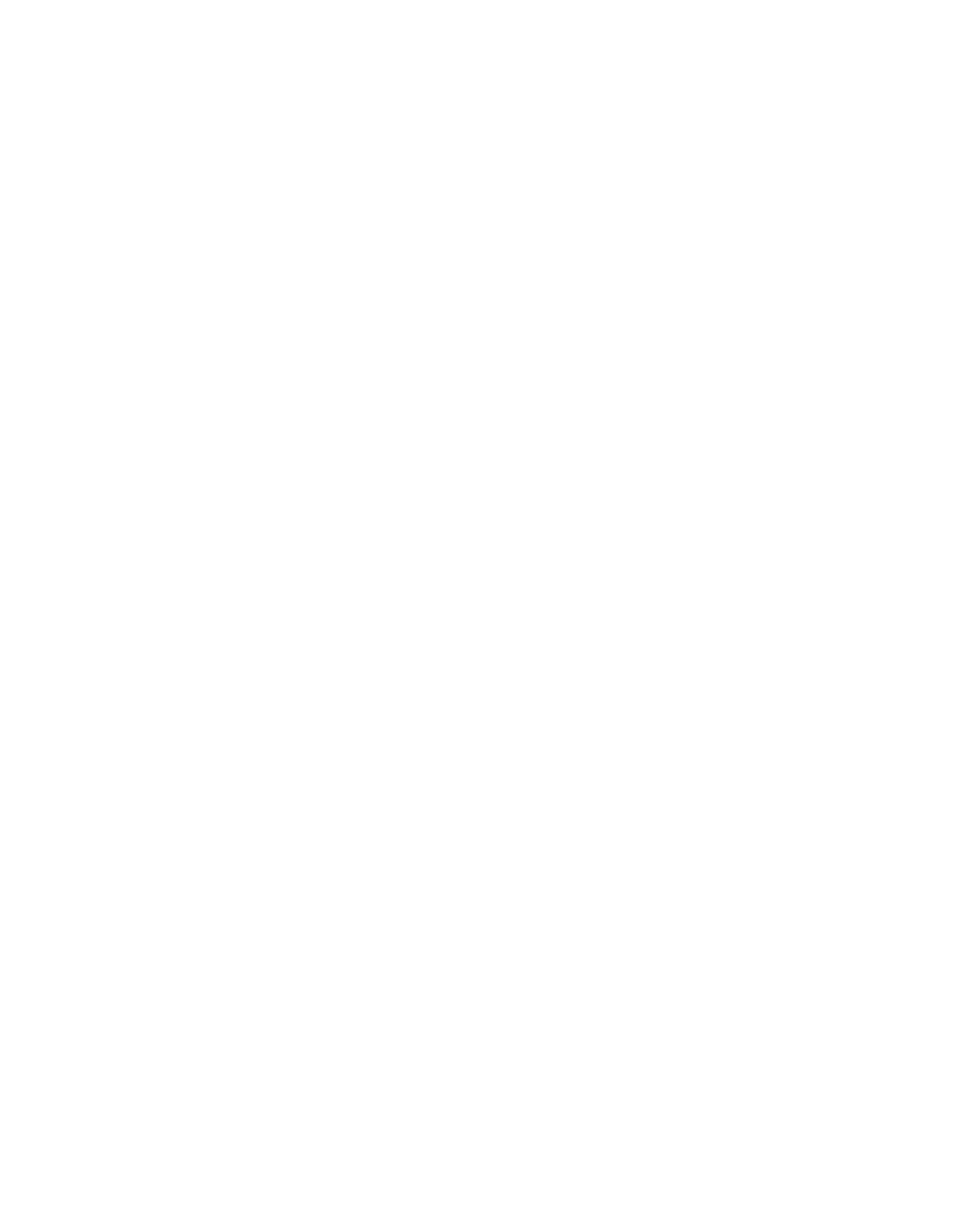# **HCPCS Level II**

## **GENERAL INFORMATION AND GUIDELINES**

The CPT® coding system was designed by the American Medical Association to report physician services and is, therefore, lacking when it comes to reporting durable medical equipment (DME) and medical supplies. In response, the Centers for Medicare and Medicaid Services (CMS) developed a secondary coding system, HCPCS Level II, to meet the reporting needs of the Medicare program and other sectors of the health care industry.

HCPCS (pronounced "hick-picks") is an acronym for Healthcare Common Procedure Coding System and includes codes for procedures, equipment, and supplies not found in the CPT book.

# **MEDICARE PART B DRUGS**

For drugs and injections coded under the Healthcare Common Procedure Coding System (HCPCS) the payment allowance limits for drugs is the lower of the CMS Medicare Part B Drug Average Sales Price Drug Pricing File payment limit in effect at the time of treatment or service multiplied by 3.375 or billed charges. **Note:** The corresponding National Drug Code (NDC) number should be included in the records for the submitted HCPCS codes.

## **DURABLE MEDICAL EQUIPMENT**

Durable Medical Equipment, Prosthetics, Orthotics, and Supplies (DMEPOS), are reported using HCPCS Level II codes. Reimbursement is the lower of the CMS DMEPOS fee schedule value in effect at the time of treatment or service multiplied by 1.84 or billed charges. If no CPT code identifies the supply, bill using the appropriate HCPCS code with a copy of the manufacturer/supplier's invoice for supplies.

### **Hearing Aids**

The dispensing of hearing aids is reported with the appropriate HCPCS Level II codes and a copy of the manufacturer/supplier's invoice. Reimbursement is the lower of the manufacturer/supplier's invoice cost plus 30 percent or billed charges including dispensing and fitting cost. HCPCS codes V5011 and V5160 are not separately reimbursed services.

## **Hearing Aid Services**

The codes below are reimbursed according to the listed maximum allowable reimbursement (MAR) or the actual fee, whichever is less.

| <b>CODE</b> | <b>MAR</b> |
|-------------|------------|
| 92591       | \$193.62   |
| 92593       | \$99.64    |
| 92594       | \$57.89    |
| 92595       | \$124.11   |
| V5014       | \$249.31   |
| V5020       | \$116.17   |

# **MODIFIERS**

Applicable HCPCS modifiers found in the DMEPOS fee schedule include:

- NU New equipment
- RR Rental (use the RR modifier when DME is to be rented)
- UE Used durable medical equipment

## **AMBULANCE SERVICES**

The maximum allowable reimbursement (MAR) for lift off fees and air mile rates for air ambulance services rendered under AS 23.30 (Alaska Workers' Compensation Act), is as follows:

- (1) for air ambulance services provided **entirely in this state** that are not provided under a certificate issued under 49 U.S.C. 41102 or that are provided under a certificate issued under 49 U.S.C. 41102 for charter air transportation by a charter air carrier, the maximum allowable reimbursements are as follows:
	- (A) a fixed wing lift off fee may not exceed \$11,500;
	- (B) a fixed wing air mile rate may not exceed 400 percent of the Centers for Medicare and Medicaid Services ambulance fee schedule rate in effect at the time of service;
	- (C) a rotary wing lift off fee may not exceed \$13,500;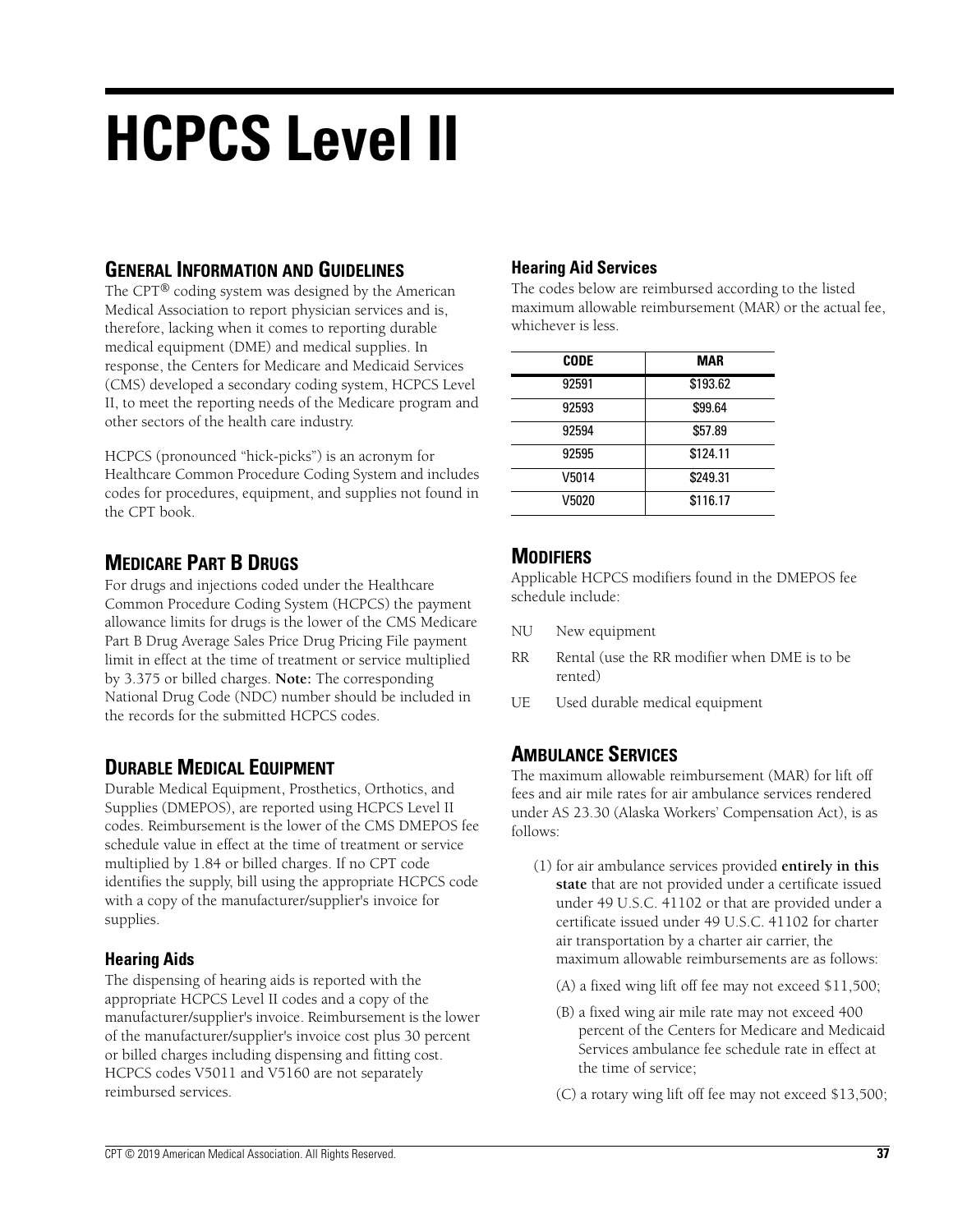- (D) a rotary wing air mile rate may not exceed 400 percent of the Centers for Medicare and Medicaid Services ambulance fee schedule rate in effect at the time of service;
- (2) for air ambulance services in circumstances not covered under (1) of this subsection, the maximum allowable reimbursement is 100 percent of billed charges.

**Charter Air Carrier Note:** The limitations on allowable reimbursements apply to air carriers who have on-demand, emergent, and unscheduled flights, including, but not limited to, intra-state air services responding to "911" emergency calls. The employer may require the air carrier to provide the carrier's operating certificate along with the initial billing for services under this section.

Ground ambulance services are reported using the appropriate HCPCS codes. The maximum allowable reimbursement (MAR) for medical services that do not have valid Current Procedural Terminology (CPT), or Healthcare Common Procedure Coding System (HCPCS) codes, a currently assigned CMS relative value, or an established conversion factor is the lowest of 85 percent of billed charges, the charge for the treatment or service when provided to the general public, or the charge for the treatment or service negotiated by the provider and the employer.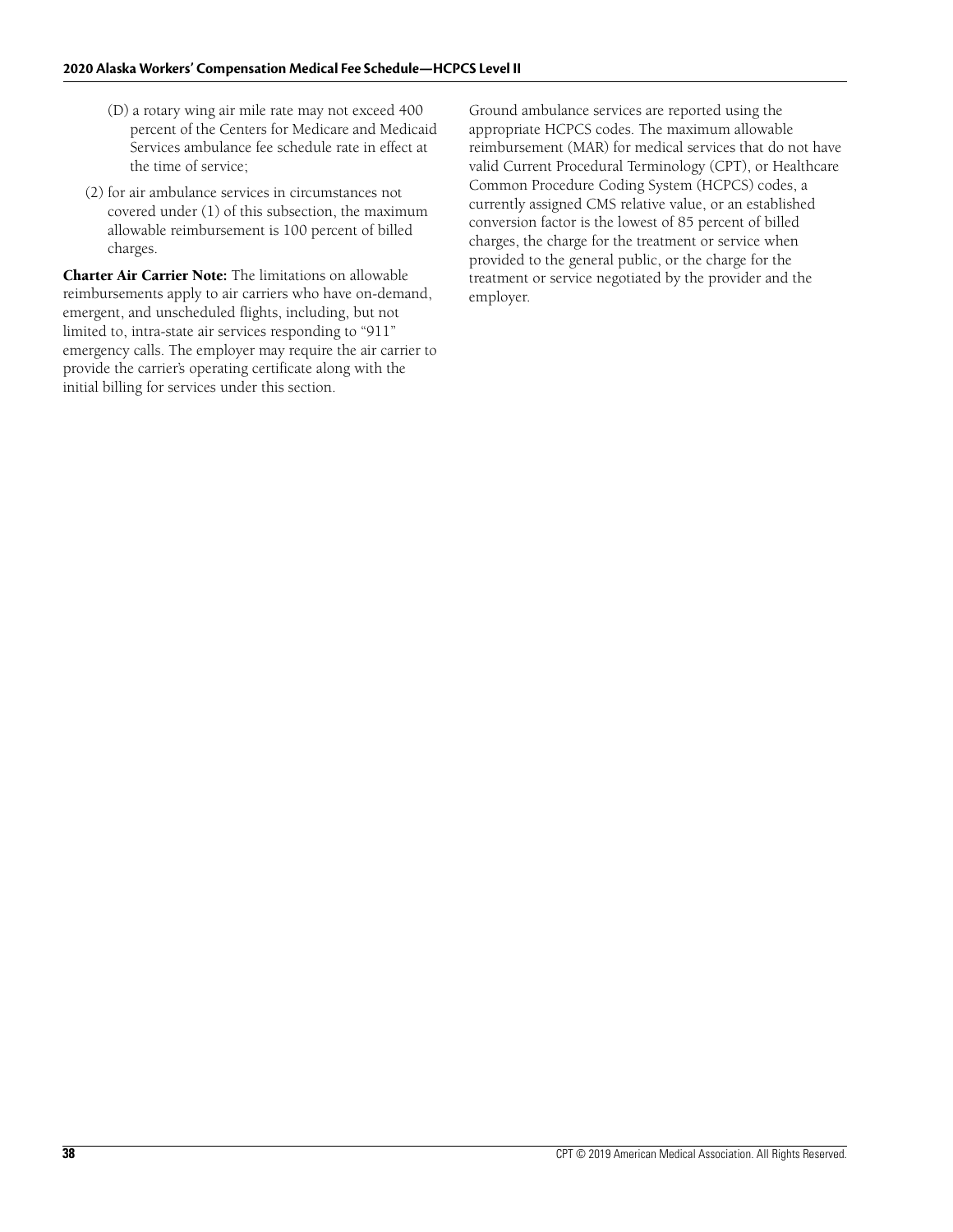# **Outpatient Facility**

# **GENERAL INFORMATION AND GUIDELINES**

The Outpatient Facility section represents services performed in an outpatient facility and billed utilizing the 837i format or UB04 (CMS 1450) claim form. For medical services provided by hospital outpatient clinics or ambulatory surgical centers under AS 23.30 (Alaska Workers' Compensation Act), a conversion factor shall be applied to the hospital outpatient relative weights established for each *Current Procedural Terminology* (CPT®) or *Ambulatory Payment Classifications* (APC) code adopted by reference in 8 AAC 45.083(m). The outpatient facility conversion factor will be \$221.79 and the ambulatory surgical center (ASC) conversion factor will be \$177.00. Payment determination, packaging, and discounting methodology shall follow the CMS OPPS methodology for hospital outpatient and ambulatory surgical centers (ASCs). For procedures performed in an outpatient setting, implants shall be paid at manufacturer/supplier's invoice plus 10 percent.

The maximum allowable reimbursement (MAR) for medical services that do not have valid Current Procedural Terminology (CPT), or Healthcare Common Procedure Coding System (HCPCS) codes, currently assigned Centers for Medicare and Medicaid Services (CMS) relative value, or an established conversion factor is the lowest of 85 percent of billed charges, the charge for the treatment or service when provided to the general public, or the charge for the treatment or service negotiated by the provider and the employer.

A revenue code is defined by CMS as a code that identifies a specific accommodation, ancillary service or billing calculation. Revenue codes are used by outpatient facilities to specify the type and place of service being billed and to reflect charges for items and services provided. A substantial number of outpatient facilities use both CPT codes and revenue codes to bill private payers for outpatient facility services. The outpatient facility fees are driven by CPT code rather than revenue code. Common revenue codes are

reported for components of the comprehensive surgical outpatient facility charge, as well as pathology and laboratory services, radiology services, and medicine services. The CMS guidelines applicable to status indicators are followed unless otherwise superseded by Alaska state guidelines. The following billing and payment rules apply for medical treatment or services provided by hospital outpatient clinics, and ambulatory surgical centers:

- (1) medical services for which there is no *Ambulatory Payment Classifications* weight listed are the lowest of 85 percent of billed charges, the fee or charge for the treatment or service when provided to the general public, or the fee or charge for the treatment or service negotiated by the provider and the employer;
- (2) status indicator codes C, E, and P are the lowest of 85 percent of billed charges, the fee or charge for the treatment or service when provided to the general public, or the fee or charge for the treatment or service negotiated by the provider and the employer;
- (3) two or more medical procedures with a status indicator code T on the same claim shall be reimbursed with the highest weighted code paid at 100 percent of the maximum allowable reimbursement (MAR) and all other status indicator code T items paid at 50 percent;
- (4) a payer shall subtract implantable hardware from a hospital outpatient clinic's or ambulatory surgical center's billed charges and pay separately at manufacturer or supplier invoice cost plus 10 percent.

Status indicators determine how payments are calculated, whether items are paid, and which reimbursement methodology is used. The *Official Alaska Workers' Compensation Medical Fee Schedule* guidelines supersede the CMS guidelines as described below.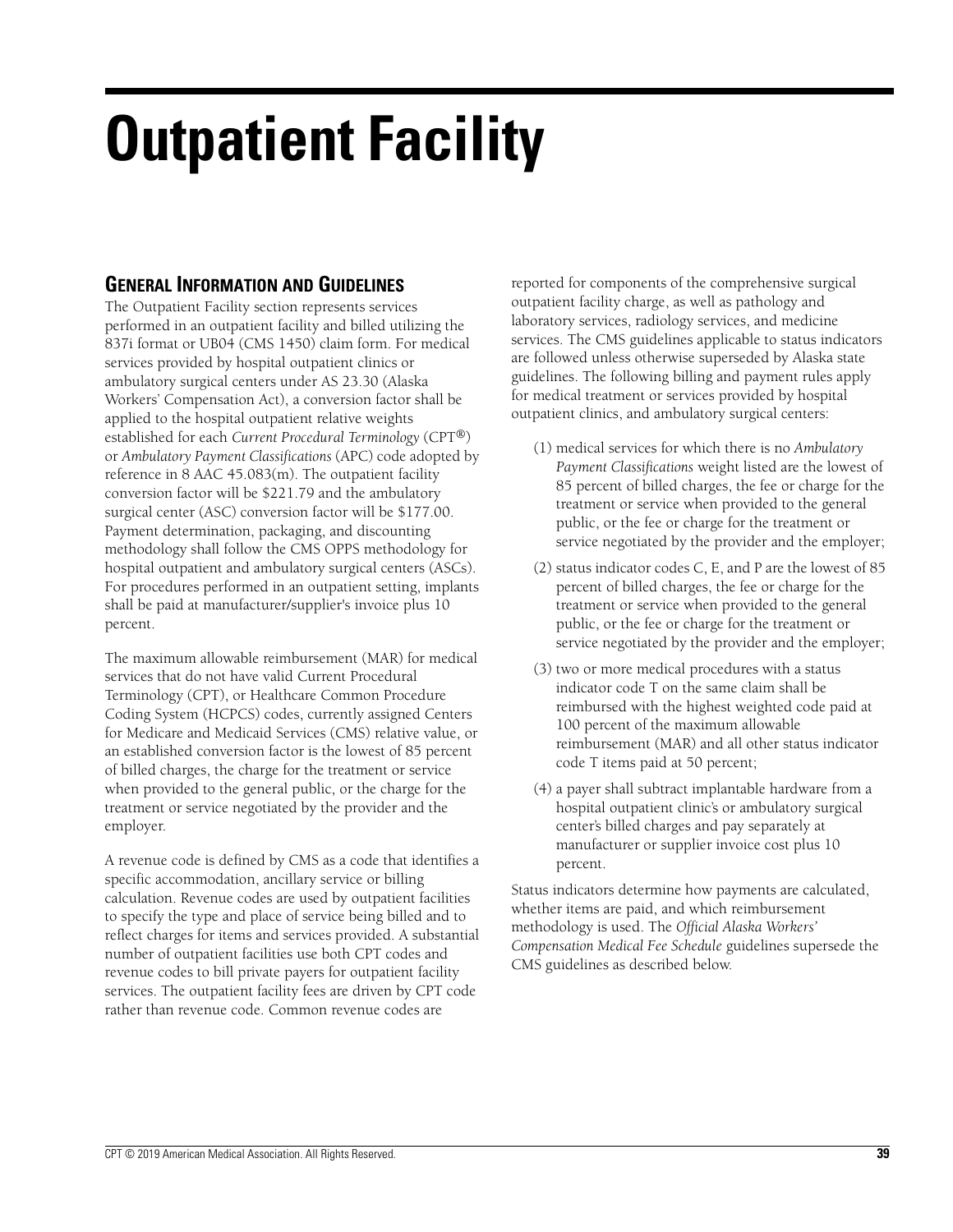| INDICATOR<br><b>ITEM/CODE/SERVICE</b>                                                                                                                                                                                                                                                                                                                                                                                                            | OP PAYMENT STATUS/<br><b>ALASKA SPECIFIC GUIDELINE</b>                                                                                                                                                                                                                                                                                                                                                                                                              | INDI                          |
|--------------------------------------------------------------------------------------------------------------------------------------------------------------------------------------------------------------------------------------------------------------------------------------------------------------------------------------------------------------------------------------------------------------------------------------------------|---------------------------------------------------------------------------------------------------------------------------------------------------------------------------------------------------------------------------------------------------------------------------------------------------------------------------------------------------------------------------------------------------------------------------------------------------------------------|-------------------------------|
| Services furnished to<br>a hospital outpatient<br>that are paid under a<br>fee schedule or pay-<br>ment system other<br>than OPPS, for exam-<br>ple:<br>• Ambulance services<br>• Separately payable<br>clinical diagnostic<br>laboratory services<br>• Separately payable<br>non-implantable<br>prosthetic and<br>orthotic devices<br>• Physical, occupa-<br>tional, and speech<br>therapy<br>• Diagnostic mam-<br>mography<br>• Screening mam- | Not paid under OPPS. See the<br>appropriate section under the<br>provider fee schedule.                                                                                                                                                                                                                                                                                                                                                                             | E <sub>2</sub><br>F<br>G<br>н |
| Codes that are not<br>recognized by OPPS<br>when submitted on an<br>outpatient hospital<br>Part B bill type (12x<br>and $13x$ ).                                                                                                                                                                                                                                                                                                                 | Not paid under OPPS.<br>An alternate code that is recog-<br>nized by OPPS when submitted<br>on an outpatient hospital Part B<br>bill type (12x and 13x) may be<br>available.                                                                                                                                                                                                                                                                                        |                               |
| <b>Inpatient Procedures</b>                                                                                                                                                                                                                                                                                                                                                                                                                      | Not paid under OPPS.<br>Alaska Specific Guideline: May<br>be performed in the outpatient<br>or ASC setting if beneficial to<br>the patient and as negotiated by<br>the payer and providers. Pay-<br>ment is the lowest of 85 percent<br>of billed charges, the fee or<br>charge for the treatment or ser-<br>vice when provided to the gen-<br>eral public, or the fee or charge<br>for the treatment or service<br>negotiated by the provider and<br>the employer. | J <sub>1</sub><br>J2          |
| <b>Discontinued codes</b>                                                                                                                                                                                                                                                                                                                                                                                                                        |                                                                                                                                                                                                                                                                                                                                                                                                                                                                     |                               |
| Items, codes and ser-<br>vices:<br>• Not covered by any<br>Medicare outpa-<br>tient benefit cate-<br>gory<br>• Statutorily excluded<br>by Medicare<br>• Not reasonable and<br>necessarv                                                                                                                                                                                                                                                          | Not paid under OPPS.<br>Alaska Specific Guideline: Pay-<br>ment is the lowest of 85 percent<br>of billed charges, the fee or<br>charge for the treatment or ser-<br>vice when provided to the gen-<br>eral public, or the fee or charge<br>for the treatment or service<br>negotiated by the provider and<br>the employer.                                                                                                                                          |                               |
|                                                                                                                                                                                                                                                                                                                                                                                                                                                  | mography                                                                                                                                                                                                                                                                                                                                                                                                                                                            | Not paid under OPPS.          |

| <b>INDICATOR</b> | <b>ITEM/CODE/SERVICE</b>                                                                      | <b>OP PAYMENT STATUS/</b><br><b>ALASKA SPECIFIC GUIDELINE</b>                                                                                                                                                                                                                                                                                                                                                                                                                                                                                                                                                                                                                                                                                                                                           |  |
|------------------|-----------------------------------------------------------------------------------------------|---------------------------------------------------------------------------------------------------------------------------------------------------------------------------------------------------------------------------------------------------------------------------------------------------------------------------------------------------------------------------------------------------------------------------------------------------------------------------------------------------------------------------------------------------------------------------------------------------------------------------------------------------------------------------------------------------------------------------------------------------------------------------------------------------------|--|
| E <sub>2</sub>   | Items and services for<br>which pricing informa-<br>tion and claims data<br>are not available | Not paid under OPPS. Status<br>may change as data is received<br>by CMS.<br>Alaska Specific Guideline: Pay-<br>ment is the lowest of 85 percent<br>of billed charges, the fee or<br>charge for the treatment or ser-<br>vice when provided to the gen-<br>eral public, or the fee or charge<br>for the treatment or service<br>negotiated by the provider and<br>the employer.                                                                                                                                                                                                                                                                                                                                                                                                                          |  |
| F                | Corneal tissue acquisi-<br>tion; certain CRNA ser-<br>vices, and hepatitis B<br>vaccines      | Not paid under OPPS. Paid at<br>reasonable cost.                                                                                                                                                                                                                                                                                                                                                                                                                                                                                                                                                                                                                                                                                                                                                        |  |
| G                | Pass-through drugs<br>and biologicals                                                         | Paid under OPPS; separate APC<br>payment includes pass-through<br>amount.                                                                                                                                                                                                                                                                                                                                                                                                                                                                                                                                                                                                                                                                                                                               |  |
| н                | Pass-through device<br>categories                                                             | Separate cost-based<br>pass-through payment.<br>Alaska Specific Guideline: A<br>payer shall subtract implantable<br>hardware from a hospital outpa-<br>tient clinic's or ambulatory surgi-<br>cal center's billed charges and<br>pay separately at manufacturer<br>or supplier invoice cost plus 10<br>percent.                                                                                                                                                                                                                                                                                                                                                                                                                                                                                         |  |
| J1               | <b>Hospital Part B ser-</b><br>vices paid through a<br>comprehensive APC                      | Paid under OPPS; all covered<br>Part B services on the claim are<br>packaged with the primary J1<br>service for the claim, except ser-<br>vices with $OPSI = F, G, H, L, and$<br>U; ambulance services; diagnos-<br>tic and screening mammogra-<br>phy; all preventive services; and<br>certain Part B inpatient services.                                                                                                                                                                                                                                                                                                                                                                                                                                                                              |  |
| J2               | Hospital Part B ser-<br>vices that may be paid<br>through a comprehen-<br>sive APC            | Paid under OPPS; addendum B<br>displays APC assignments when<br>services are separately payable.<br>(1) Comprehensive APC pay-<br>ment based on OPPS compre-<br>hensive-specific payment<br>criteria. Payment for all cov-<br>ered Part B services on the<br>claim is packaged into a sin-<br>gle payment for specific com-<br>binations of services, except<br>services with $OPSI = F, G, H, L,$<br>and U; ambulance services;<br>diagnostic and screening<br>mammography; all preventive<br>services; and certain Part B<br>inpatient services.<br>(2) Packaged APC payment if<br>billed on the same claim as a<br><b>HCPCS code assigned OPSI</b><br>J1.<br>(3) In other circumstances, pay-<br>ment is made through a sepa-<br>rate APC payment or<br>packaged into payment for<br>other services. |  |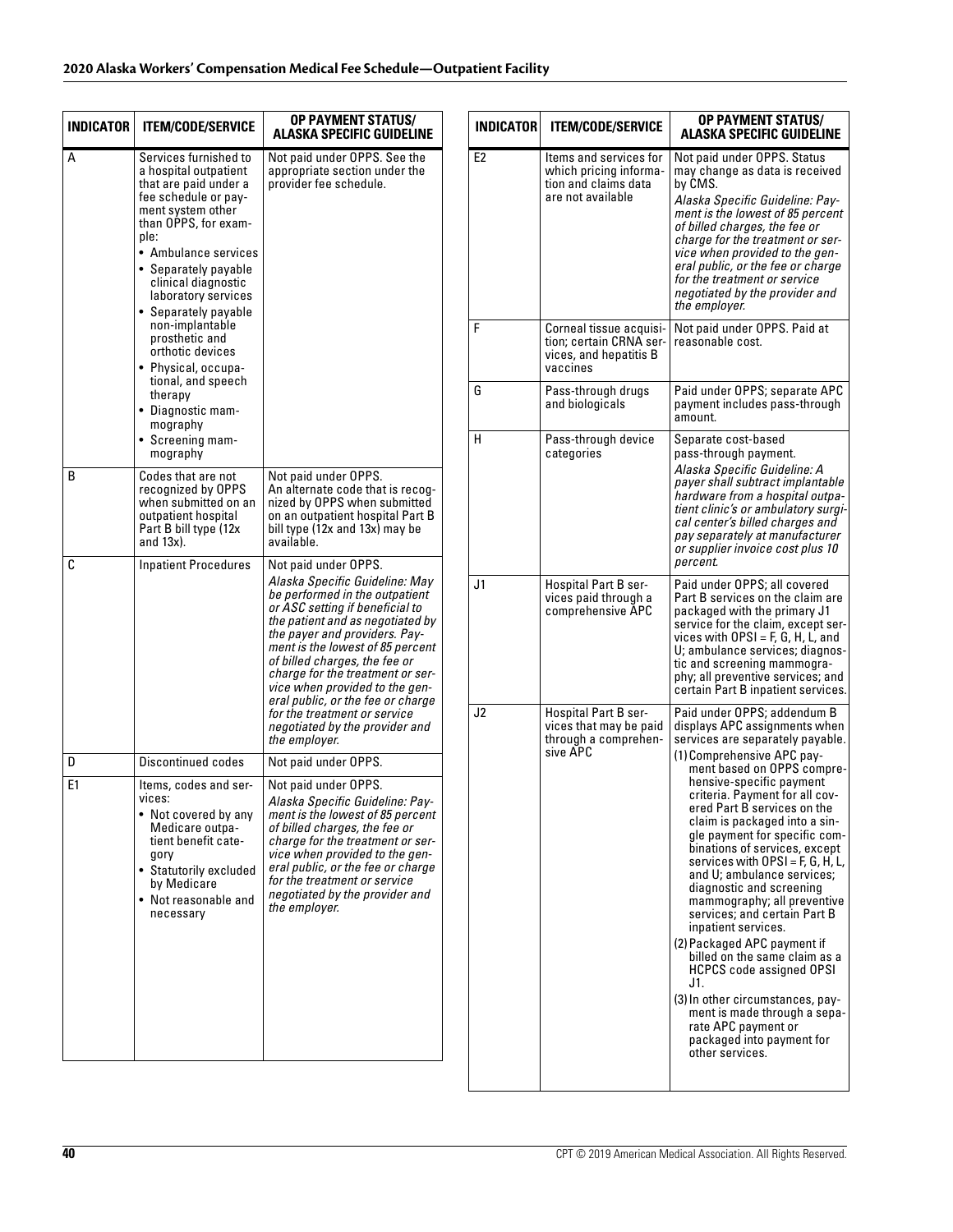| <b>INDICATOR</b> | <b>ITEM/CODE/SERVICE</b>                                                                                              | <b>OP PAYMENT STATUS/</b><br>ALASKA SPECIFIC GUIDELINE                                                                                                                                                                                                                                                                                                                                                                                                                                                                                                        |
|------------------|-----------------------------------------------------------------------------------------------------------------------|---------------------------------------------------------------------------------------------------------------------------------------------------------------------------------------------------------------------------------------------------------------------------------------------------------------------------------------------------------------------------------------------------------------------------------------------------------------------------------------------------------------------------------------------------------------|
| K                | Non-pass-through<br>drugs and non-implant-<br>able biologicals,<br>including therapeutic<br>radio-<br>pharmaceuticals | Paid under OPPS; separate APC<br>payment.                                                                                                                                                                                                                                                                                                                                                                                                                                                                                                                     |
| L                | Influenza vaccine;<br>pneumococcal pneu-<br>monia vaccine                                                             | Not paid under OPPS. Paid at<br>reasonable cost.                                                                                                                                                                                                                                                                                                                                                                                                                                                                                                              |
| М                | Items and services not<br>billable to the Medi-<br>care Administrative<br>Contractor (MAC)                            | Not paid under OPPS.                                                                                                                                                                                                                                                                                                                                                                                                                                                                                                                                          |
| N                | Items and services<br>packaged into APC<br>rates                                                                      | Paid under OPPS; payment is<br>packaged into payment for other<br>services, including outliers.<br>Therefore, there is no separate<br>APC payment.<br>Alaska Specific Guideline: A<br>payer shall subtract implantable<br>hardware from a hospital outpa-<br>tient clinic's or ambulatory surgi-<br>cal center's billed charges and<br>pay separately at manufacturer<br>or supplier invoice cost plus 10<br>percent.                                                                                                                                         |
| P                | Partial hospitalization                                                                                               | Paid under OPPS; per diem APC<br>payment.<br>Alaska Specific Guideline: Pay-<br>ment is the lowest of 85 percent<br>of billed charges, the fee or<br>charge for the treatment or ser-<br>vice when provided to the gen-<br>eral public, or the fee or charge<br>for the treatment or service<br>negotiated by the provider and<br>the employer.                                                                                                                                                                                                               |
| Q1               | STV packaged codes                                                                                                    | Paid under OPPS; addendum B<br>displays APC assignments when<br>services are separately payable.<br>(1) Packaged APC payment if<br>billed on the same date of<br>service as a HCPCS code<br>assigned OPSI of S, T, or V.<br>(2) Composite APC payment if<br>billed with specific combina-<br>tions of services based on<br>OPPS composite-specific<br>payment criteria. Payment is<br>packaged into a single pay-<br>ment for specific combina-<br>tions of services.<br>(3) In other circumstances, pay-<br>ment is made though a sepa-<br>rate APC payment. |
| 02               | T packaged codes                                                                                                      | Paid under OPPS; addendum B<br>displays APC assignments when<br>services are separately payable.<br>(1) Packaged APC payment if<br>billed on the same date of<br>service as a HCPCS code<br>assigned OPSI T.<br>(2) In other circumstances, pay-<br>ment is made through a sepa-<br>rate APC payment.                                                                                                                                                                                                                                                         |

| <b>INDICATOR</b> | <b>ITEM/CODE/SERVICE</b>                                 | <b>OP PAYMENT STATUS/</b><br>ALASKA SPECIFIC GUIDELINE                                                                                                                                                                                                                                                                                                                                                                    |
|------------------|----------------------------------------------------------|---------------------------------------------------------------------------------------------------------------------------------------------------------------------------------------------------------------------------------------------------------------------------------------------------------------------------------------------------------------------------------------------------------------------------|
| 03               | Codes that may be paid<br>through a composite<br>APC.    | Paid under OPPS; addendum B<br>displays APC assignments when<br>services are separately payable.<br>(1) Composite APC payment on<br>OPPS composite-specific<br>payment criteria. Payment is<br>packaged into a single pay-<br>ment for specific combina-<br>tions of services.<br>(2) In other circumstances, pay-<br>ment is made through a sepa-<br>rate APC payment or<br>packaged into payment for<br>other services. |
| 04               | Conditionally pack-<br>aged laboratory tests             | Paid under OPPS or Clinical Lab-<br>oratory Fee Schedule (CLFS).<br>(1) Packaged APC payment if<br>billed on the same claim as a<br>HCPCS code assigned pub-<br>lished OPSI J1, J2, S, T, V, Q1,<br>Q2, or Q3.<br>(2) In other circumstances, labo-<br>ratory tests should have an SI<br>$=$ A and payment is made un-<br>der the CLFS.                                                                                   |
| R                | Blood and blood prod-<br>ucts                            | Paid under OPPS; separate APC<br>payment.                                                                                                                                                                                                                                                                                                                                                                                 |
| S                | Procedure or service,<br>not discounted when<br>multiple | Paid under OPPS; separate APC<br>payment.                                                                                                                                                                                                                                                                                                                                                                                 |
| T                | Procedure or service,<br>multiple reduction<br>applies   | Paid under OPPS; separate APC<br>payment.<br>Alaska Specific Guideline: Two<br>or more medical procedures<br>with a status indicator code T on<br>the same claim shall be reim-<br>bursed with the highest<br>weighted code paid at 100 per-<br>cent of the Ambulatory Payment<br>Classification's calculated<br>amount and all other status indi-<br>cator code T items paid at 50<br>percent.                           |
| U                | Brachytherapy<br>sources                                 | Paid under OPPS; separate APC<br>payment.                                                                                                                                                                                                                                                                                                                                                                                 |
| ٧                | Clinic or emergency<br>department visit                  | Paid under OPPS; separate APC<br>payment.                                                                                                                                                                                                                                                                                                                                                                                 |
| Υ                | Non-implantable dura-<br>ble medical equipment           | Not paid under OPPS. All institu-<br>tional providers other than home<br>health agencies bill to a DME<br>MAC.                                                                                                                                                                                                                                                                                                            |

# **SURGICAL SERVICES**

Outpatient facility services directly related to the procedure on the day of an outpatient surgery comprise the comprehensive, or all-inclusive, surgical outpatient facility charge. The comprehensive outpatient surgical facility charge usually includes the following services:

- Anesthesia administration materials and supplies
- Blood, blood plasma, platelets, etc.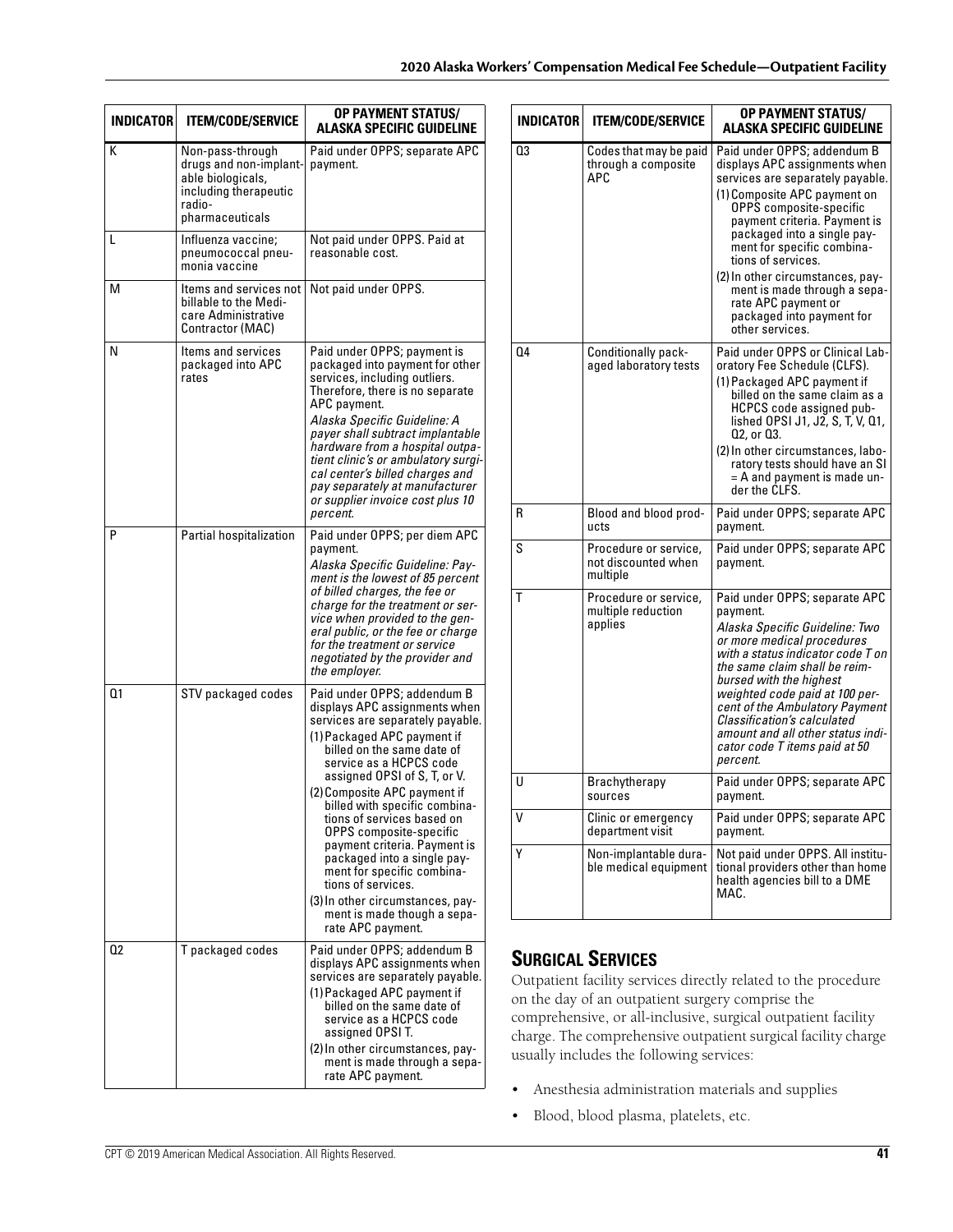- Drugs and biologicals
- Equipment, devices, appliances, and supplies
- Use of the outpatient facility
- Nursing and related technical personnel services
- Surgical dressings, splinting, and casting materials

An outpatient is defined as a person who presents to a medical facility for services and is released on the same day. Observation patients are considered outpatients because they are not admitted to the hospital.

# **DRUGS AND BIOLOGICALS**

Drugs and biologicals are considered an integral portion of the comprehensive surgical outpatient fee allowance. This category includes drugs administered immediately prior to or during an outpatient facility procedure and administered in the recovery room or other designated area of the outpatient facility.

Intravenous (IV) solutions, narcotics, antibiotics, and steroid drugs and biologicals for take-home use (self-administration) by the patient are not included in the outpatient facility fee allowance.

# **EQUIPMENT, DEVICES, APPLIANCES, AND SUPPLIES**

All equipment, devices, appliances, and general supplies commonly furnished by an outpatient facility for a surgical procedure are incorporated into the comprehensive outpatient facility fee allowance.

Example:

- Syringe for drug administration
- Patient gown
- IV pump

# **SPECIALTY AND LIMITED-SUPPLY ITEMS**

Particular surgical techniques or procedures performed in an outpatient facility require certain specialty and limited-supply items that may or may not be included in the comprehensive outpatient facility fee allowance. This is because the billing patterns vary for different outpatient facilities.

These items should be supported by the appropriate HCPCS codes listed on the billing and a manufacturer/supplier's invoice showing the actual cost incurred by the outpatient facility for the purchase of the supply items or devices.

# **DURABLE MEDICAL EQUIPMENT (DME)**

The sale, lease, or rental of durable medical equipment for use in a patient's home is not included in the comprehensive surgical outpatient facility fee allowance.

Example:

- Surgical boot for a postoperative podiatry patient
- Crutches for a patient with a fractured tibia

# **USE OF OUTPATIENT FACILITY AND ANCILLARY SERVICES**

The comprehensive surgical outpatient fee allowance includes outpatient facility patient preparation areas, the operating room, recovery room, and any ancillary areas of the outpatient facility such as a waiting room or other area used for patient care. Specialized treatment areas, such as a GI (gastrointestinal) lab, cast room, freestanding clinic, treatment or observation room, or other facility areas used for outpatient care are also included. Other outpatient facility and ancillary service areas included as an integral portion of the comprehensive surgical outpatient facility fee allowance are all general administrative functions necessary to run and maintain the outpatient facility. These functions include, but are not limited to, administration and record keeping, security, housekeeping, and plant operations.

# **NURSING AND RELATED TECHNICAL PERSONNEL SERVICES**

Patient care provided by nurses and other related technical personnel is included in the comprehensive surgical outpatient facility fee allowance. This category includes services performed by licensed nurses, nurses' aides, orderlies, technologists, and other related technical personnel employed by the outpatient facility.

# **SURGICAL DRESSINGS, SPLINTING, AND CASTING MATERIALS**

Certain outpatient facility procedures involve the application of a surgical dressing, splint, or cast in the operating room or similar area by the physician. The types of surgical dressings, splinting, and casting materials commonly furnished by an outpatient facility are considered part of the comprehensive surgical outpatient facility fee allowance.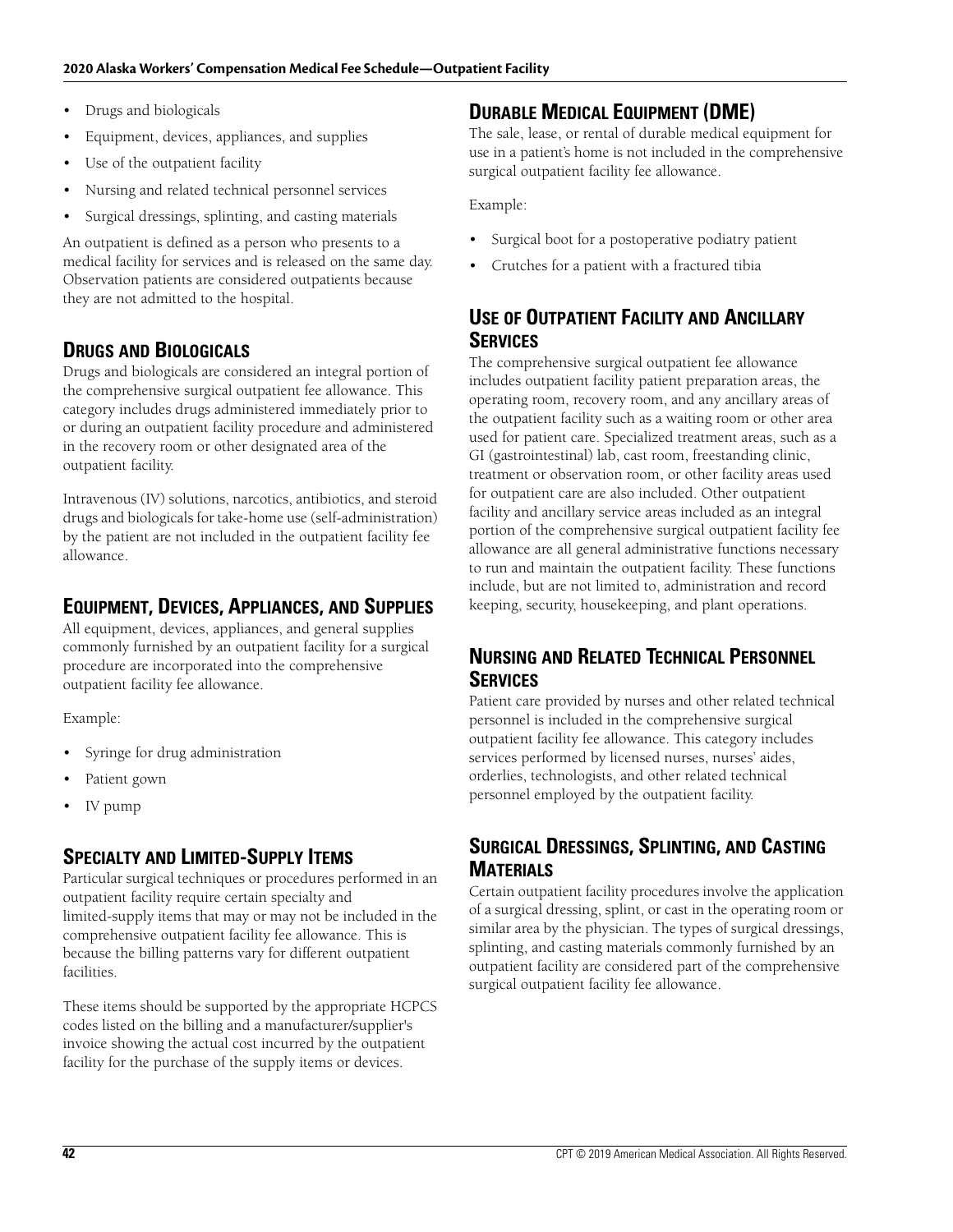# **Inpatient Hospital**

# **GENERAL INFORMATION AND GUIDELINES**

For medical services provided by inpatient acute care hospitals under AS 23.30 (Alaska Workers' Compensation Act), the Centers for Medicare and Medicaid Services (CMS) Inpatient PC Pricer Software shall be applied to the *Medicare Severity Diagnosis Related Groups* (MS-DRG) weight adopted by reference in 8 AAC 45.083(m). The MAR is determined by multiplying the CMS Inpatient PC Pricer amount by the applicable multiplier to obtain the Alaska MAR payment. *Software solutions other than the CMS PC Pricer are acceptable as long as they produce the same results.*

- (1) the PC Pricer amount for Providence Alaska Medical Center is multiplied by 2.38;
- (2) the PC Pricer amount for Mat-Su Regional Medical Center is multiplied by 1.84;
- (3) the PC Pricer amount for Bartlett Regional Hospital is multiplied by 1.79;
- (4) the PC Pricer amount for Fairbanks Memorial Hospital is multiplied by 1.48;
- (5) the PC Pricer amount for Alaska Regional Hospital is multiplied by 2.32;
- (6) the PC Pricer amount for Yukon Kuskokwim Delta Regional Hospital is multiplied by 2.63;
- (7) the PC Pricer amount for Central Peninsula General Hospital is multiplied by 1.38;
- (8) the PC Pricer amount for Alaska Native Medical Center is multiplied by 2.53;
- (9) except as otherwise provided by Alaska law, the PC Pricer amount for all other inpatient acute care hospitals is multiplied by 2.02;

**Note:** Mt. Edgecumbe is now a critical access hospital.

(10) hospitals may seek additional payment for unusually expensive implantable devices if the manufacturer/supplier's invoice cost of the device or devices was more than \$25,000. Manufacturer/supplier's invoices are required to be submitted for payment. Payment will be the manufacturer/supplier's invoice cost minus \$25,000 plus 10 percent of the difference.

#### **Example of Implant Outlier:**

If the implant was \$28,000 the calculation would be:

| Implant invoice       | \$28,000    |
|-----------------------|-------------|
| Less threshold        | (\$25,000)  |
| Outlier amount        | $= $3,000$  |
|                       | $x = 110\%$ |
| Implant reimbursement | $= $3.300$  |

In possible outlier cases, implantable device charges should be subtracted from the total charge amount before the outlier calculation, and implantable devices should be reimbursed separately using the above methodology.

Any additional payments for high-cost acute care inpatient admissions are to be made following the methodology described in the Centers for Medicare and Medicaid Services (CMS) final rule CMS-1243-F published in the *Federal Register* Vol. 68, No. 110 and updated with federal fiscal year values current at the time of the patient discharge.

## **EXEMPT FROM THE MS-DRG**

Charges for a physician's surgical services are exempt. These charges should be billed separately on a CMS-1500 or 837p electronic form with the appropriate CPT procedure codes for surgical services performed.

## **SERVICES AND SUPPLIES IN THE FACILITY SETTING**

The MAR includes all professional services, equipment, supplies, and other services that may be billed in conjunction with providing inpatient care. These services include but are not limited to:

- Nursing staff
- Technical personnel providing general care or in ancillary services
- Administrative, security, or facility services
- Record keeping and administration
- Equipment, devices, appliances, oxygen, pharmaceuticals, and general supplies
- Surgery, special procedures, or special treatment room services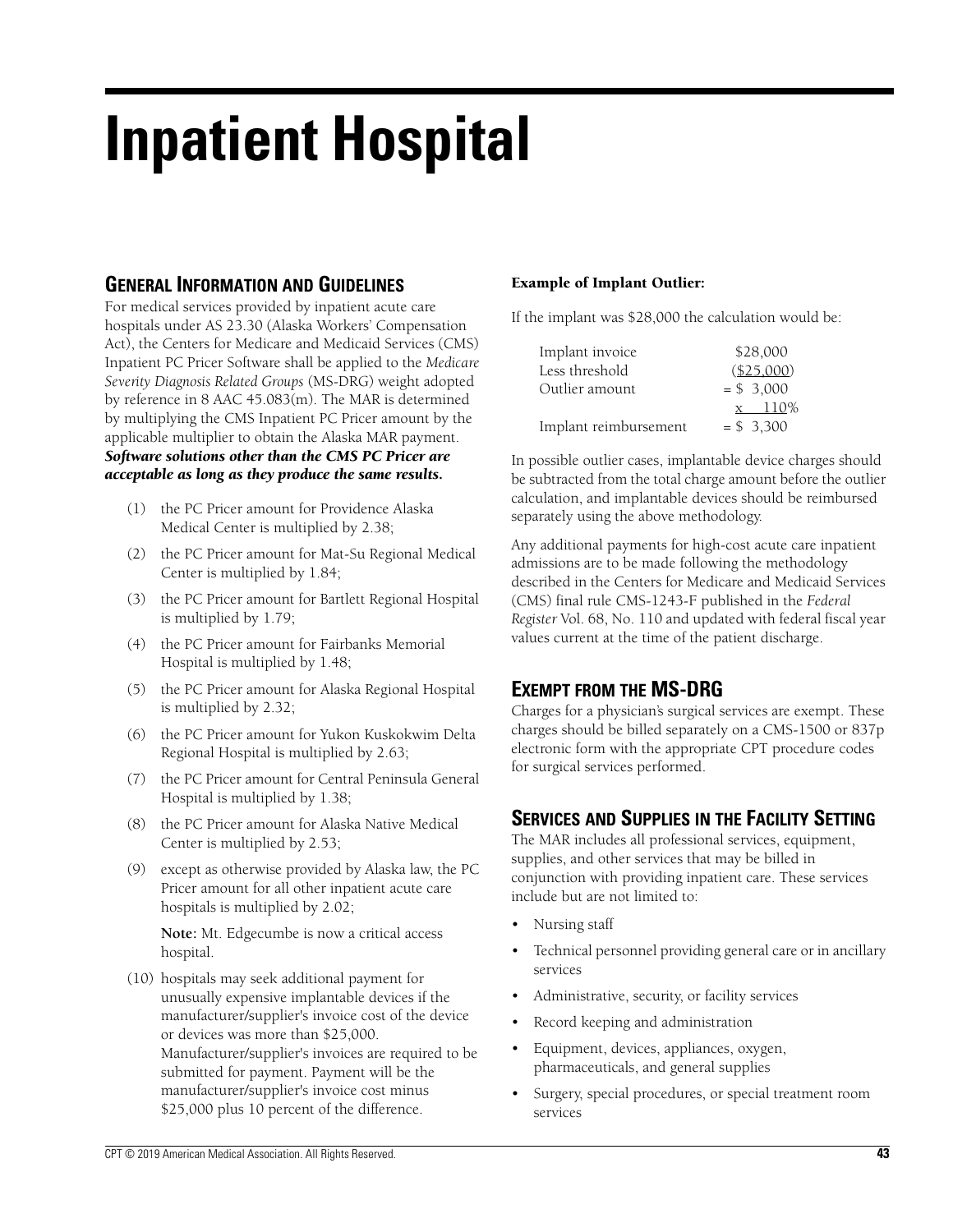## **PREPARING TO DETERMINE A PAYMENT**

The CMS Inpatient PC Pricer is normally posted by CMS one to two months after the Inpatient Prospective Payment System rule goes into effect each October 1. The version that is available on January 1, 2020 remains in effect, unless the Alaska Workers' Compensation Division publishes notice a new version is in effect. Besides the PC Pricer software, two additional elements are required to determine a payment:

1. The hospital's provider certification number (often called the CCN or OSCAR number): Below is a current list of Alaska hospital provider numbers:

| Providence Alaska Medical Center           | 020001 |
|--------------------------------------------|--------|
| Mat-Su Regional Medical Center             | 020006 |
| Bartlett Regional Hospital                 | 020008 |
| Fairbanks Memorial Hospital                | 020012 |
| Alaska Regional Hospital                   | 020017 |
| Yukon Kuskokwim Delta Regional<br>Hospital | 020018 |
| Central Peninsula General Hospital         | 020024 |
| Alaska Native Medical Center               | 020026 |

**Note:** Mt. Edgecumbe is now a critical access hospital.

2. The claim's MS-DRG assignment: Billing systems in many hospitals will provide the MS-DRG assignment as part of the UB-04 claim. It is typically located in FL 71 (PPS Code) on the UB-04 claim.

Payers (and others) who wish to verify the MS-DRG assignment for the claim will need an appropriate grouping software package. The current URL for the Medicare grouper software is: https://www.cms.gov/Medicare/Medicare-Fee-for-Service-Payment/AcuteInpatientPPS/FY2019-IPPS-Final-Rule-Home-Page.html

Third-party vendors such as Optum, 3M, and others also have software available which will assign the MS-DRG to the claim.

The current version of the PC Pricer tool may be downloaded here: https://www.cms.gov/Medicare/Medicare-Fee-for-Service-Payment/PCPricer/inpatient.html

Guidelines for downloading and executing the PC Pricer can be downloaded here:

http://www.cms.gov/Medicare/Medicare-Fee-for-Service-Payment/PCPricer/Guidelines.html

The following illustration is a sample of the PC Pricer as found on the CMS website.

#### *NOTE: These illustrations and calculations are for example purposes only and do not reflect current reimbursement.*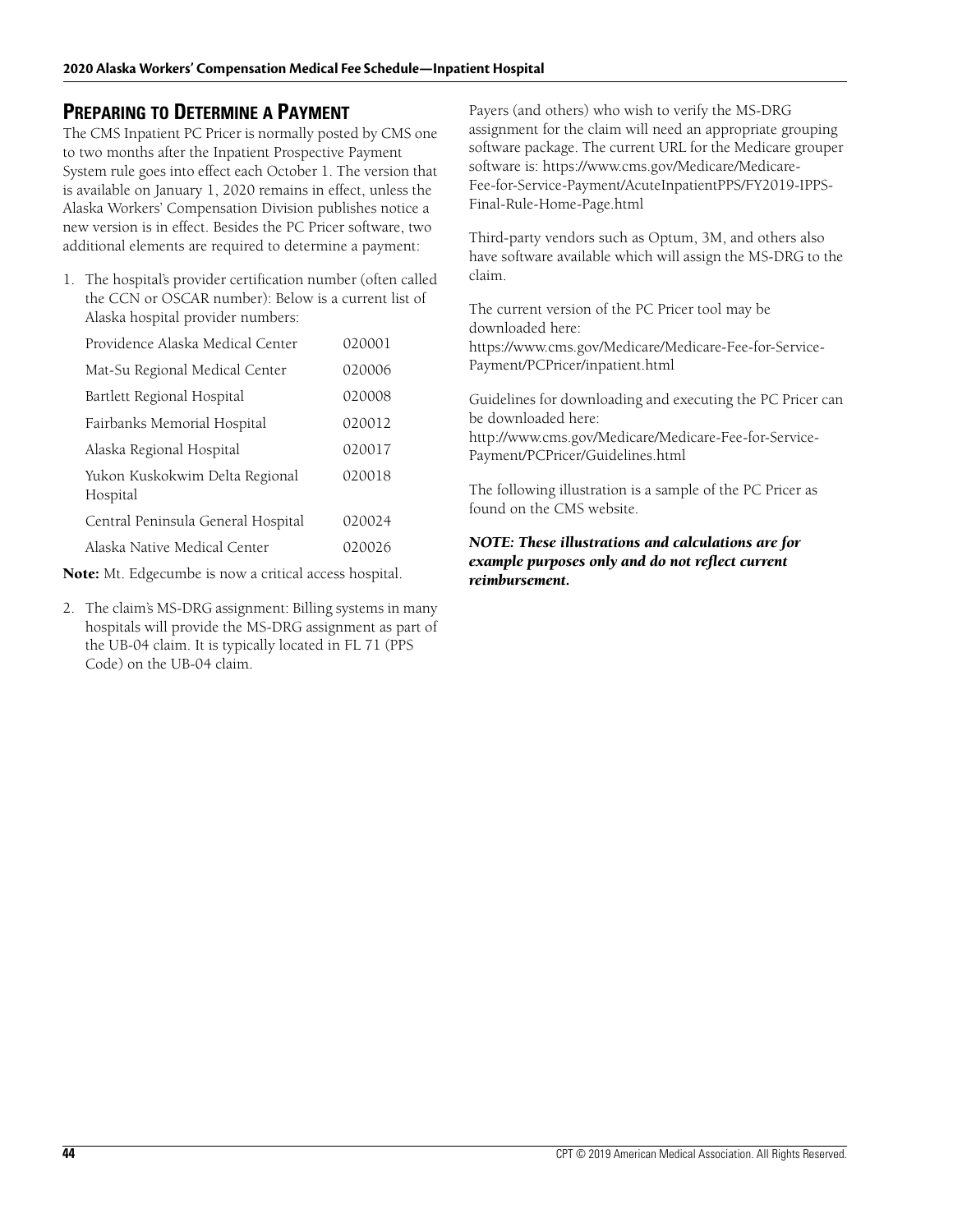|                       |                                                                                                                                                                                                                                                                                                                                                                                                                      | <b>Welcome to the Inpatient PPS PC Pricer!</b> |  |  |
|-----------------------|----------------------------------------------------------------------------------------------------------------------------------------------------------------------------------------------------------------------------------------------------------------------------------------------------------------------------------------------------------------------------------------------------------------------|------------------------------------------------|--|--|
| Version Information   |                                                                                                                                                                                                                                                                                                                                                                                                                      |                                                |  |  |
| Fiscal Year: 2019     | Provider Specific File Update: 1st Quarter Calendar Year 2019<br>Claim Discharge Dates Processed: 10/01/2018 - 09/30/2019                                                                                                                                                                                                                                                                                            |                                                |  |  |
| About the Application |                                                                                                                                                                                                                                                                                                                                                                                                                      |                                                |  |  |
|                       | The PC Pricer is a tool used to estimate Medicare PPS payments. The final payment may not be precise<br>to how payments are determined in the Medicare claims processing system due to the fact that some<br>data is factored in the PC Pricer payment amount that is paid by Medicare via provider cost reports. In                                                                                                 |                                                |  |  |
|                       | addition, variance between actual Medicare payment and a PC Pricer estimate may exist due to a 3-<br>month lag in quarterly updates to provider data. In such situations, the PC Pricer offer flexibility by<br>allowing users to modify provider data to reflect different values. Users are encouraged to refer to the<br>User Manual for the applicable Pricer to access downloading and data entry instructions. |                                                |  |  |
|                       | Click on one of the buttons below to begin using the IPPS Pricer                                                                                                                                                                                                                                                                                                                                                     |                                                |  |  |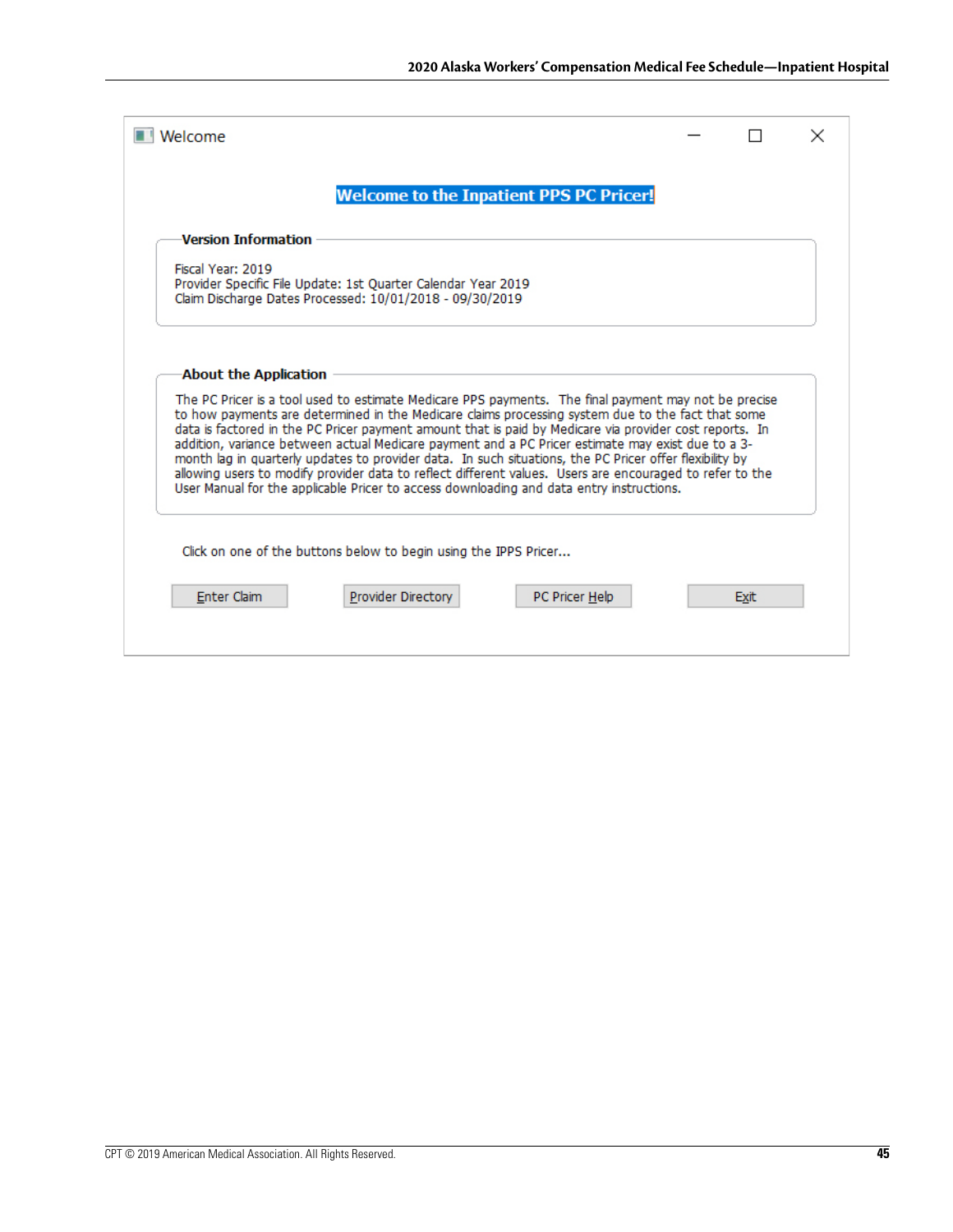| Claim Entry                                                                                                            |                         |                |             | $\times$ |  |  |
|------------------------------------------------------------------------------------------------------------------------|-------------------------|----------------|-------------|----------|--|--|
| <b>IPPS Claim Entry Form</b>                                                                                           |                         |                |             |          |  |  |
| Enter all claim information requested below.<br>Press Submit Claim when complete to calculate the prospective payment. |                         |                |             |          |  |  |
| Provider Number:<br>020001                                                                                             | Patient ID:             | 1111111        |             |          |  |  |
| 10/10/18<br>Admit Date:                                                                                                | Discharge Date:         |                | 10/22/18    |          |  |  |
| 460<br>DRG Code:                                                                                                       | Charges Claimed:        |                | \$75,000.00 |          |  |  |
| Short-Term Acute Transfer?<br>$N \sim$                                                                                 | HMO Paid Claim?         |                | Ν           |          |  |  |
| Post-Acute Transfer?<br>$N \sim$                                                                                       | Cost Outlier Threshold? |                |             |          |  |  |
| Enter procedure and diagnosis codes for new technology and islet cell transplantation if applicable.                   |                         |                |             |          |  |  |
| Procedure Codes:                                                                                                       | Diagnosis Codes:        |                |             |          |  |  |
|                                                                                                                        |                         |                |             |          |  |  |
|                                                                                                                        |                         |                |             |          |  |  |
|                                                                                                                        |                         |                |             |          |  |  |
|                                                                                                                        |                         |                |             |          |  |  |
| Submit Claim<br>Clear Screen                                                                                           | Provider Directory      | PC Pricer Help | <b>Exit</b> |          |  |  |

The PC Pricer instructions are included below:

**Data Entry and Calculation Steps for the Inpatient PPS PC Pricer**—From the welcome screen above (top image), select Enter Claim. The IPPS Claim Entry Form will appear.

**PROVIDER NUMBER**—Enter the six-digit OSCAR (also called CCN) number present on the claim.

**Note:** The National Provider Number (NPI) on the claim (if submitted by the hospital) is not entered in this field. Please note that depending on NPI billing rules, a hospital may only submit their NPI number without their OSCAR number. Should this occur, contact the billing hospital to obtain their OSCAR number as the PC Pricer software cannot process using an NPI.

**PATIENT ID**—Not required, but the patient's ID number on the claim can be entered.

**ADMIT DATE**—Enter the admission date on the claim FL 12 (the FROM date in Form Locator (FL) 6 of the UB-04).

**DISCHARGE DATE**—Enter the discharge date on the claim (the THROUGH date in FL 6 of the UB-04).

**DRG**—Enter the DRG for the claim. The DRG is determined by the Grouper software or may be on the UB-04 claim form in FL 71.

**CHARGES CLAIMED**—Enter the total covered charges on the claim.

**SHORT TERM ACUTE CARE TRANSFER**—Enter 'Y' if there is a Patient Status Code 02 on the claim. Otherwise, enter 'N' (or tab). Pricer will apply a transfer payment if the length of stay is less than the average length of stay for this DRG.

**HMO PAID CLAIM**—N/A for IHS/CHS. Enter 'N' (or tab). HMOs must enter 'Y.'

**POST ACUTE TRANSFER**—Enter 'Y' if one of the following Patient Status Codes is present on the claim: 03, 05, 06, 62, 63, or 65. Pricer will determine if the postacute care transfer payment will apply depending on the length of stay and the DRG.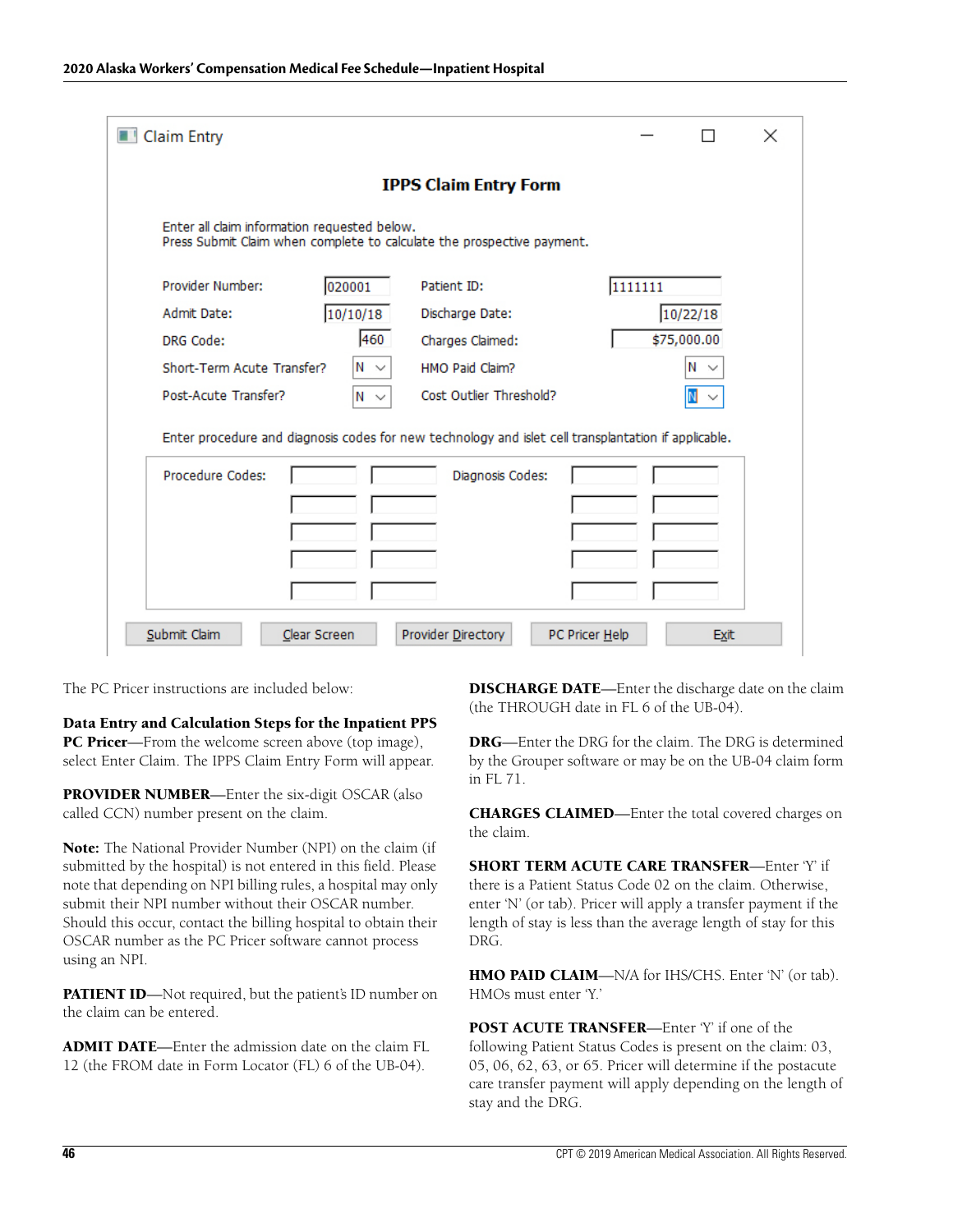**COST OUTLIER THRESHOLD**—Enter 'N' (or tab) if the cost outlier threshold is not applicable for the claim. For the cost outlier threshold, enter 'Y.' For all of the remaining new technology fields, enter the procedure and diagnosis code if there is a procedure code on the claim that is defined within the International Classification of Diseases, Tenth Revision, Clinical Modification (ICD-10-CM). Otherwise, enter 'N' (or tab). Certain new technologies provide for an additional payment.

The following screen is an example of what will appear. Note that some fields may have 0 values depending on the inputs entered in the prior screen.

|                          |                         | Claim Return Code: $14$ - Paid normal DRG payment with perdiem days = $or > GM ALOS$ . |             |                                      |                       |
|--------------------------|-------------------------|----------------------------------------------------------------------------------------|-------------|--------------------------------------|-----------------------|
|                          | <b>PROVIDER DETAILS</b> | <b>CLAIM DETAILS</b>                                                                   |             | <b>PPS FACTORS &amp; ADJUSTMENTS</b> |                       |
| Provider #: 020001       |                         | Patient Id:                                                                            | 1111111     | OP/CAP CCR:                          | 0.0160<br>0.2050      |
| PSF Record Eff Date:     | 10/01/2018              | DRG:                                                                                   | 460         | OP/CAP DSH:                          | $0.3077$ $/$ 0.1074   |
| Provider Type:           | 00                      | Discharge Date:                                                                        | 10/22/2018  | Operating IME:                       | 000000.028533292      |
| GEO/STD CBSA:            | 11260                   | Length of Stay:                                                                        | 12<br>Davs  | Capital IME:                         | 000000.021967351      |
| Reclass CBSA:            |                         | Charges:                                                                               | \$75,000.00 | Nat Labor/Non-Labor %:               | $0.6830$   $/$ 0.3170 |
|                          |                         |                                                                                        |             | Nat Labor:                           | 03856.27              |
|                          |                         |                                                                                        |             | Nat Non-Labor:                       | 01789.81              |
| <b>CAPITAL AMOUNTS</b>   |                         | <b>OPERATING AMOUNTS</b>                                                               |             | Inp Wage Index:                      | 01.2130               |
| C-FSP:                   | \$2,284,40              | O-FSP:                                                                                 | \$27,918.98 | Inp PR Wage Index:                   | 00.0000               |
| C-Outlier:               | \$0.00                  | O-HSP:                                                                                 | \$0.00      | Inp DRG Weight:                      | 04.0375               |
| C-DSH:                   | \$245.34                | O-Outlier:                                                                             | \$0.00      | Inp DRG GM ALOS:                     | 02.9                  |
| $C$ -IME:                | \$50.18                 | O-DSH:                                                                                 | \$2,147.67  | Transfer Adj. Factor:                | 0.0000                |
|                          |                         | O-IME:                                                                                 | \$796.62    | Readmissions Adj. Factor:            | 1.0000                |
| <b>OTHER PPS AMOUNTS</b> |                         | Uncomp Care:                                                                           | \$2,327.43  | VBP Adj. Factor:                     | 1.00322832430         |
| HAC Adi.:                | \$0.00                  | Readmissions Adj.:                                                                     | \$0.00      | Bundle %:                            | 0.000                 |
| Low Volume:              | \$0.00                  | VBP Adjustment:                                                                        | \$90.13     | <b>EHR Reduction Indicator:</b>      |                       |
| Pass Thru + Misc:        | \$404.16                | New Tech:                                                                              | \$0.00      | <b>HAC Reduction Indicator:</b>      |                       |
| Islet Add-on:            | \$0.00                  |                                                                                        |             | Cost Outlier Threshold:              | \$0.00                |
| EHR Adj.:                | \$0.00                  | * TOTAL PAYMENT *                                                                      |             |                                      |                       |
| Bundle Adj.:             | \$0.00                  |                                                                                        | \$36,264.91 |                                      |                       |
| MA-HSP:                  | \$0.00                  |                                                                                        |             |                                      |                       |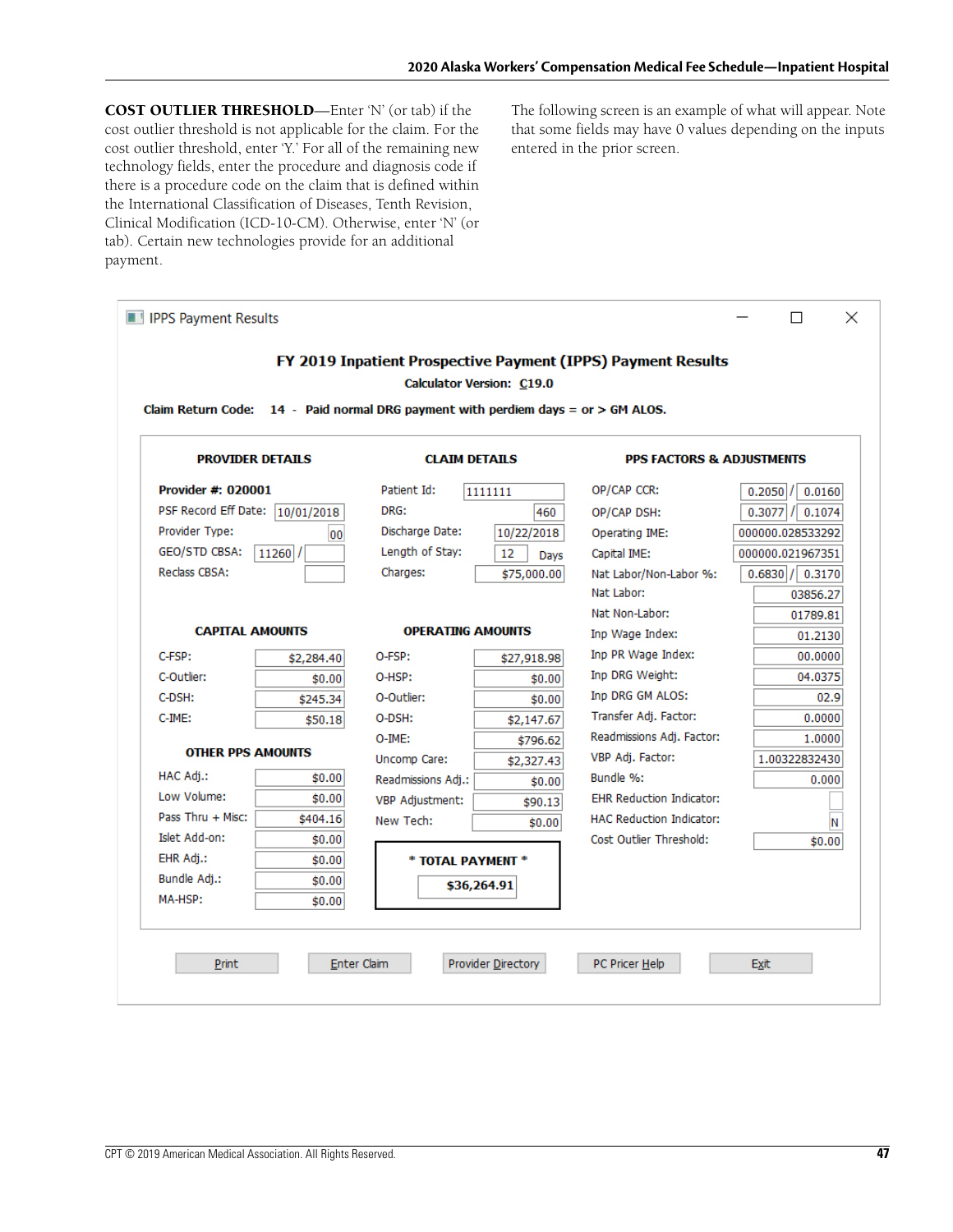#### **A Note on Pass-through Payments in the PC Pricer**

There are certain hospital costs that are excluded from the IPPS payment and are paid on a reasonable cost basis. Pass-through payments under Medicare FFS are usually paid on a bi-weekly interim basis based upon cost determined via the cost report (or data received prior to cost report filing). It is computed on the cost report based upon Medicare utilization (per diem cost for the routine and ancillary cost/charge ratios). In order for the PC Pricer user to estimate what the pass-through payments are, it uses the pass-through per diem fields that are outlined in the provider specific file.

#### *Pass-through estimates should be included when determining the Alaska workers' compensation payment.*

### **Determining the Final Maximum Allowable Reimbursement (MAR)**

To determine the Alaska workers' compensation MAR, multiply the TOTAL PAYMENT field result above by the hospital specific multiplier listed above to calculate the payment. In the above example, the TOTAL PAYMENT is reported as:

| CMS Inpatient PC Pricer Total Payment<br>amount              | \$36,264.91 |
|--------------------------------------------------------------|-------------|
| Multiplied by Providence Alaska Medical<br>Center multiplier | 2.38        |
| Alaska Workers' Compensation Payment                         | \$86,310.49 |